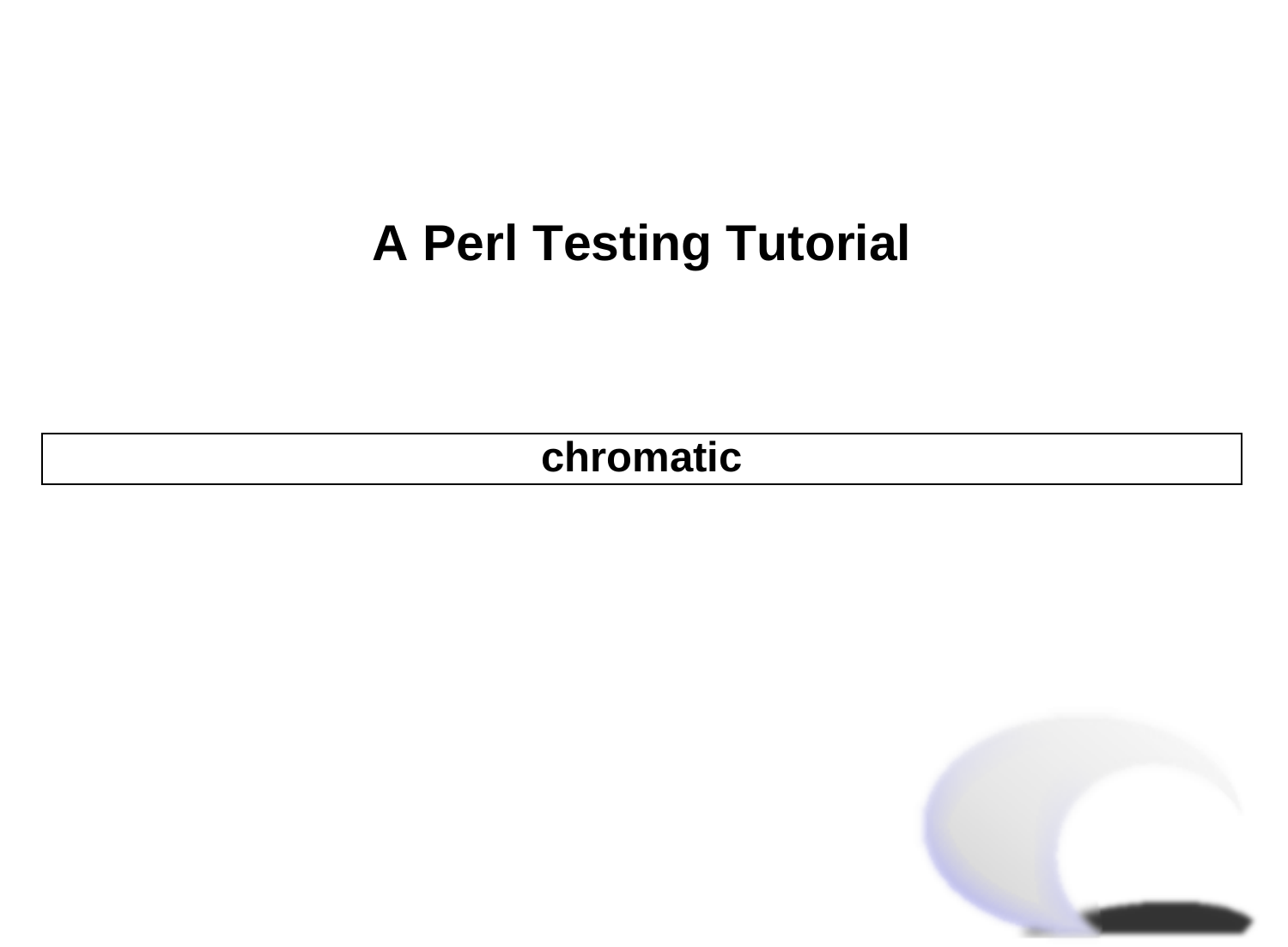#### **Why to Test**

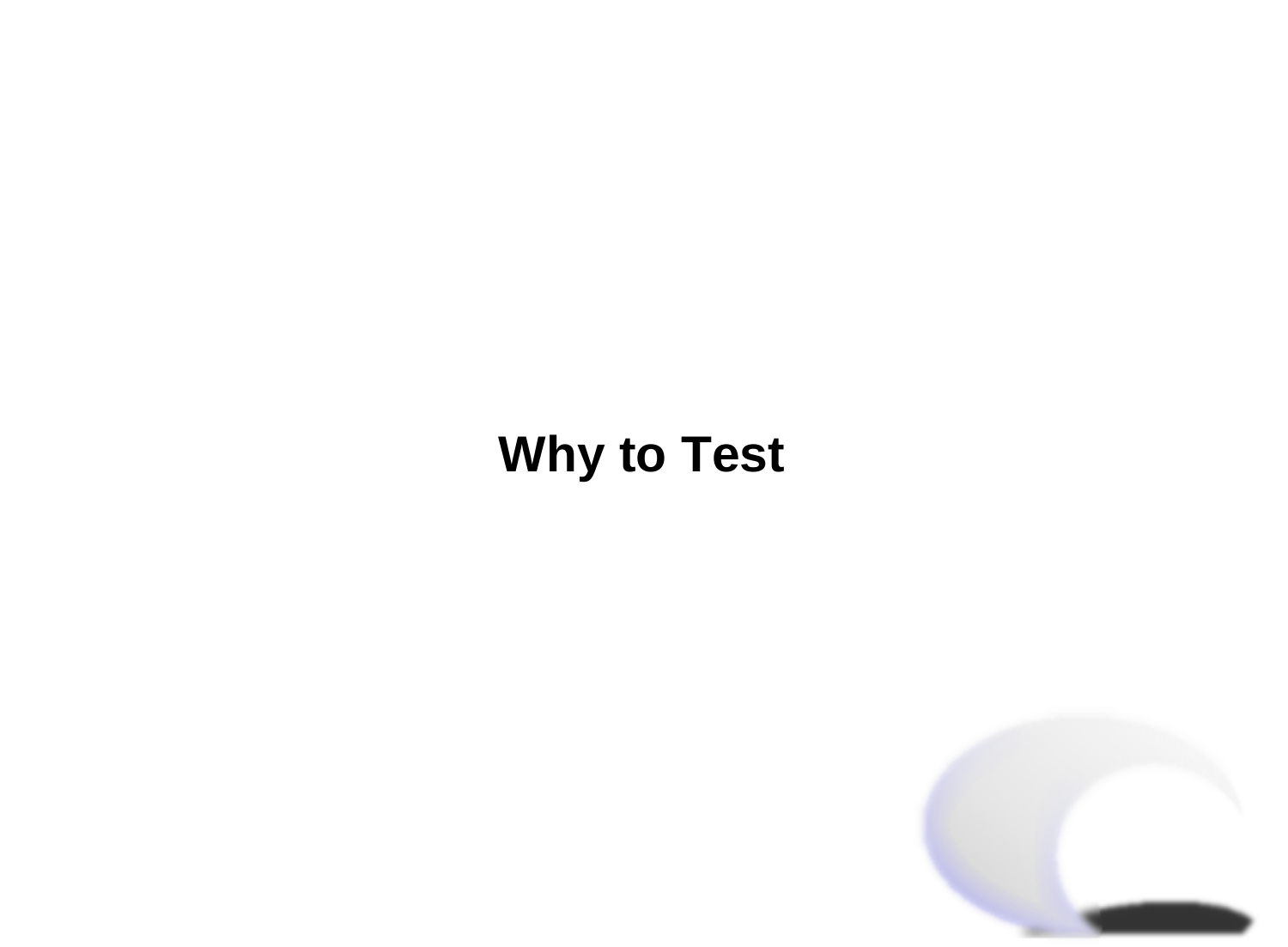#### **ensure the code does what it should do**

- no missing functionality
- no accidental functionality
- when your tests all pass, you're done

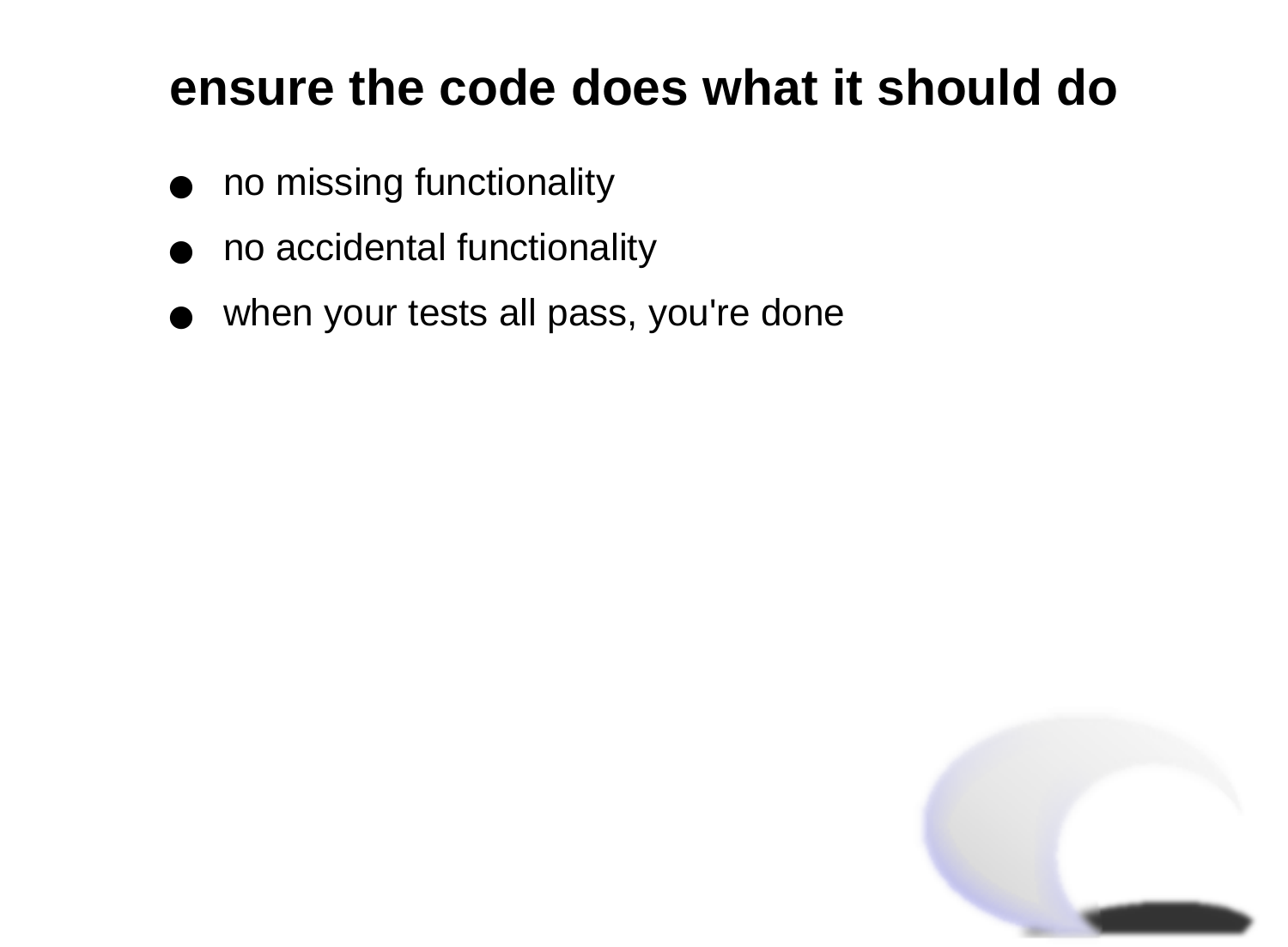### **explore boundary conditions**

- how does the code handle bad input?
- how does the code handle very bad input?

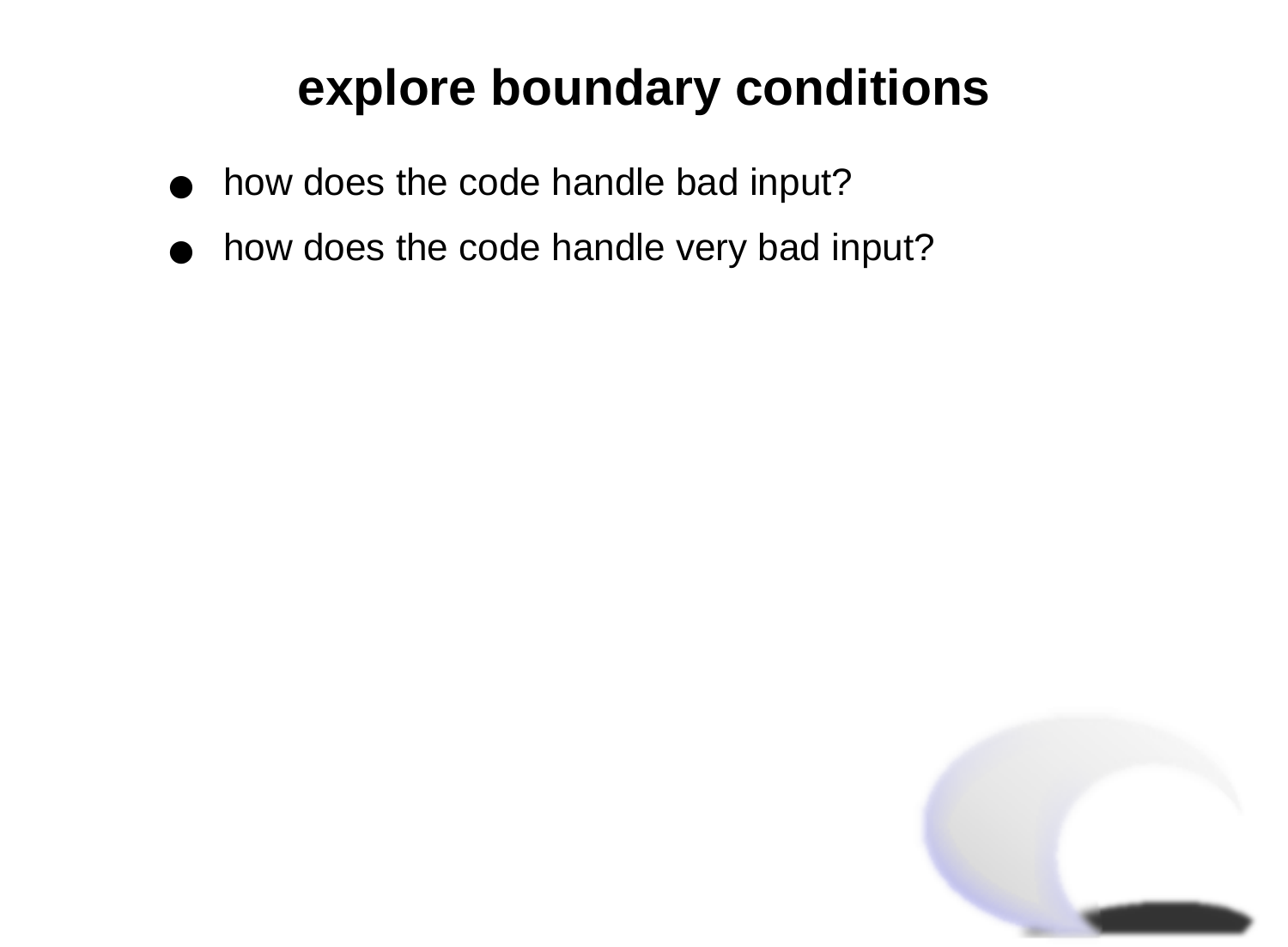## **prevent (known) regressions**

- no tested features can be broken accidentally
- no fixed bugs can reoccur

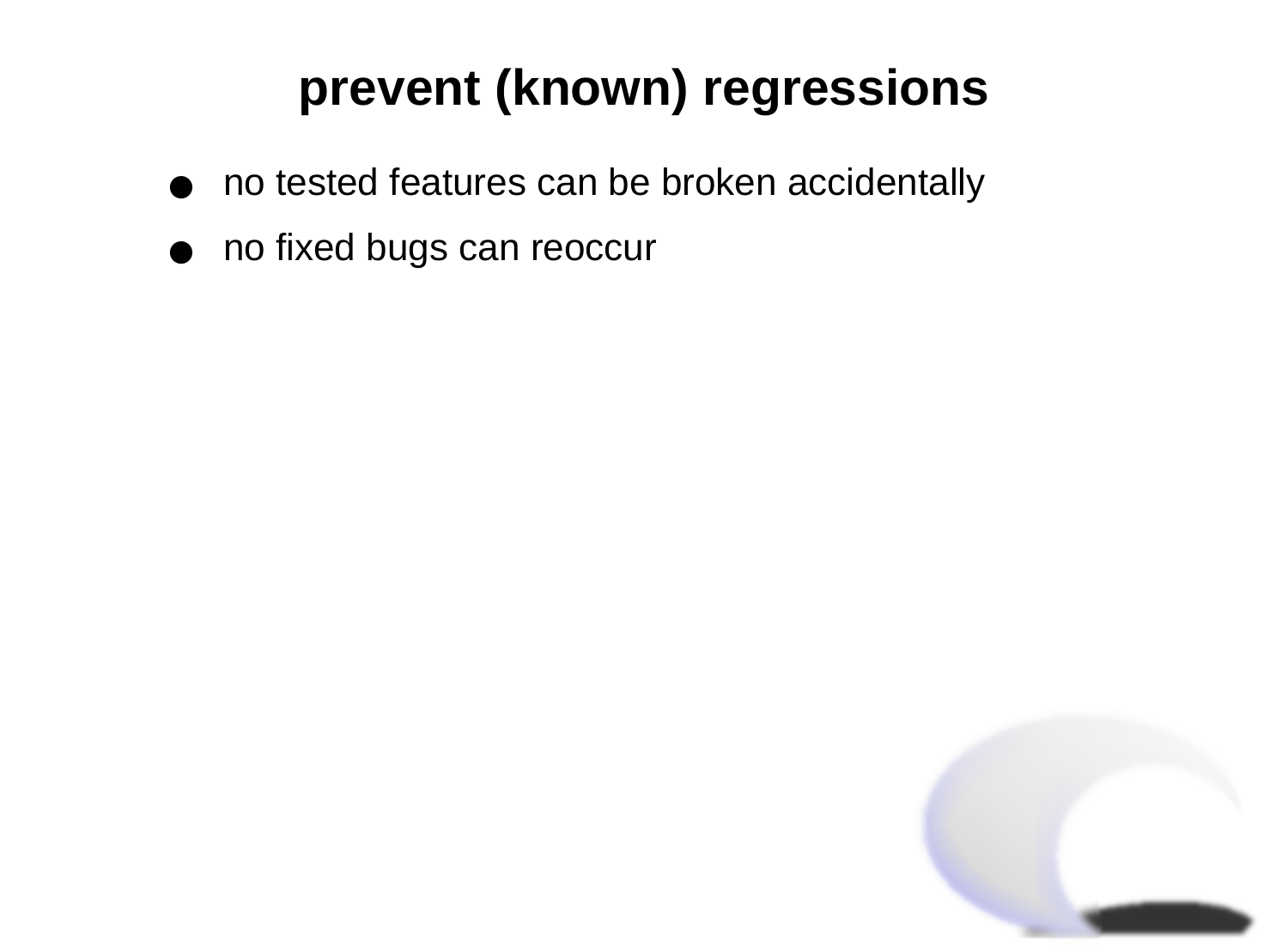## **improve bug reports**

- test output can pinpoint errors
- easily generated by end users run this and send me the output

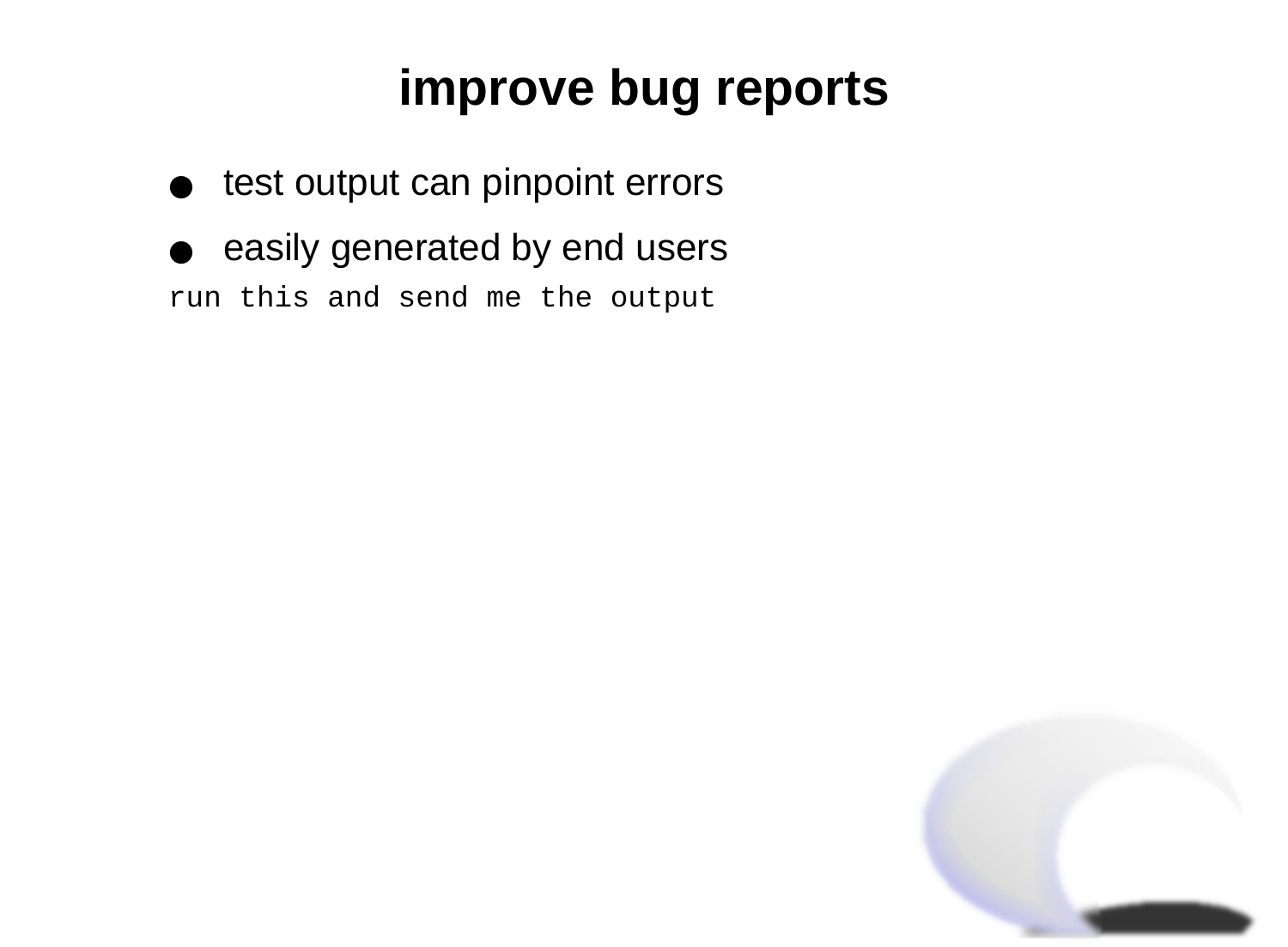## **enable refactoring**

- you break it, you know it right away
- side effects immediately evident
- well-tested code tends to be more modular
	- ◆ I had several pre-existing modules with similar behavior to test. They were only tangentially related. After the second test suite turned out almost the same, I realized I needed a parent class. I moved most of the tests to the parent class and the inherited classes ended up much simpler and very much shorter. Their tests were much simpler, too. This gave me less code to maintain, fewer tests to write, and more flexibility for adding new features.

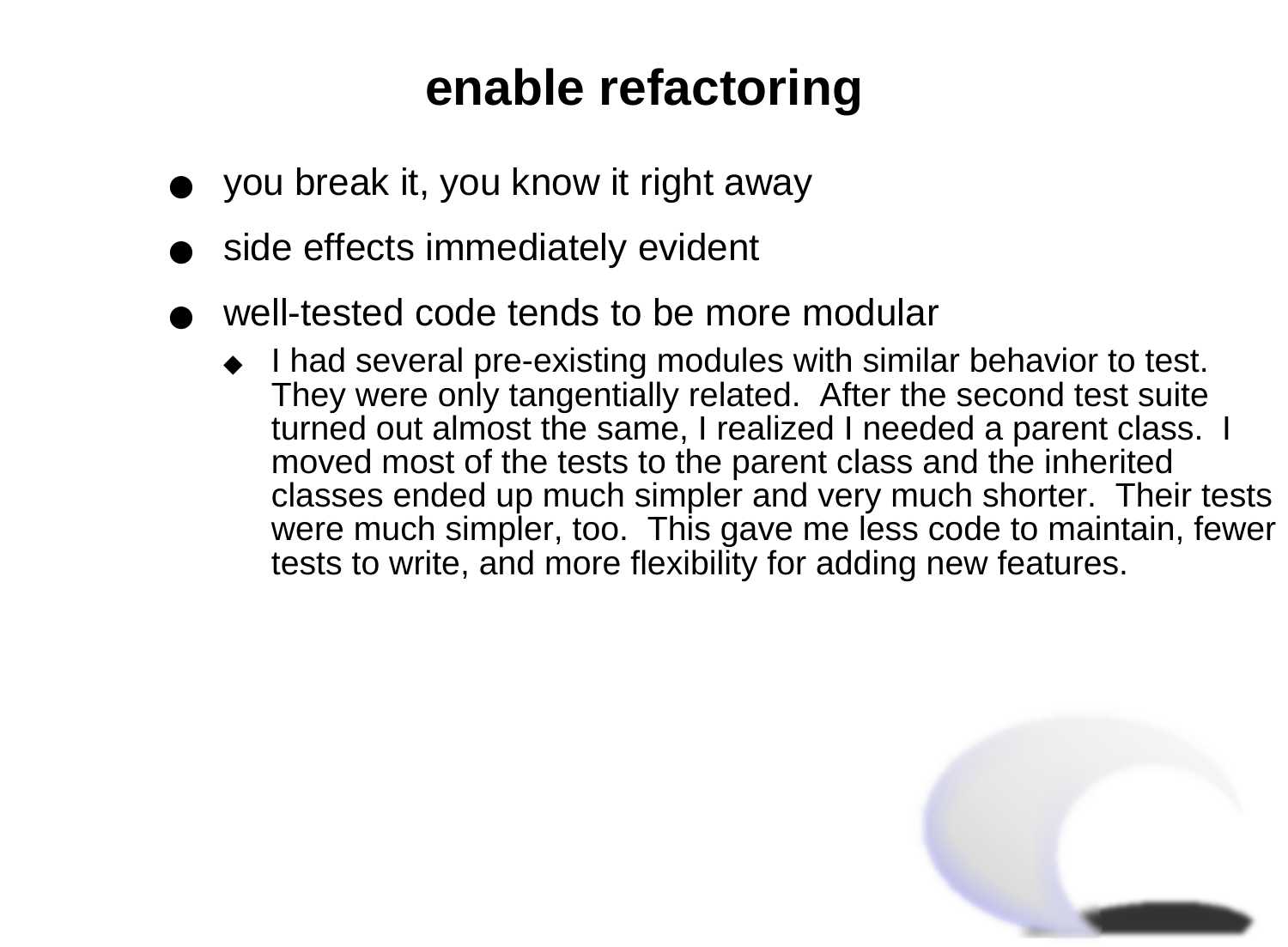## **improve API**

- hard to test code may be hard to use
- writing a test first forces you to use the interface before you create it
	- ◆ simpler interfaces are easier to test
	- ◆ smaller functions are easier to reuse

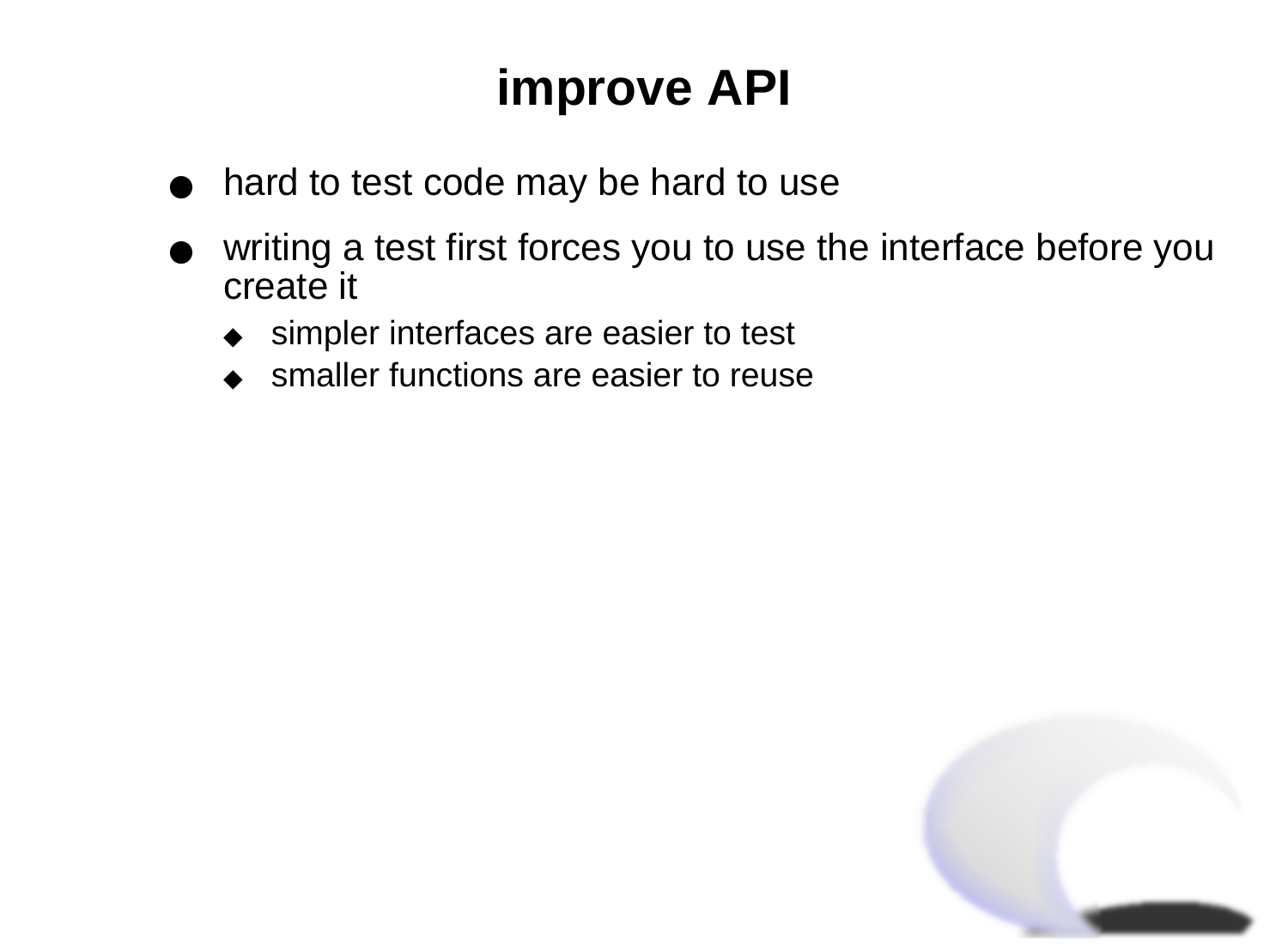#### **promote automation**

- easy to test code is usually well-decoupled
- easy to test code is, by definition, scriptable

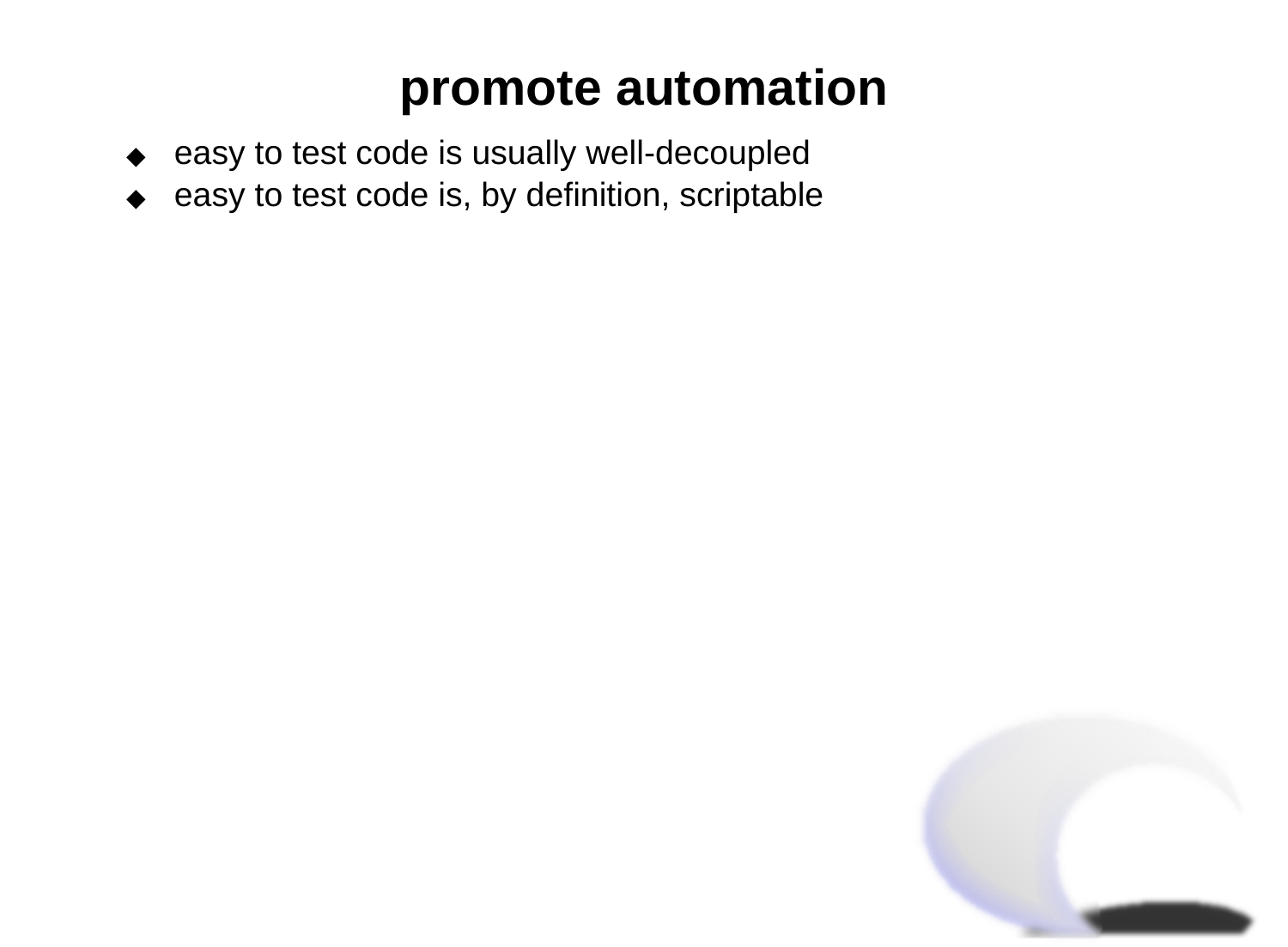#### **ease maintainability**

- tests are a safety net
	- ◆ if you don't understand this by now, I'll repeat it once again
- well-written tests serve as a sort of documentation
	- ◆ demonstrate what features the software should have
	- ◆ demonstrate what behavior the code should express

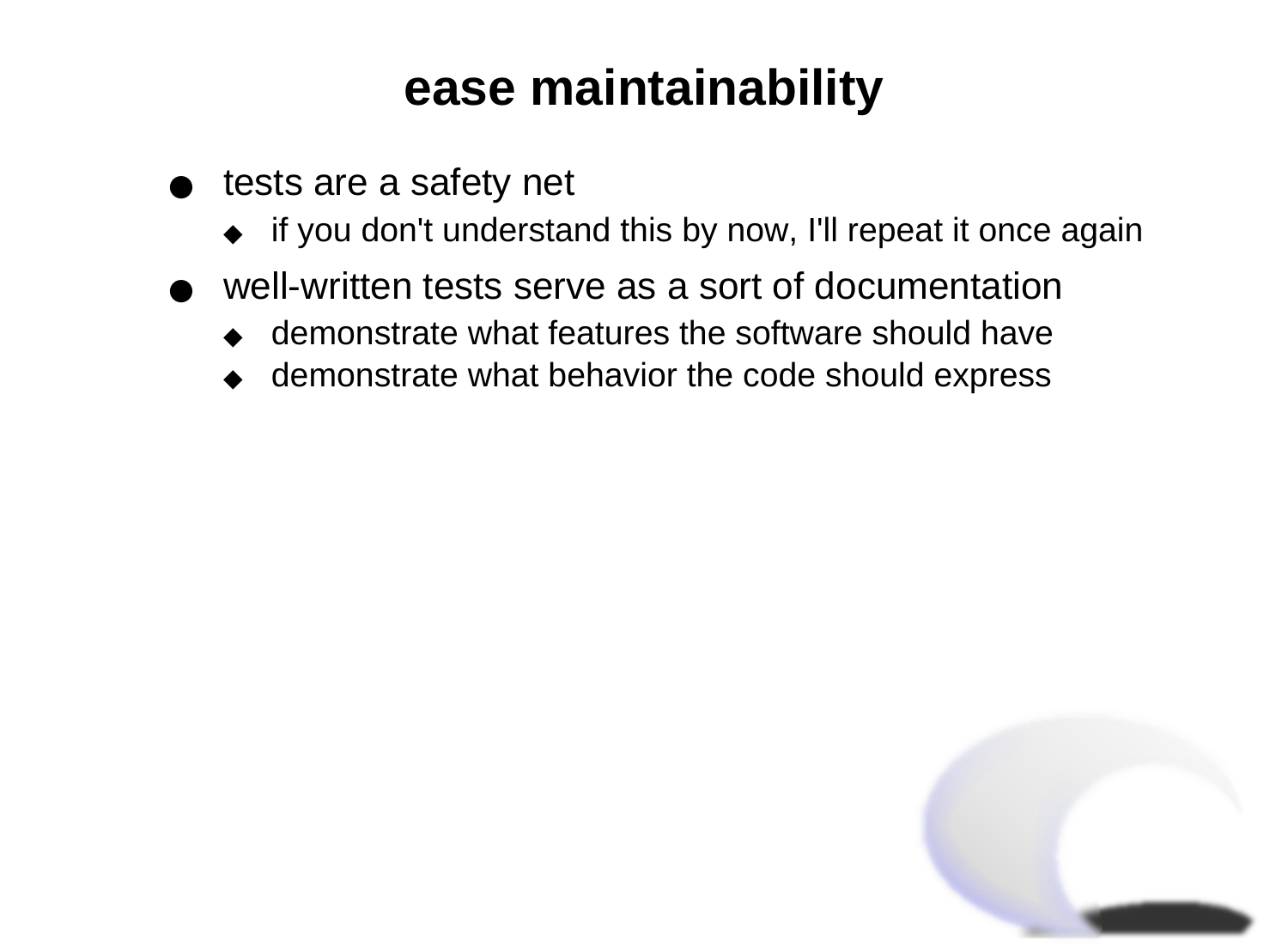#### **Don't be Scared!**

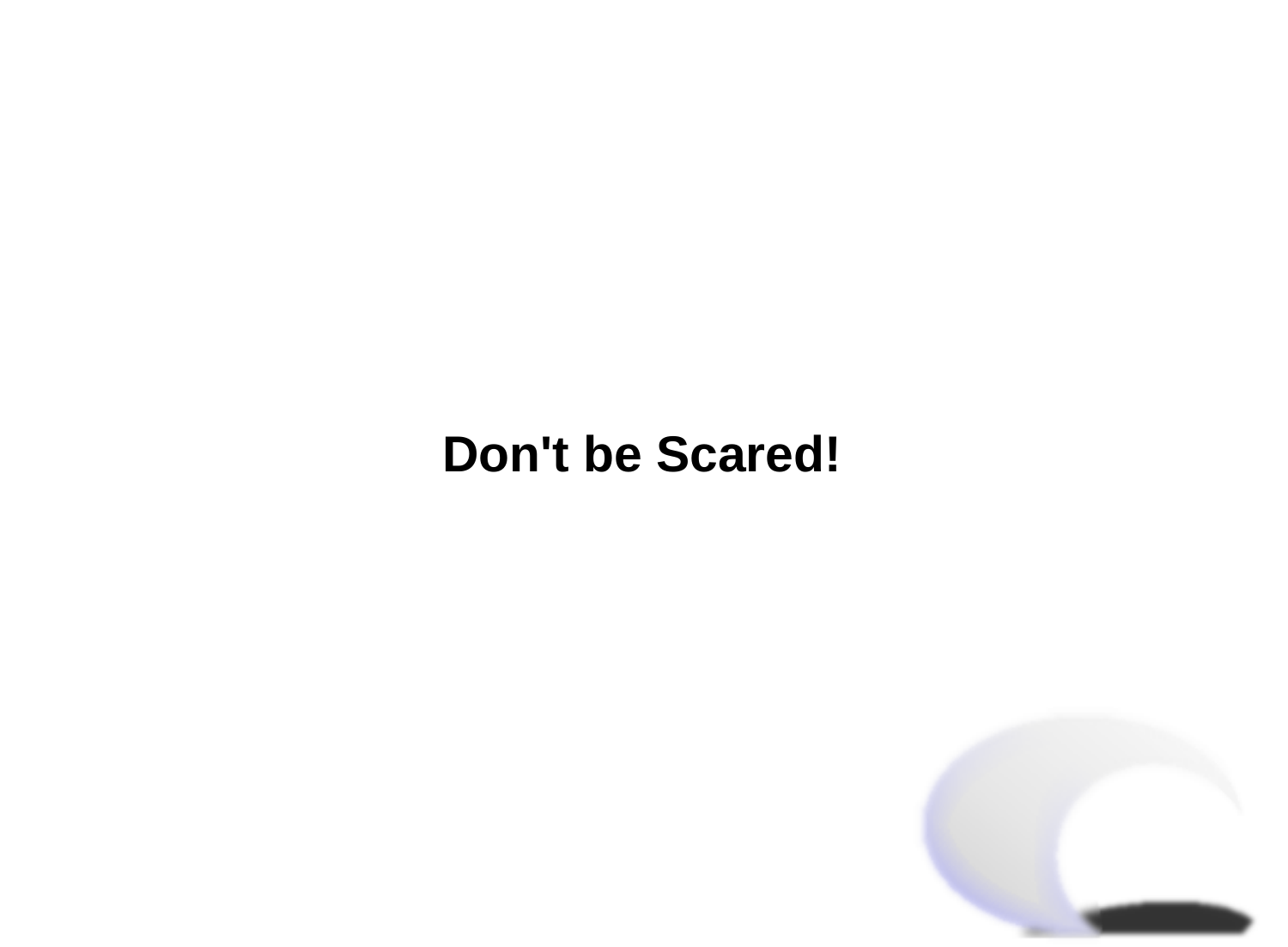#### **Don't be Scared!**

- writing good tests exercises the same muscles as writing good code
- if you can write code, you can write tests
- if you can write good code, you can be taught to write good tests

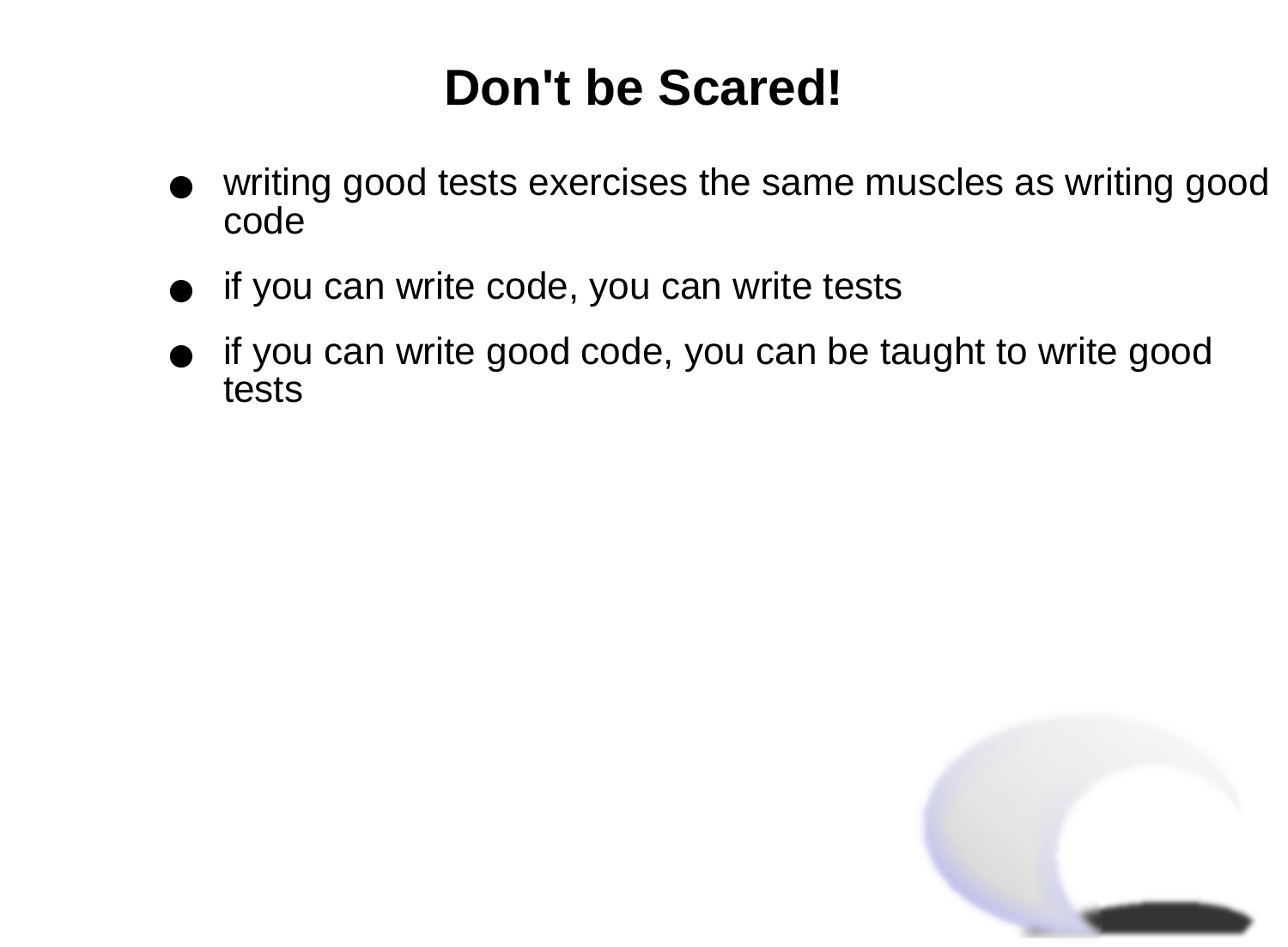## **Testing Has Psychological Benefits**

- writing tests (especially test first) makes it easier to write tests
- well-tested code is more fun to hack
- test-first programming gives **instant** feedback
- that's instant **positive** feedback, most of the time

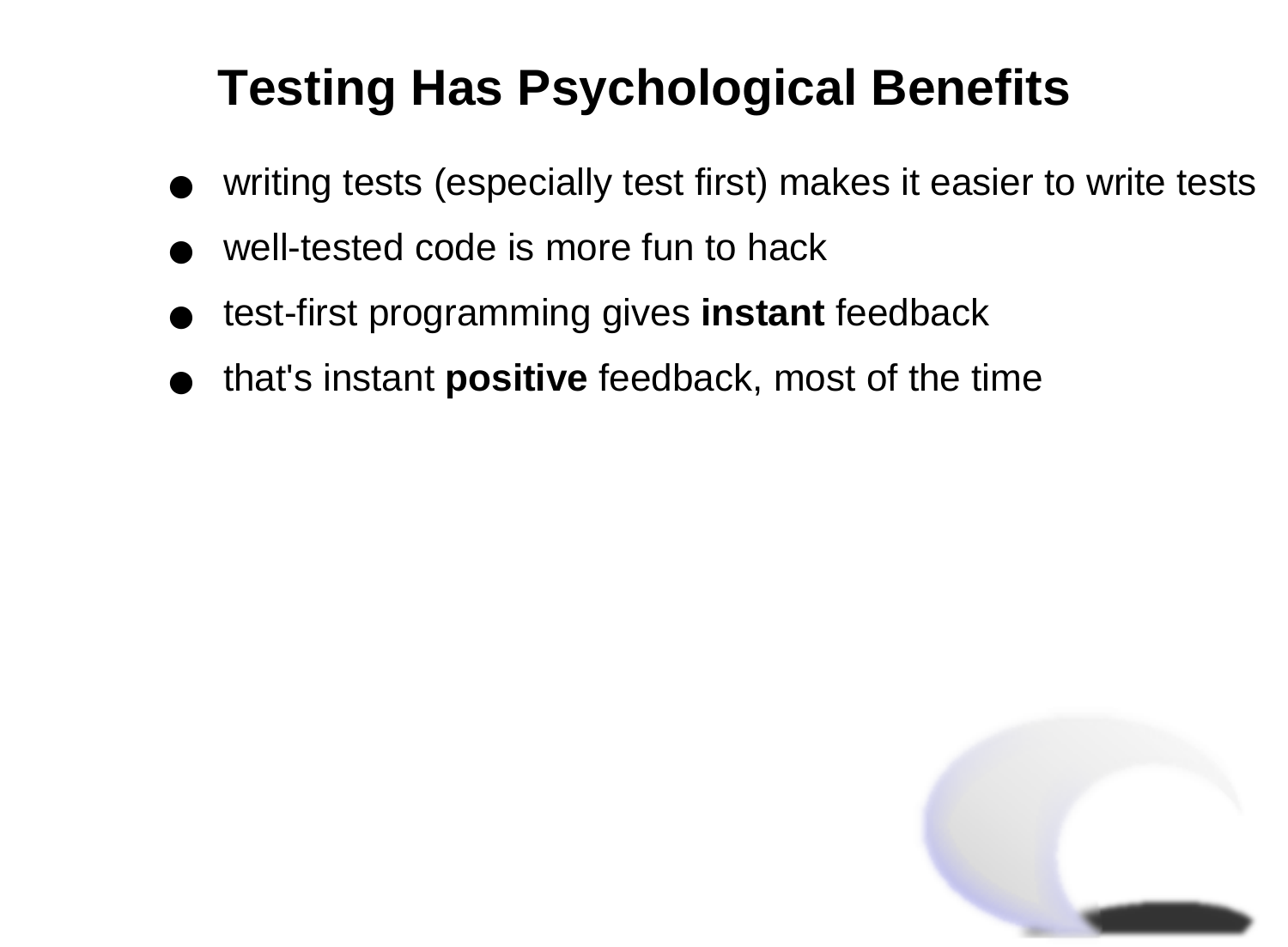#### **Perl makes it easy**

- ExtUtils::MakeMaker and the 'test' target
- Test::\* modules hide the Test::Harness expectations
- if lazy dopes like us can do it, you can too!

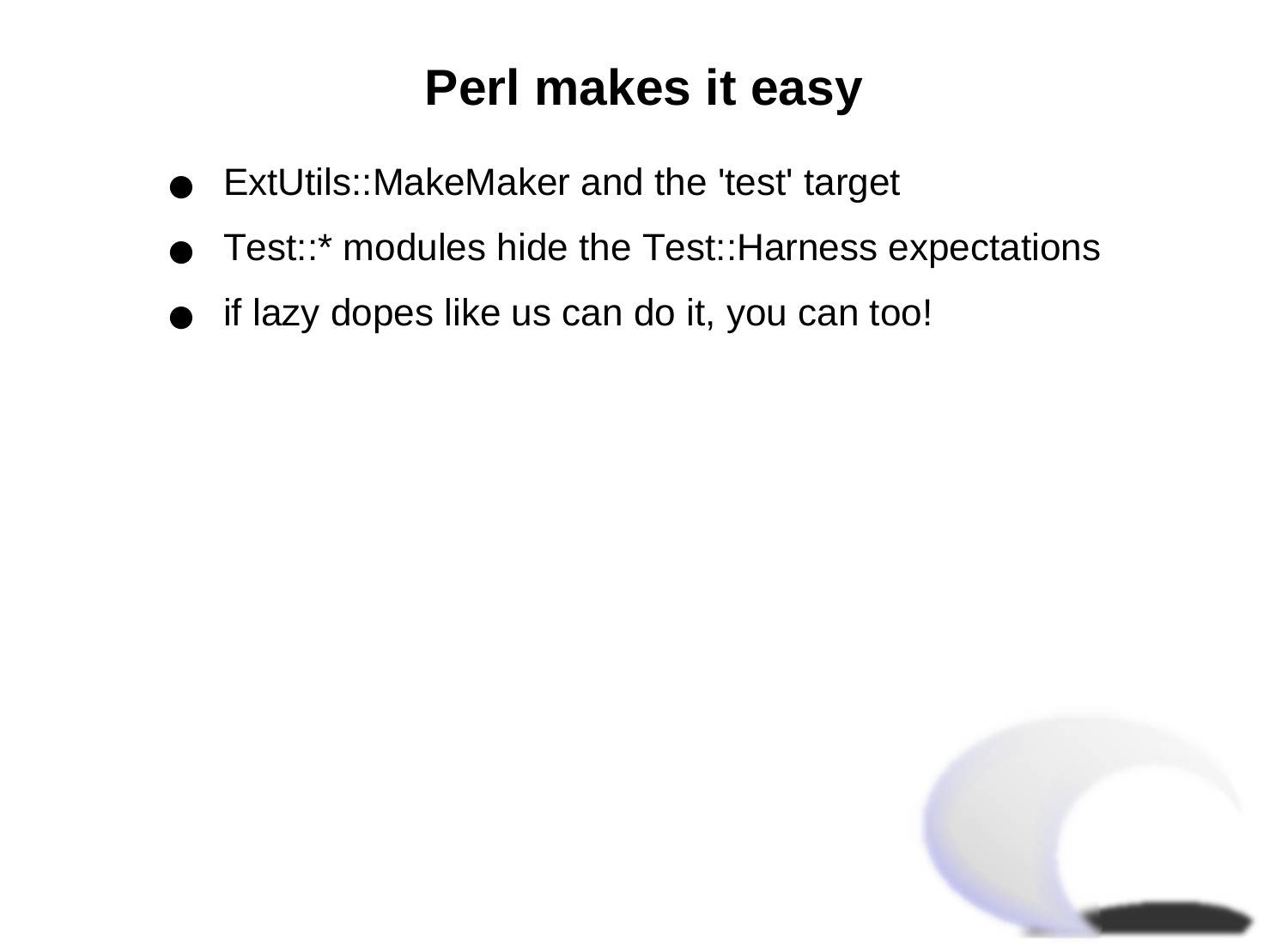#### **Basic Tests**

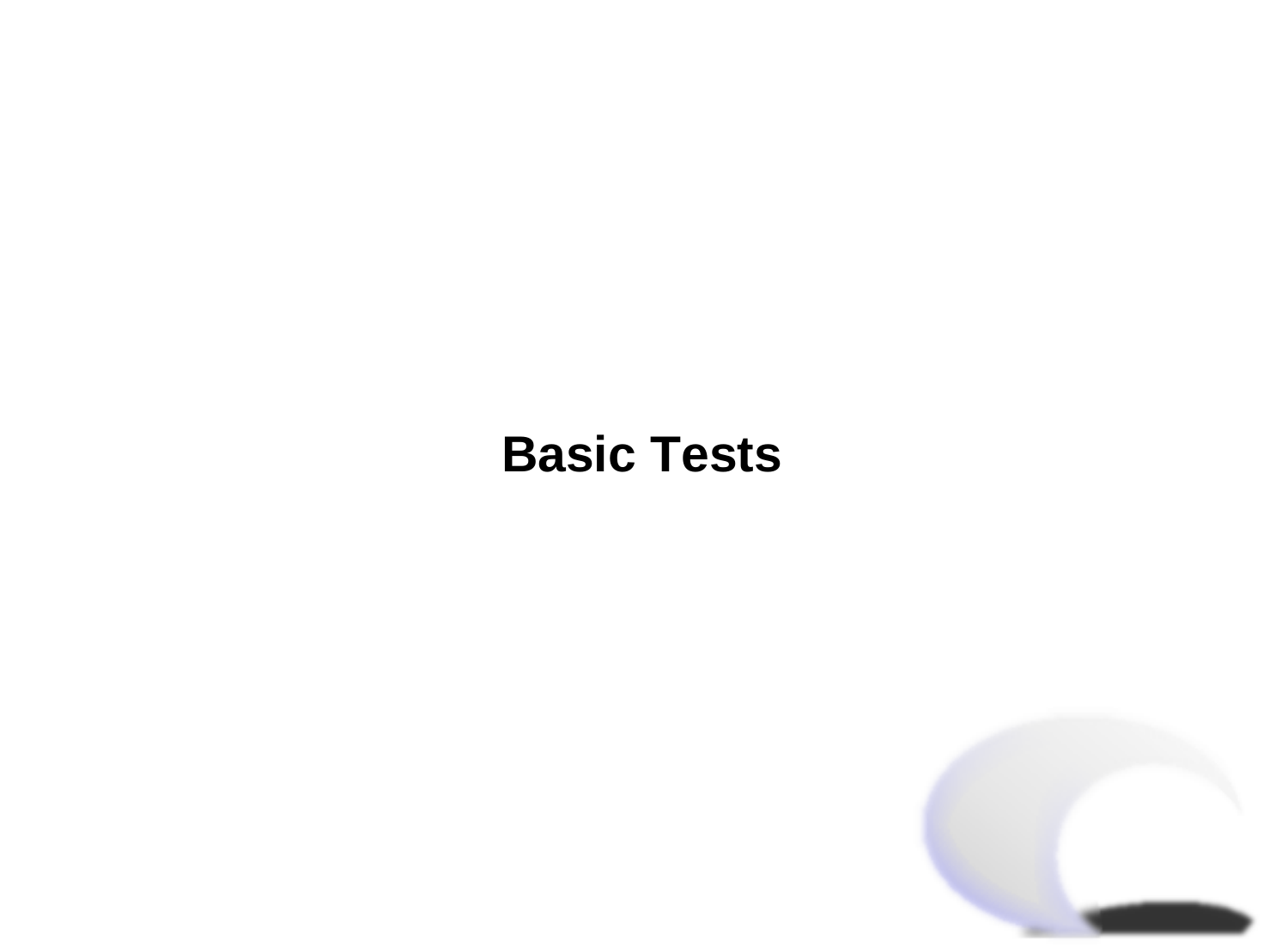## **Thinking "ok"**

 print "ok"; print "not ok";

- basis for all tests
- a simple boolean condition
- generally numbered sequentially

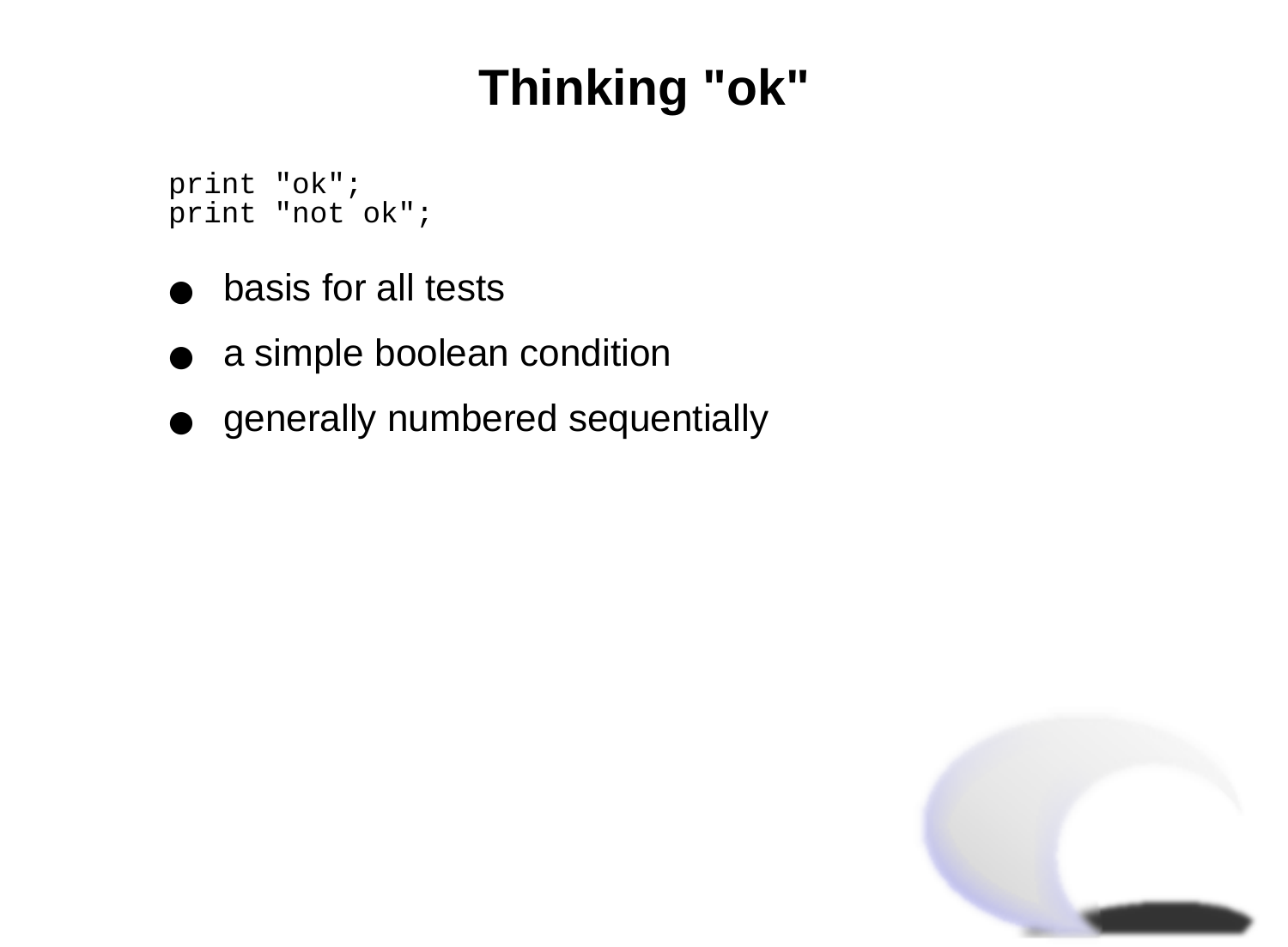## **More thinking "ok"**

- why printing is a loss:
	- ◆ same arguments as using subroutines (duplicate code)
	- ◆ manual test renumbering
	- ◆ no diagnostics unless you provide them
		- ❐ what matched
		- ❐ what didn't match
		- ❐ which test failed and where
	- ◆ no built-in provision for more complex constructs
	- ◆ can be hard to maintain

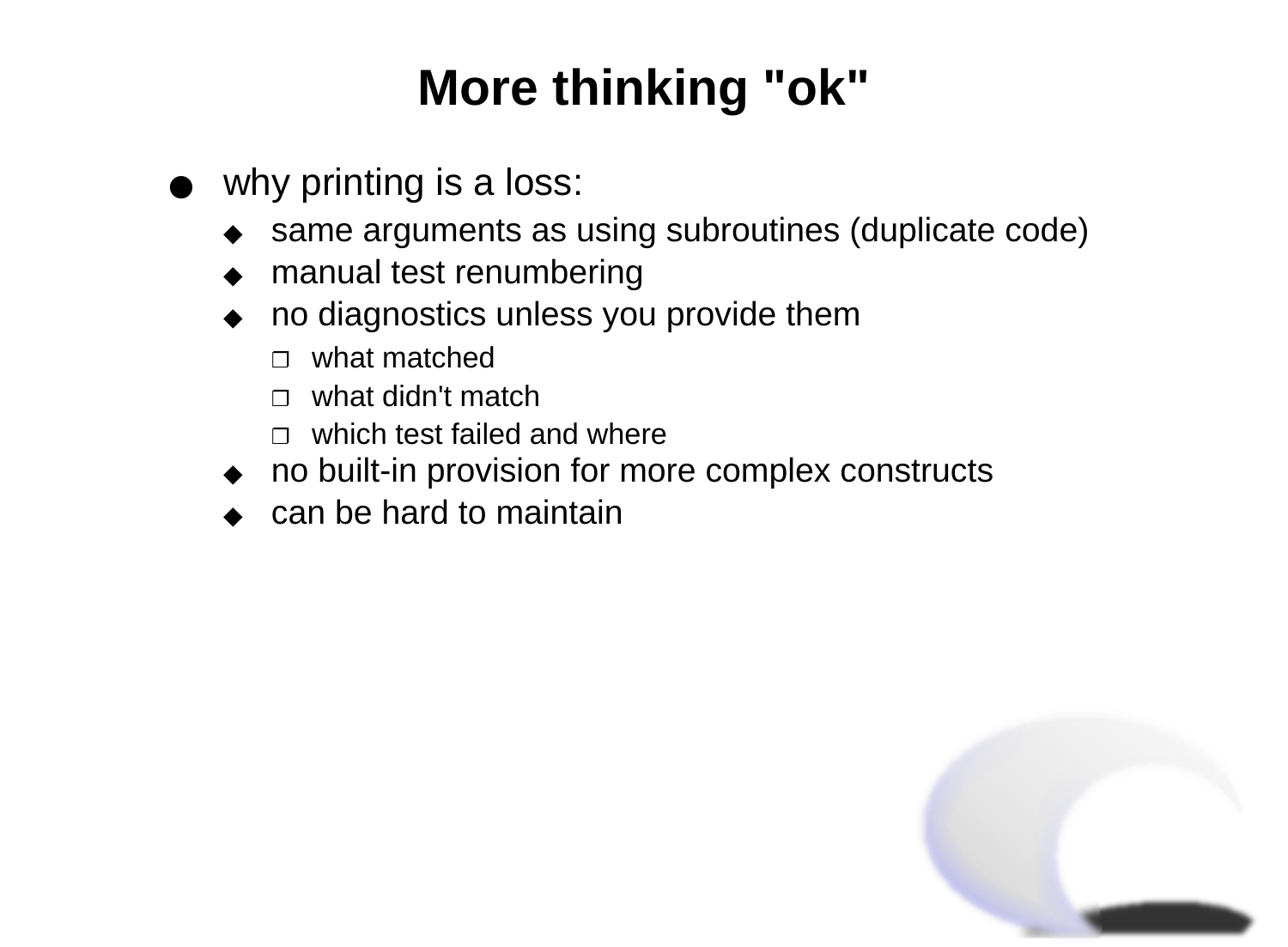## **The ok() function**

 $ok(1 == 1)$ ;

- basis for all Test::Simple, Test::More, Test::Builder tests
- a simple boolean condition
- why it's a win:
	- alleviates duplicate code
	- associates a name with a test
	- expresses test intent more clearly
	- avoids portability concerns

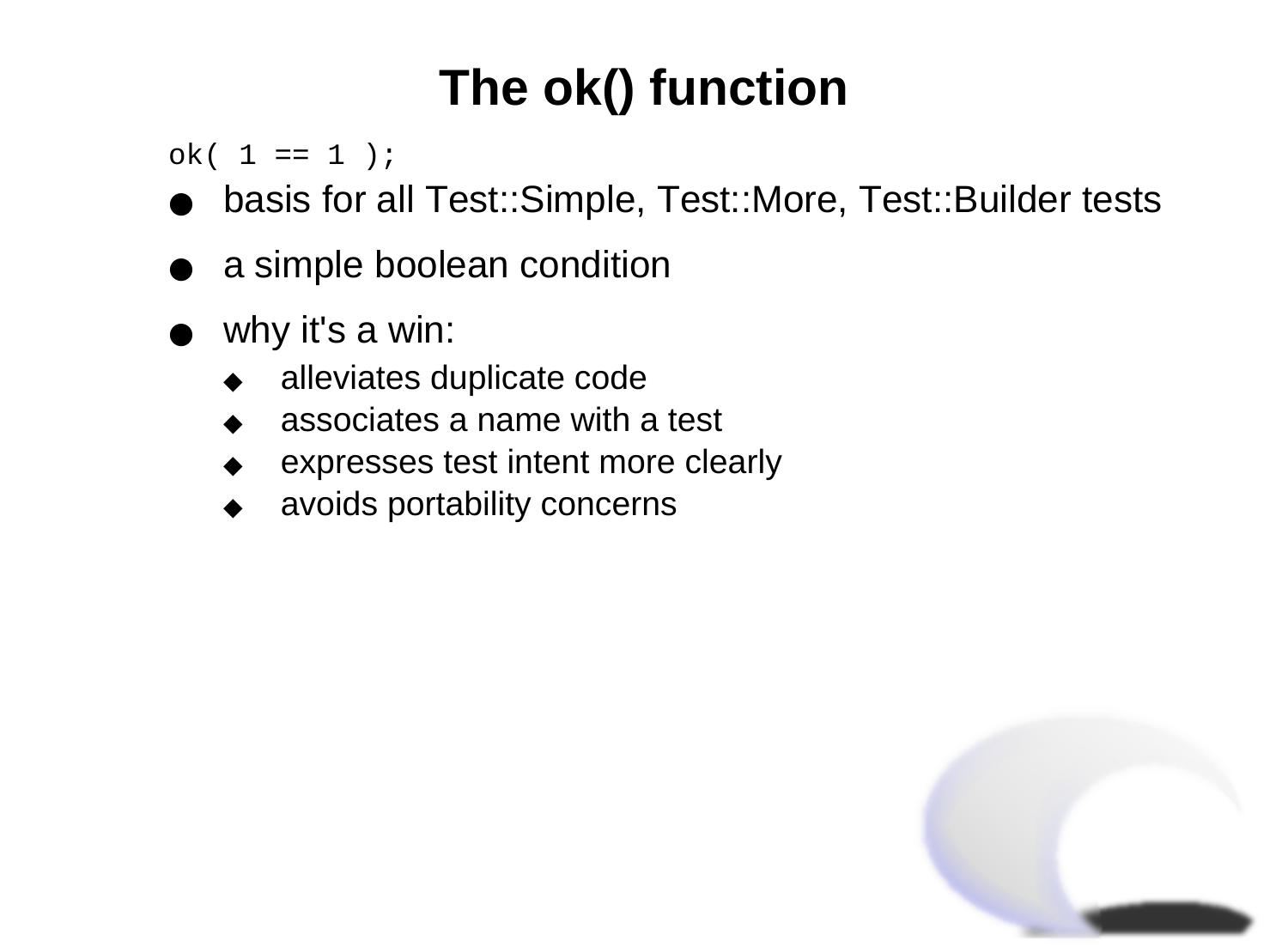#### **Test::Simple and its API**

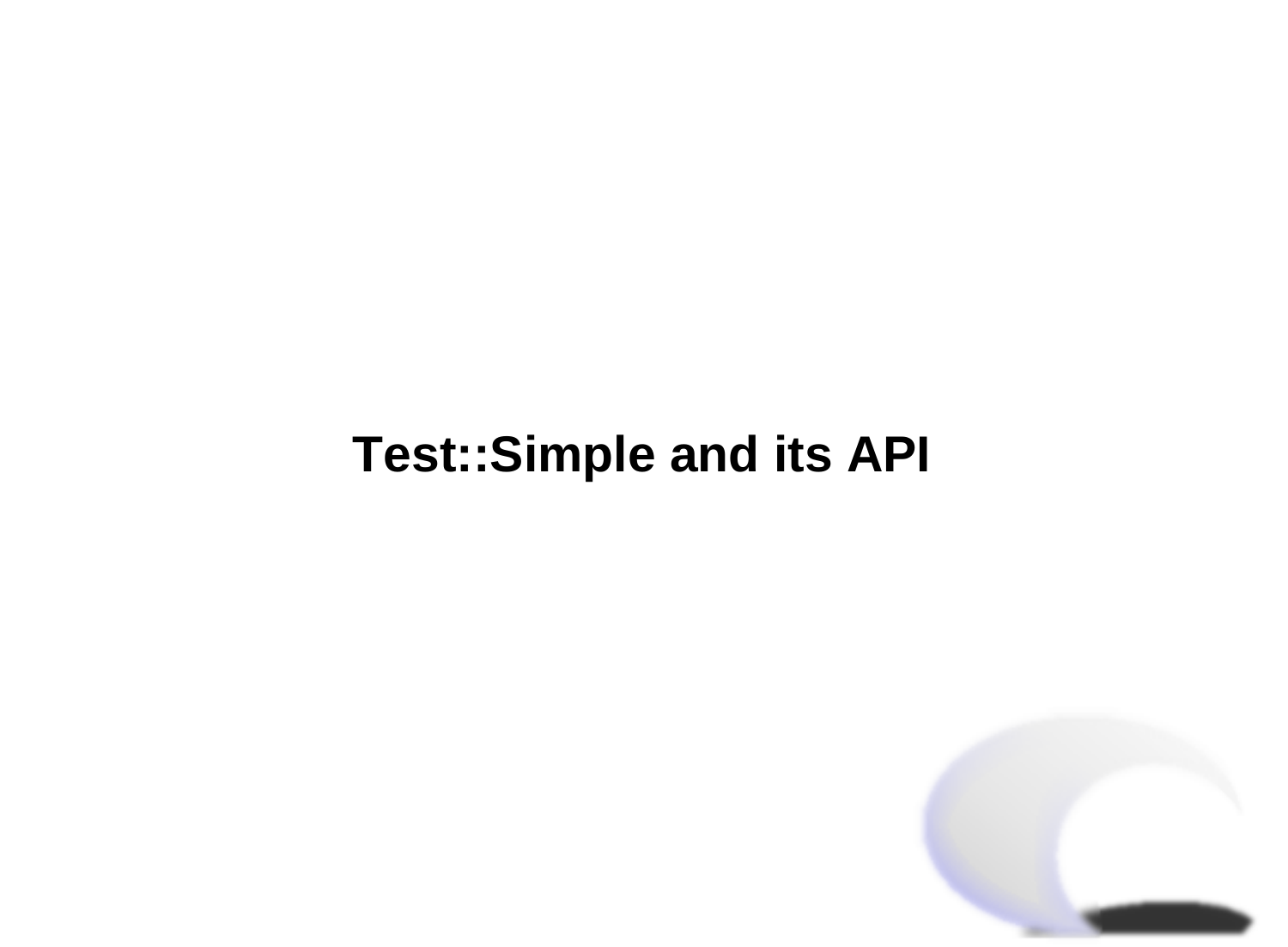## **planning tests**

- helps catch too many/not enough test errors
- helps identify which test fails
- required by Test:: Harness

```
				use Test::Simple tests => 10;
				use Test::Simple 'no_plan';
```
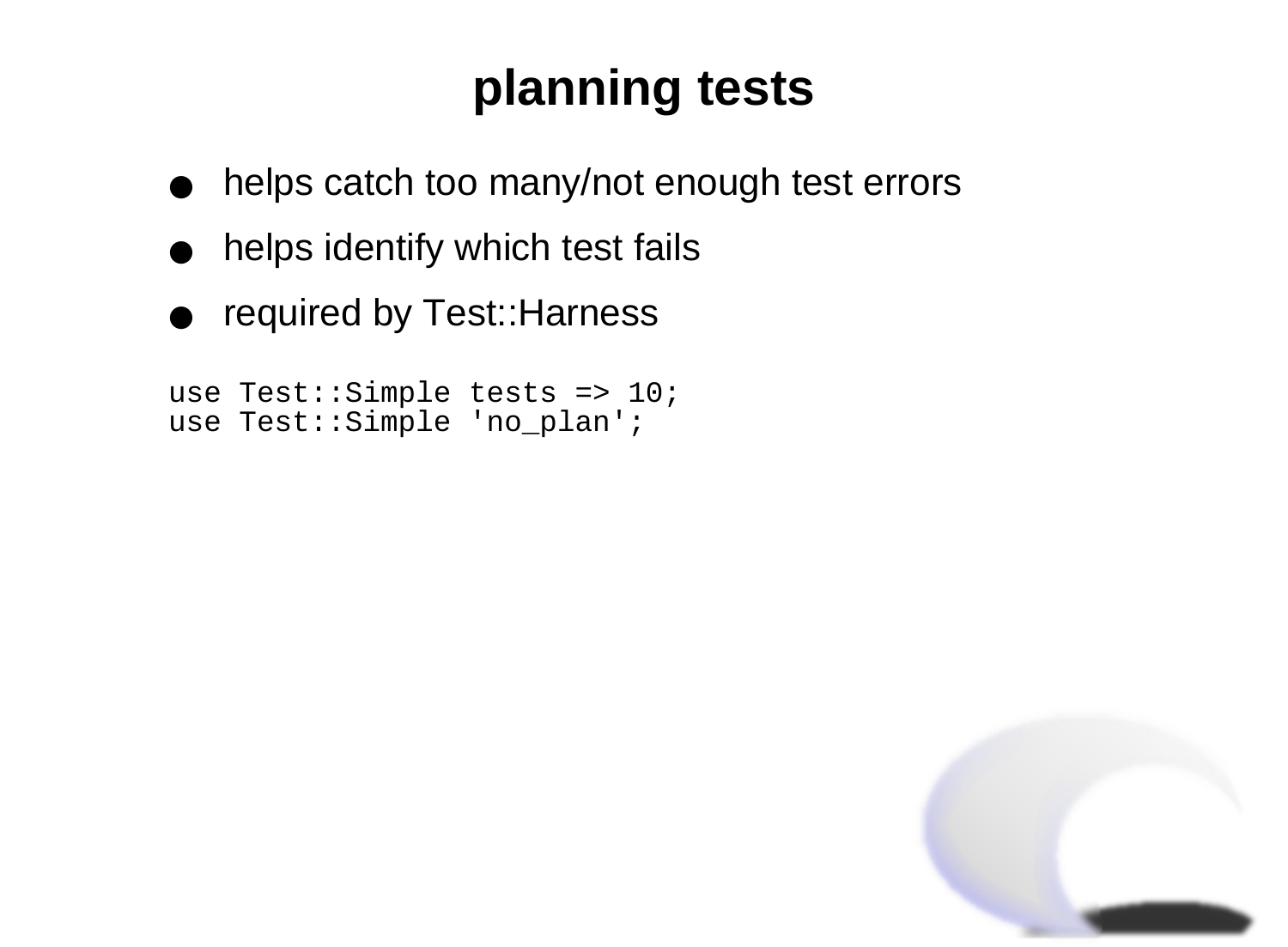#### $tests \Rightarrow n$

- produces 1..*n* output for Test::Harness
- should be set when the test suite is complete

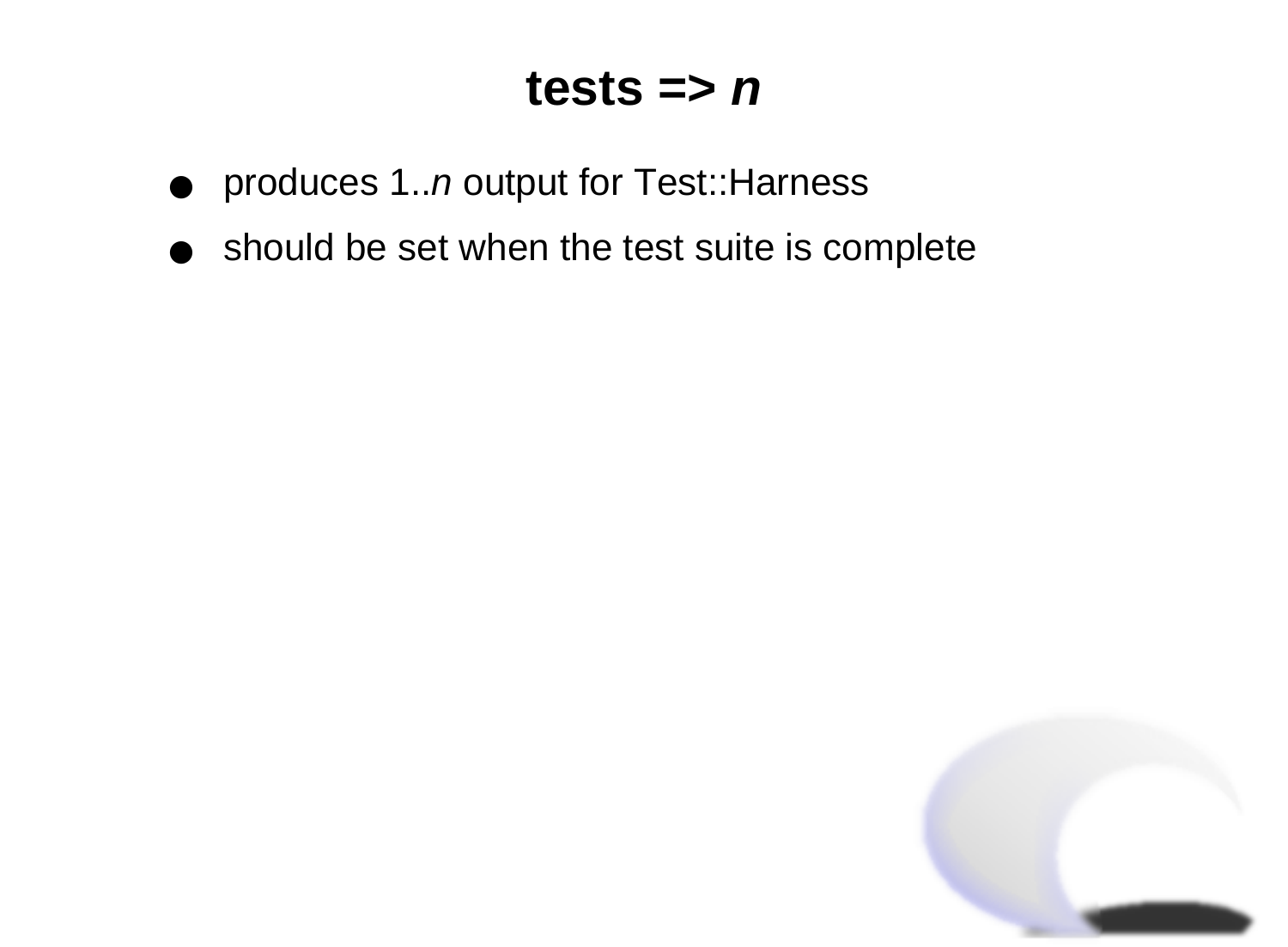### **no\_plan**

- produces 1..actual output at the end of the test
- when you don't know how many tests will run
- very handy while developing a module
- not so handy when distributing a module

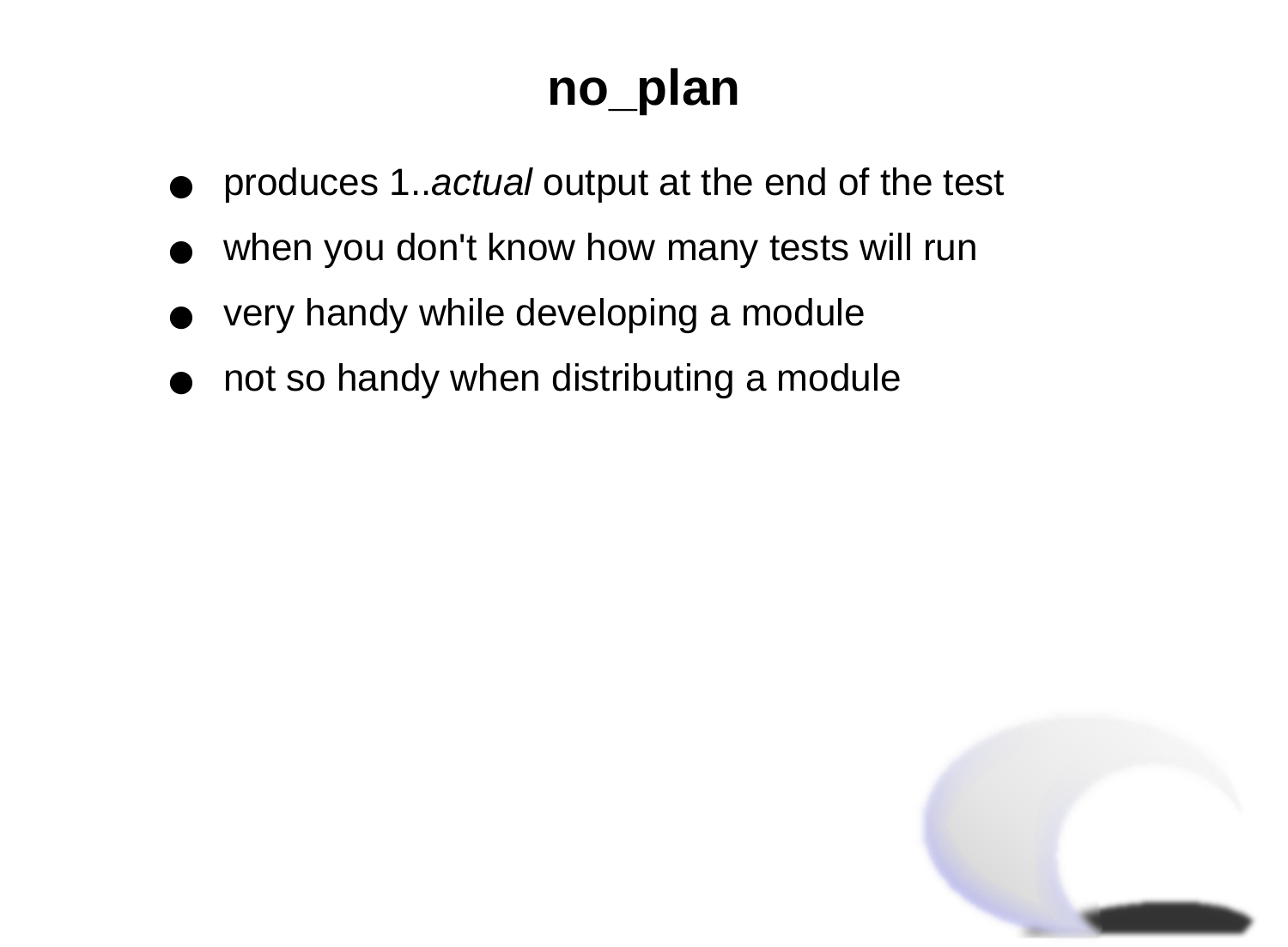# **ok()**

- scalar context of operands
- first argument always true or false
- second argument optional, test name
- condition is code expression of the test name
- test name is a declaration of the intent of the condition

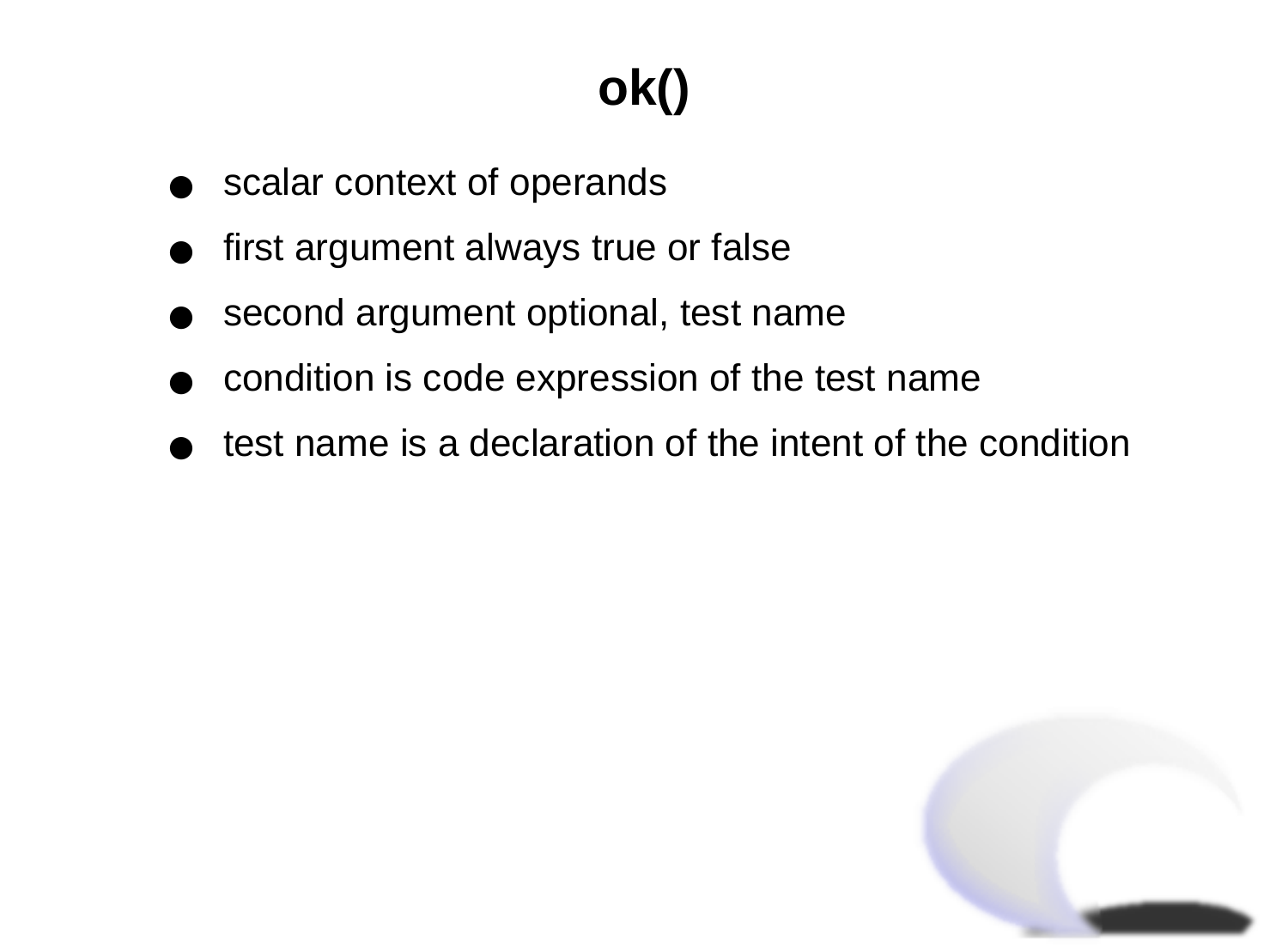## **ok() passing**

- ok( 1, '1 should be true' );
- ok 1 1 should be true

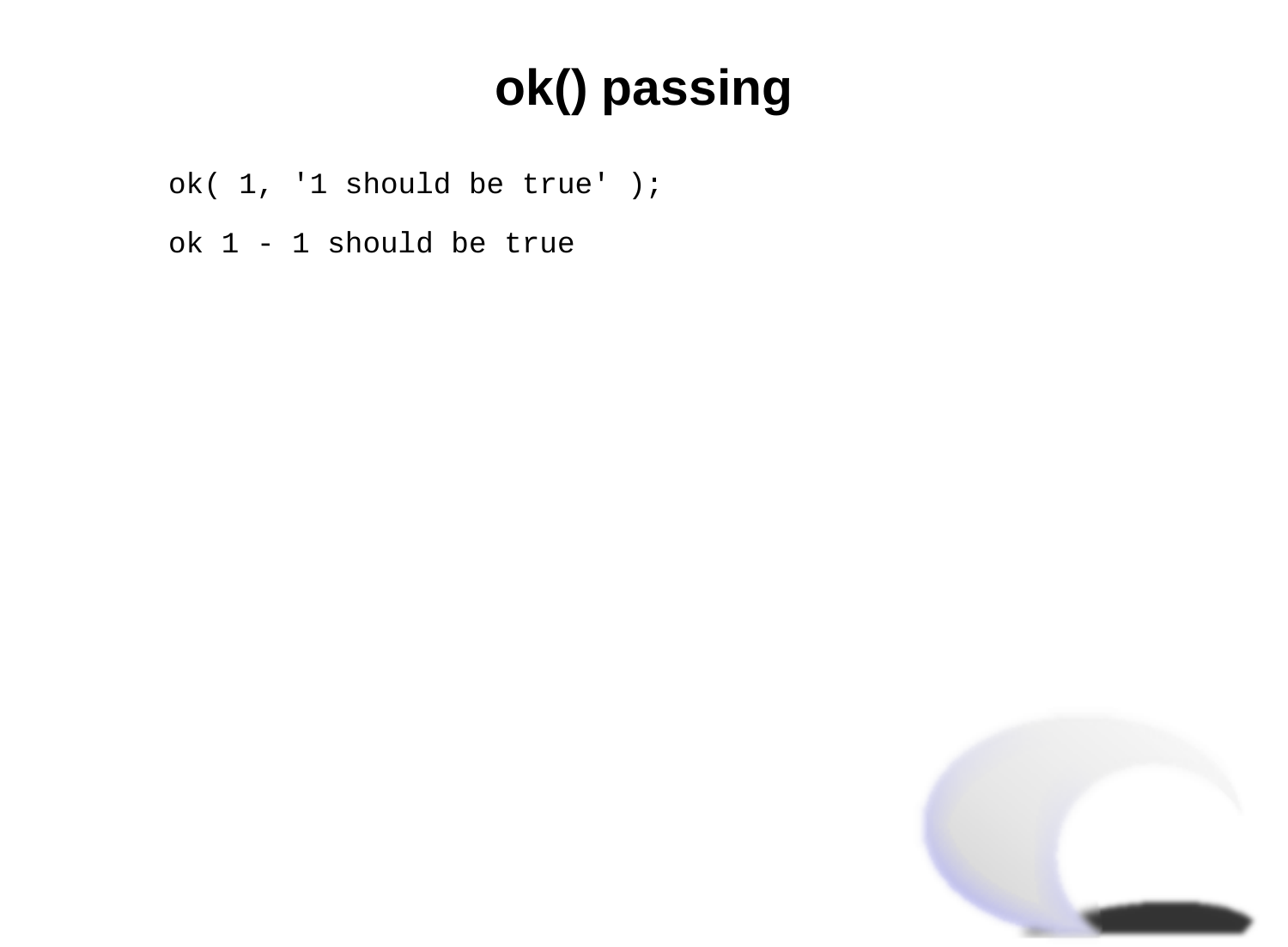## **ok() failing**

 ok( 0, '0 should be true' );

```
			not ok 2 - 0 should be true
			# Failed test (demotest.pl at line 17)
```
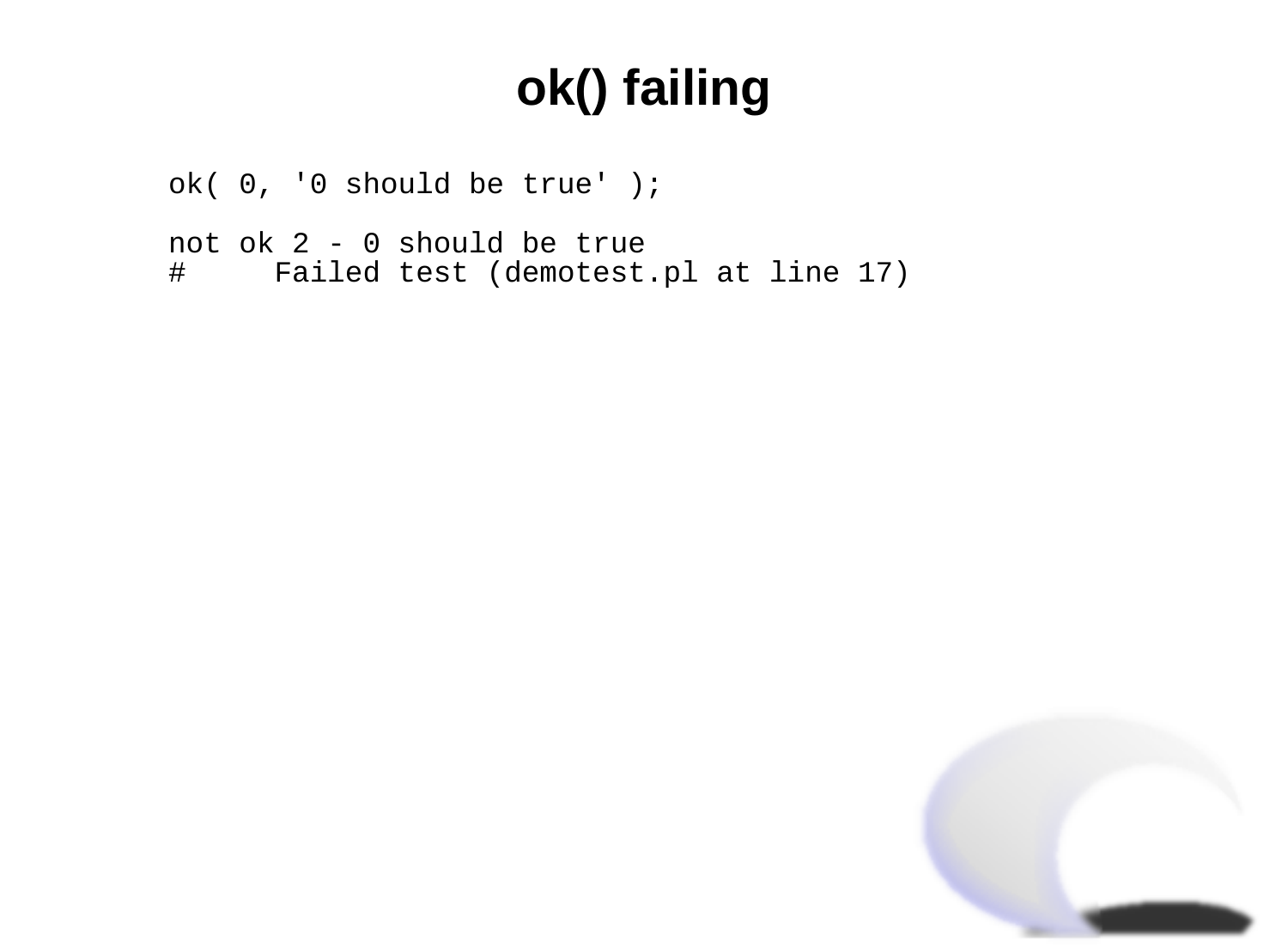#### **success is not a gray area (individual tests)**

- pass, or fail, there is no maybe
- test the smallest piece possible
- test one thing at a time
- pass quietly
	- ◆ avoid errors
	- ◆ avoid warnings
	- ◆ test for errors and warnings if you must

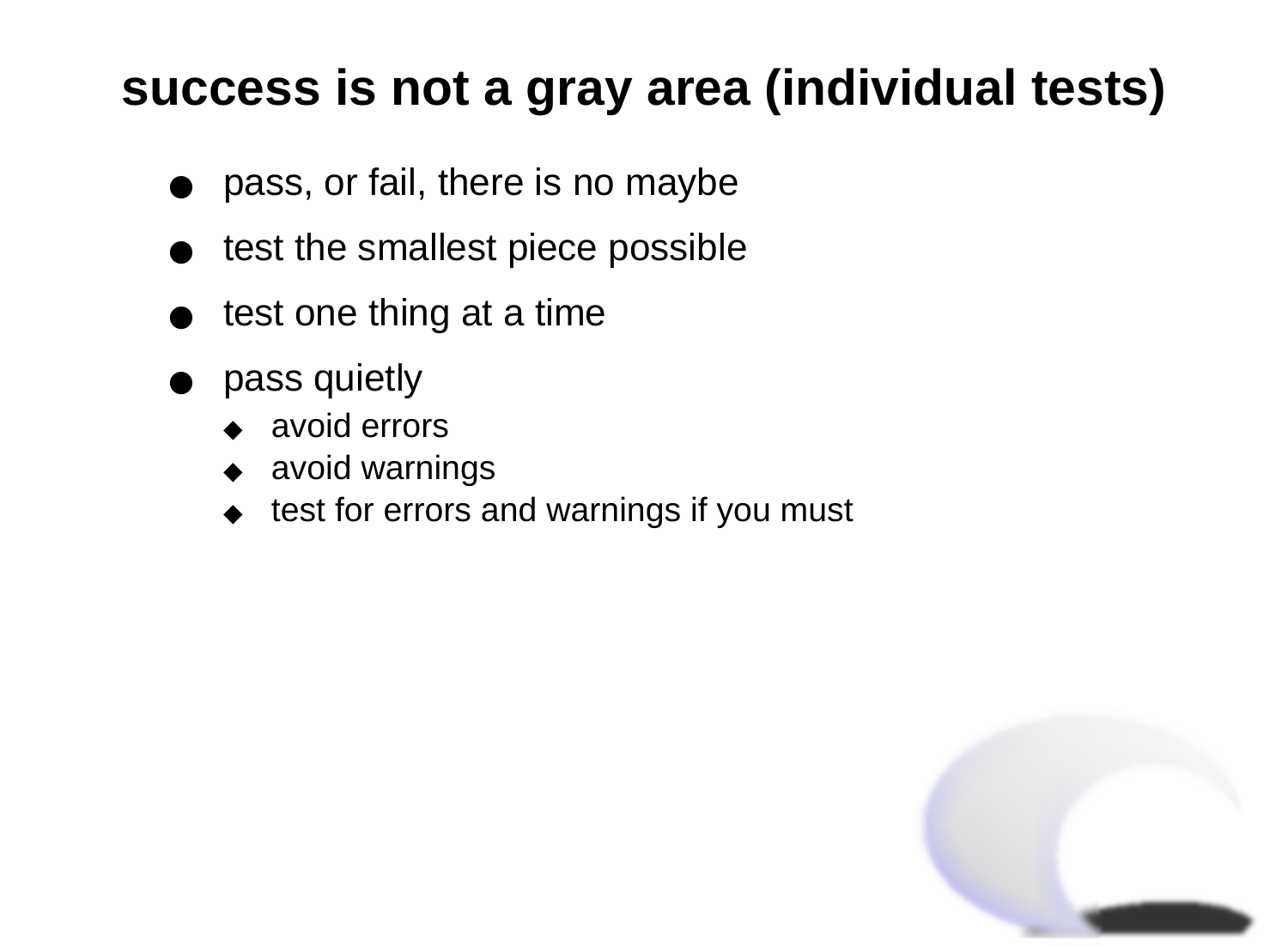### **success is all or nothing (test suite)**

- stamp out expected failures
	- ◆ undermine confidence in the code
	- ◆ clutter up screens and logs
	- hide new problems
- keeping changes small helps localize damage
- keeping tests working helps localize damage
- there are ways to isolate platform-specific tests

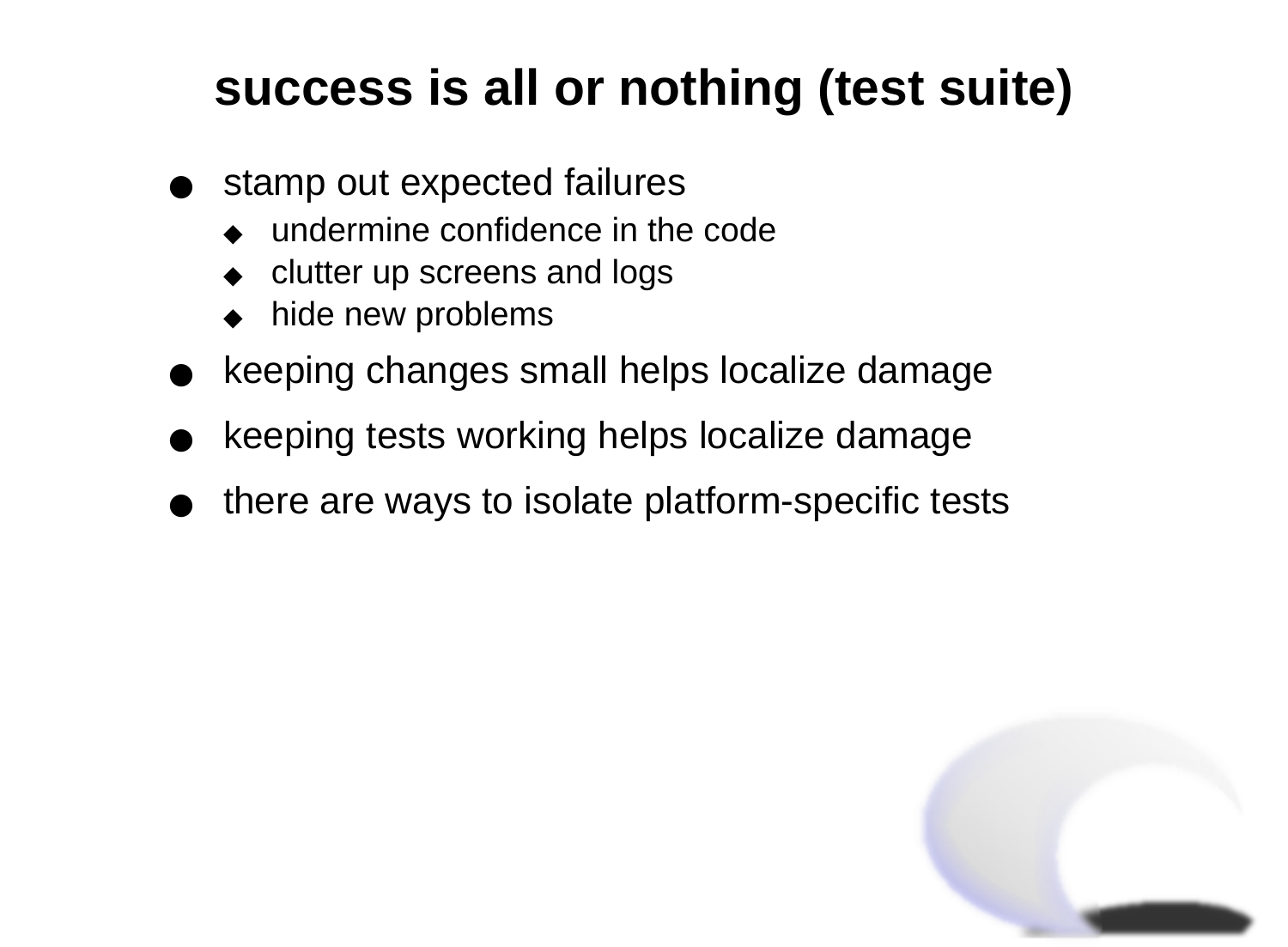#### **Integrating testing with the development process**

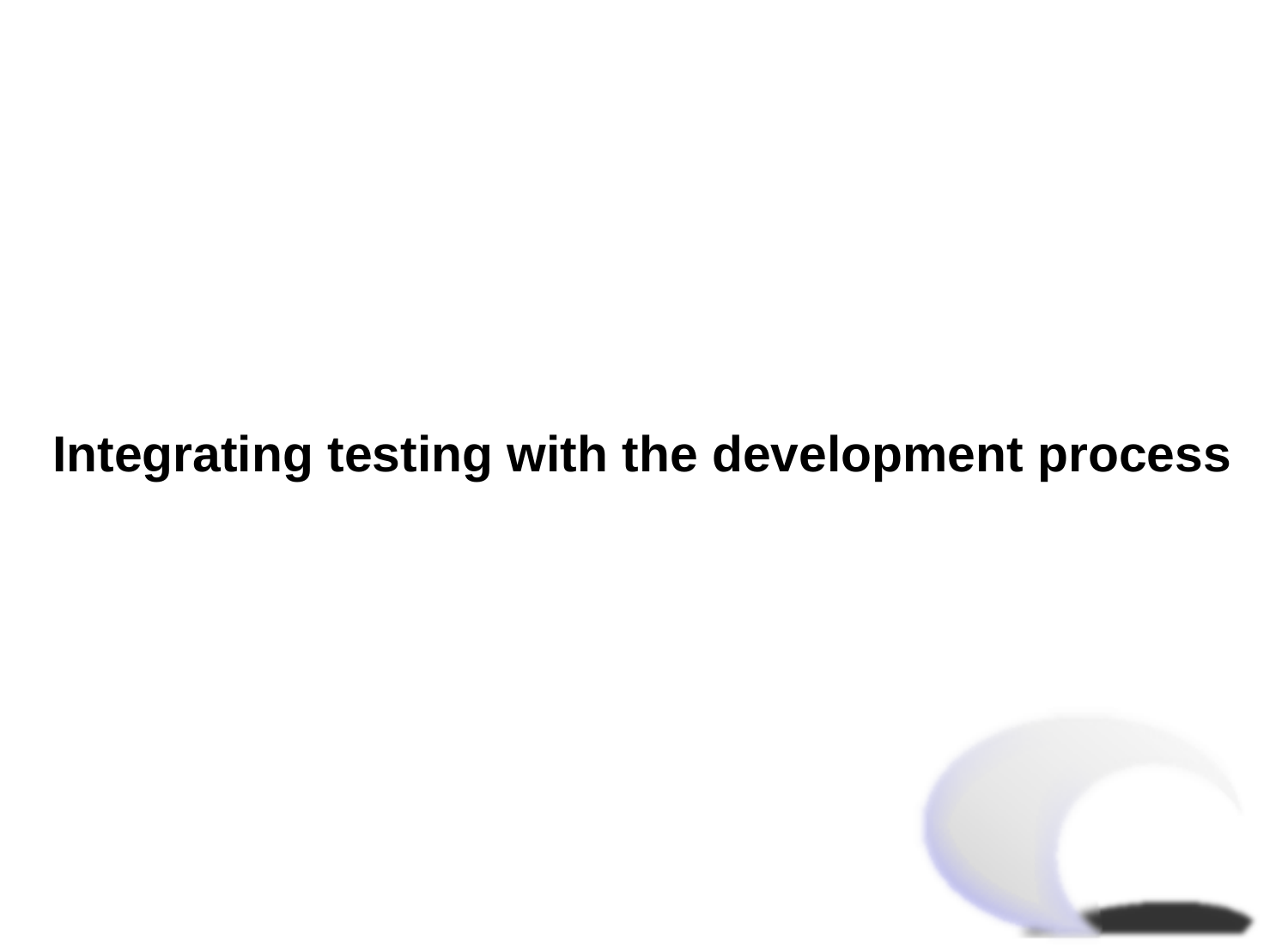## **catching regressions**

- most bugs aren't new, they happen again and again
- why let them reoccur?
- write a test for every new bug

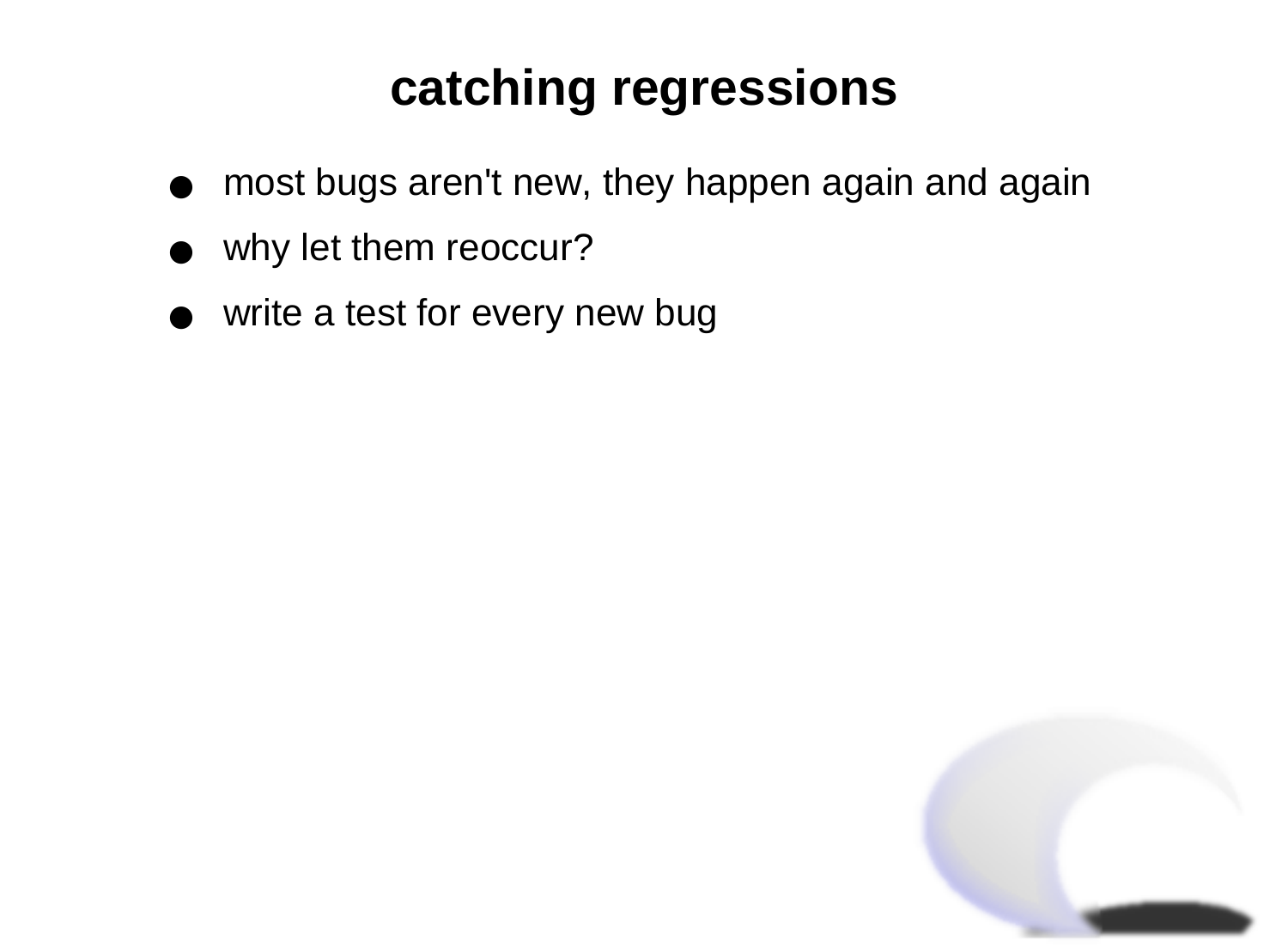## **testing first**

- teeny, tiny, mini-iterations
- break each task into boolean expressions
- "What feature do I need next?"
	- ◆ smallest element of overall task
	- ◆ one small step at a time

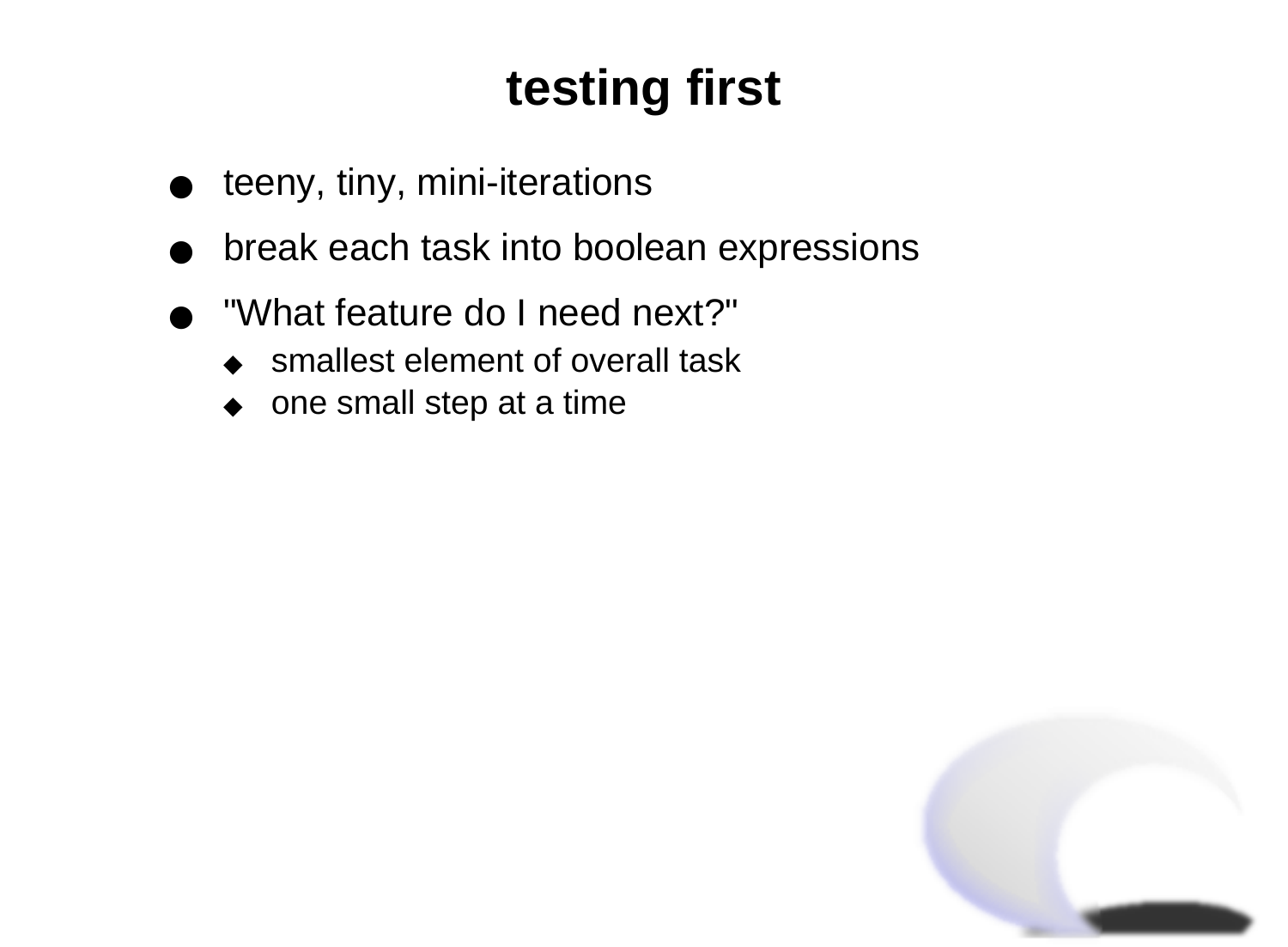### **The two test-first questions**

- "How can I prove that this feature works?"
	- $\bullet$  the simplest test that will fail unless the feature works
	- ◆ THE TEST MUST FAIL
- "What is the least amount of code I can write to pass the test?"
	- $\bullet$  the simpler the test, the simpler the code you need
	- ◆ THE TEST MUST NOW PASS
- this produces known good code and a comprehensive test suite
- be sure to run the entire test suite after you implement a task

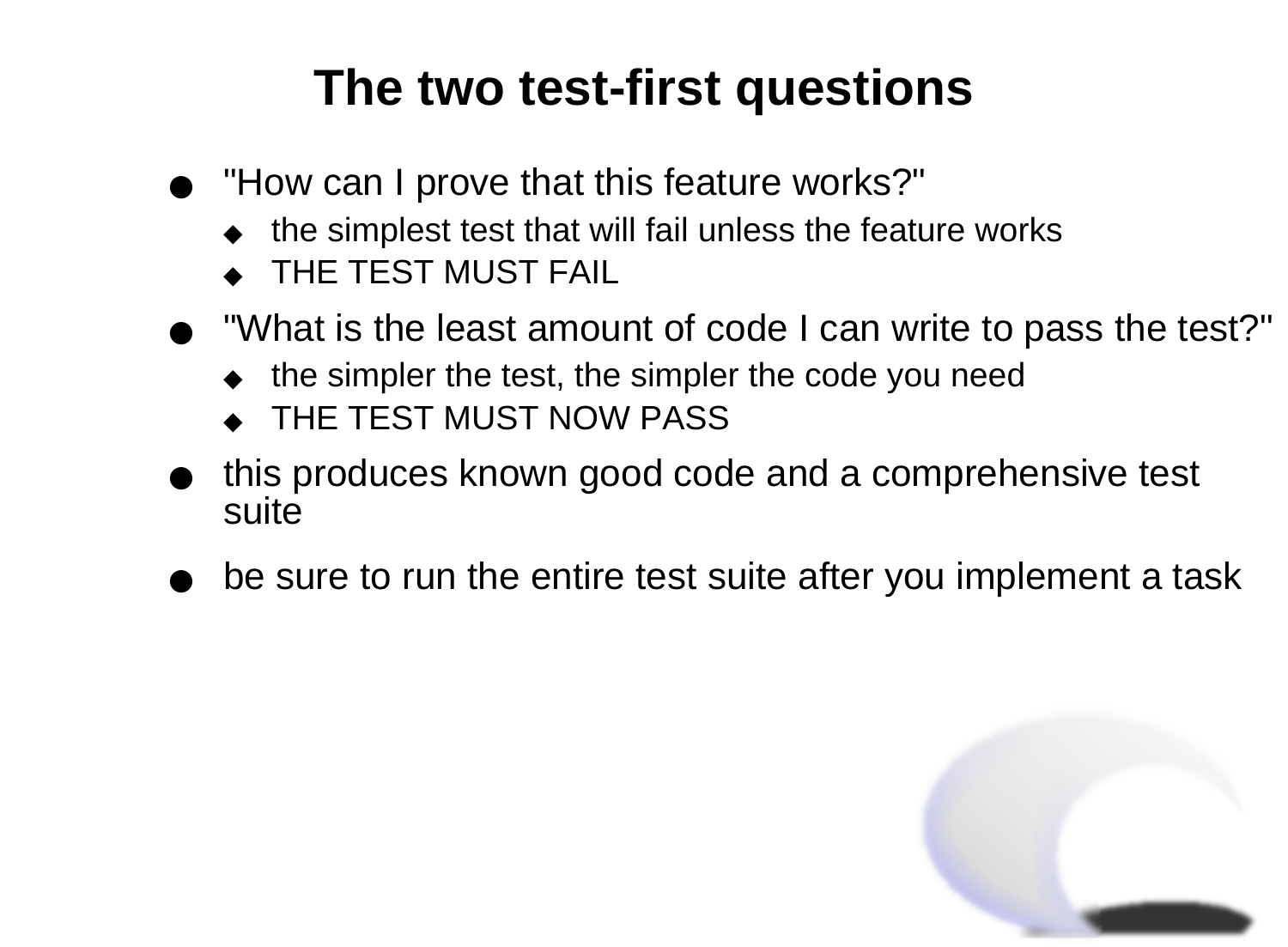### **writing testable code**

- the smaller the unit, the better
- the simpler the unit, the better
- the better the test suite, the easier it is to refactor
- writing your tests first promotes this!

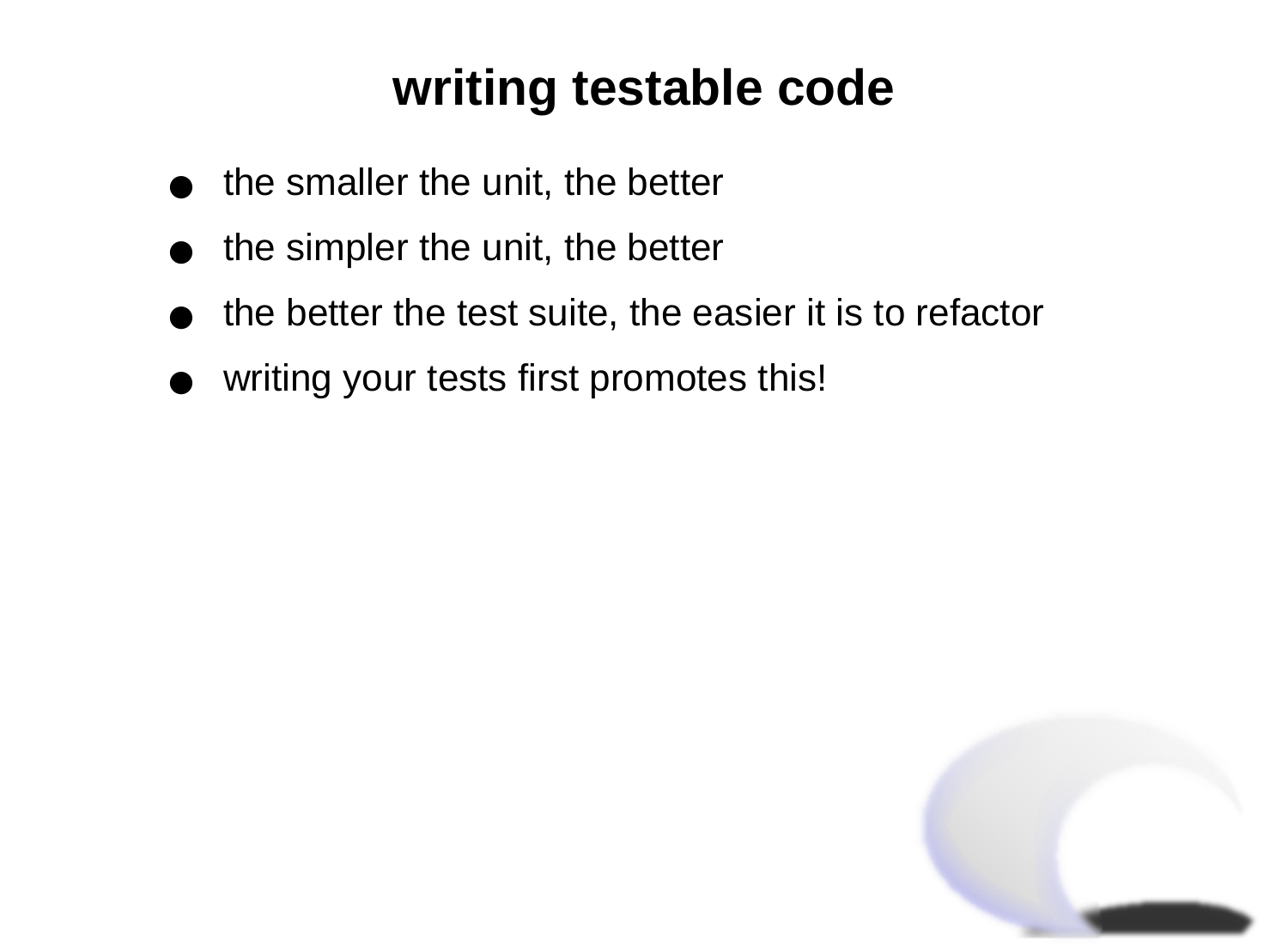## **distributing tests**

- Test.pm is easier to distribute
	- ◆ single module, does not depend on Test::Builder
	- ◆ compatible with Test::More API
- Test::Simple suite can be bundled with module
	- ◆ CGI.pm does this, among others
- Test::Simple ships with 5.8
- a module can depend on Test::Simple

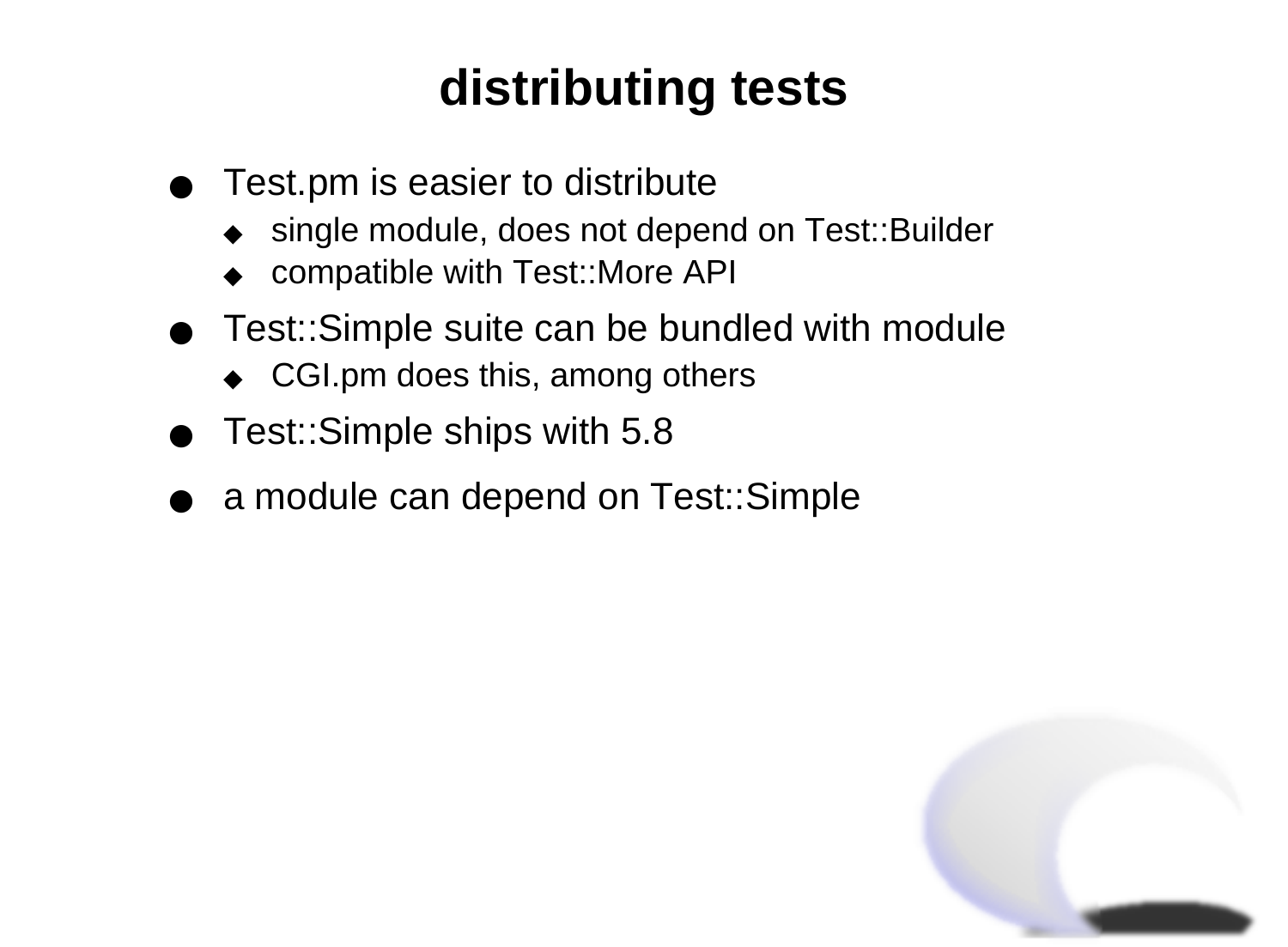### **Exploring the Test::More API**

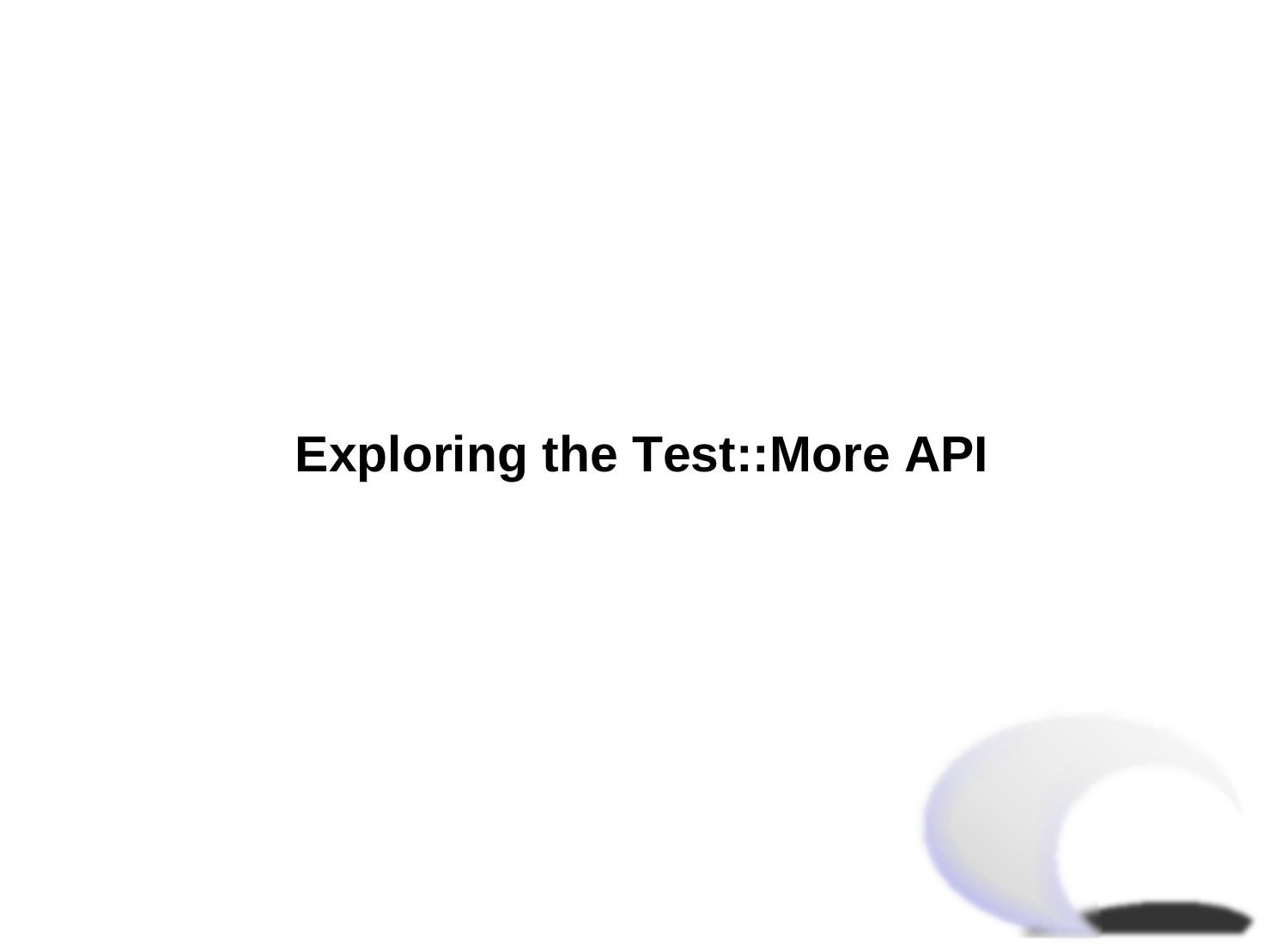#### **graduating from Test::Simple to Test::More, or why ok() is not enough**

- one bit of data -- either it passed or it failed
- contains little debugging information
	- what did you get?
	- what did you receive?
	- do you really want to exchange "add a print at line 43" emails?
- true laziness is a sign of good testing

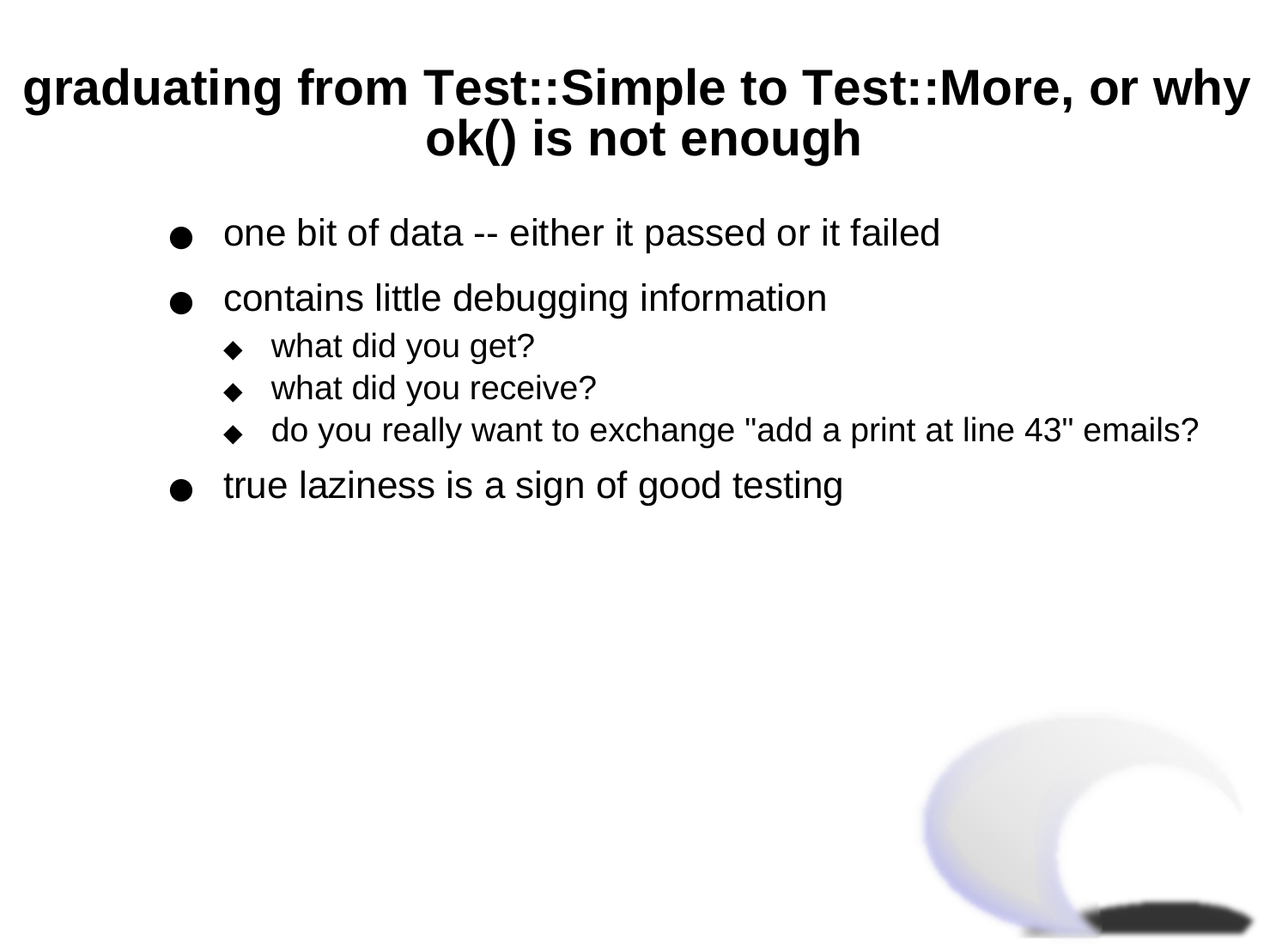## **matching things - is()**

- asks the question "are these two things equal?"
- does a pretty good job of guessing at the **type** of equality
- takes an optional test name, so use one
- special cased for 'undef'

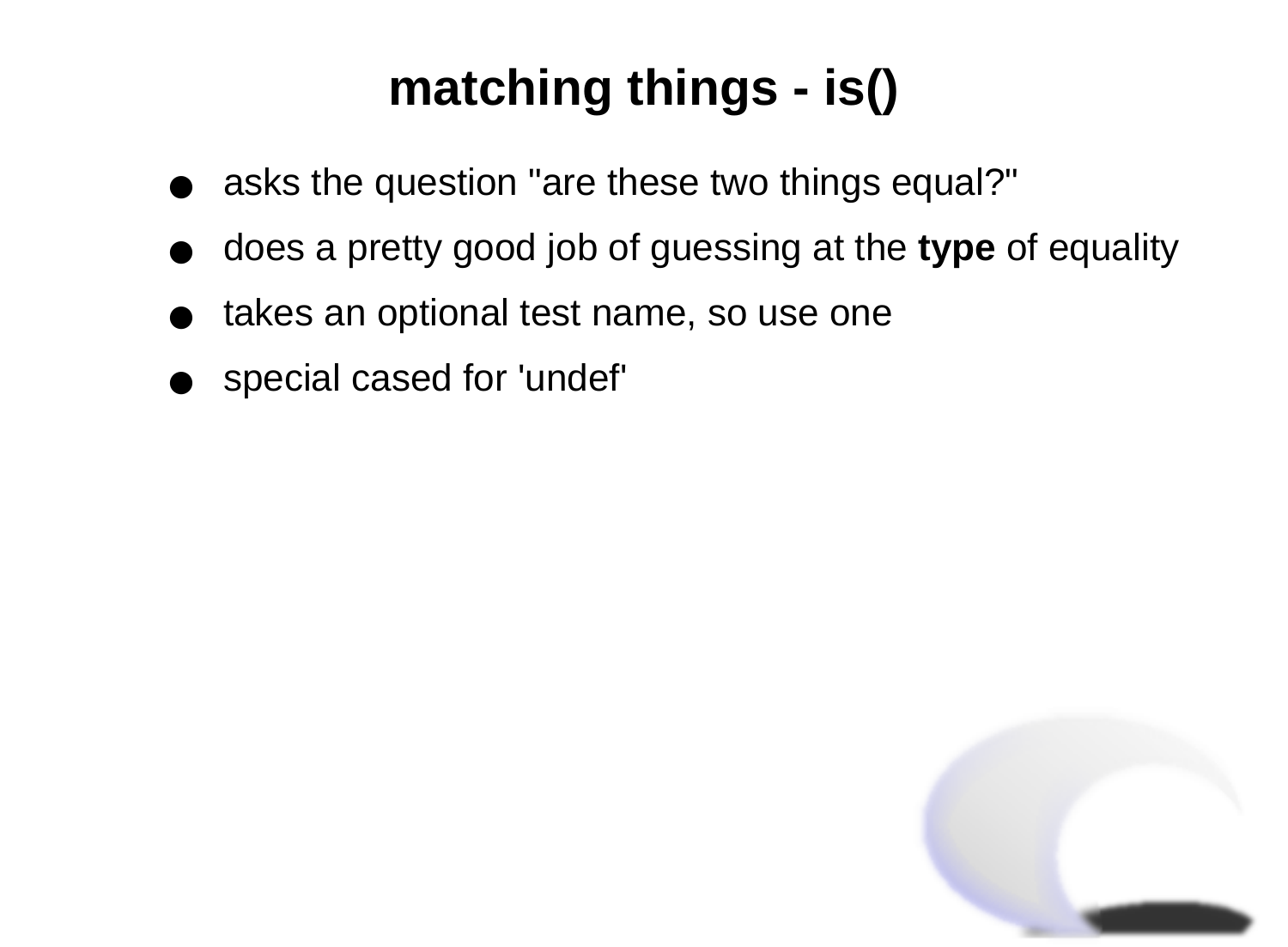## **is() passing**

is(  $2 + 2$ ,  $4$ , 'Two plus two should be four' );

 ok 1 - Two plus two should be four

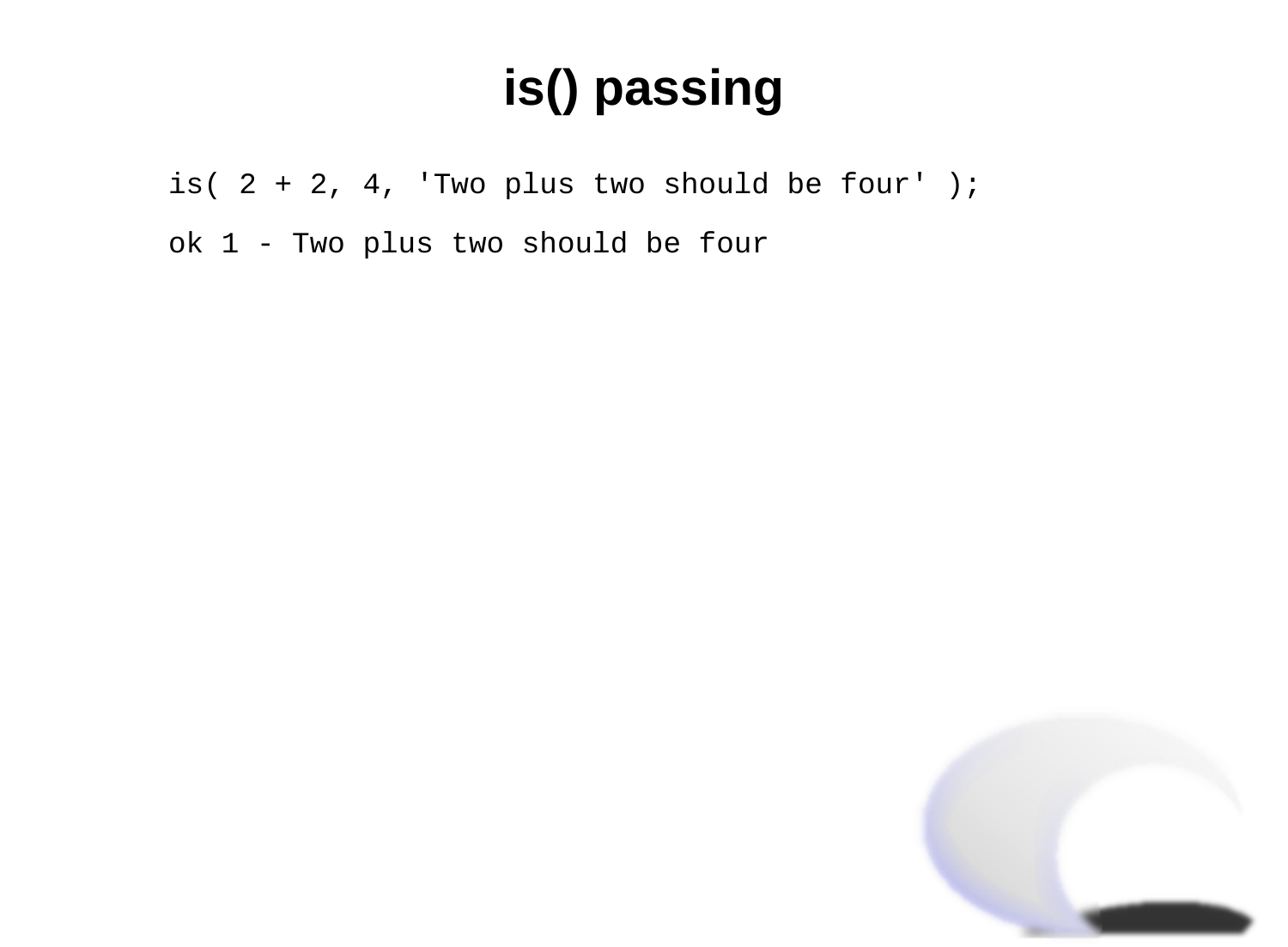## **is() failing**

```
is( 2 + 2, 5, 'Two plus two should be five' );
				not ok 2 - Two plus two should be five
# Failed test (demotest.pl at line 8)<br># 90t: '4'
				# got: '4'
      expected: '5'
```
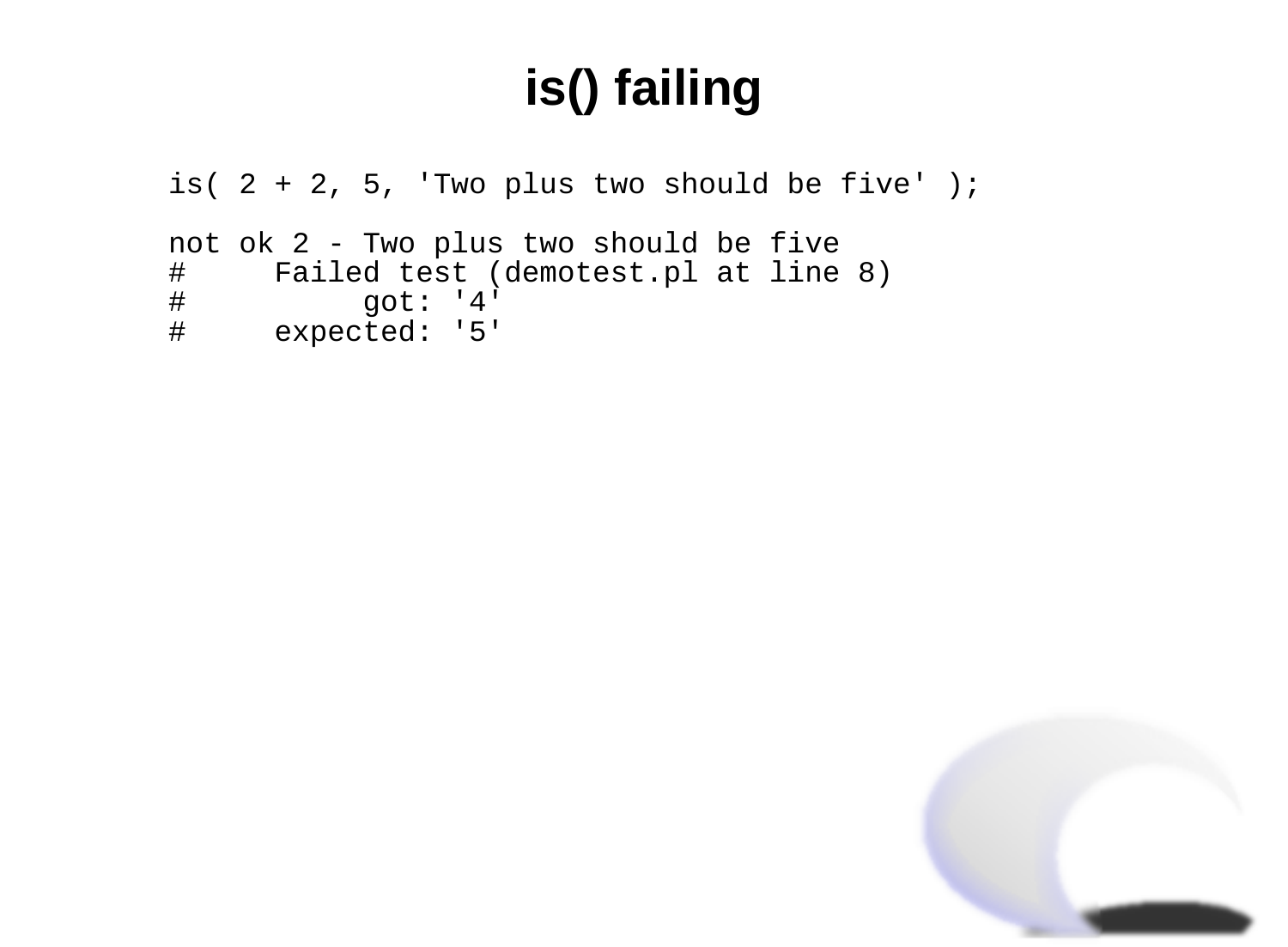## **matching things - isnt()**

- asks the question "are these two things not equal?"
- essentially the opposite of is()

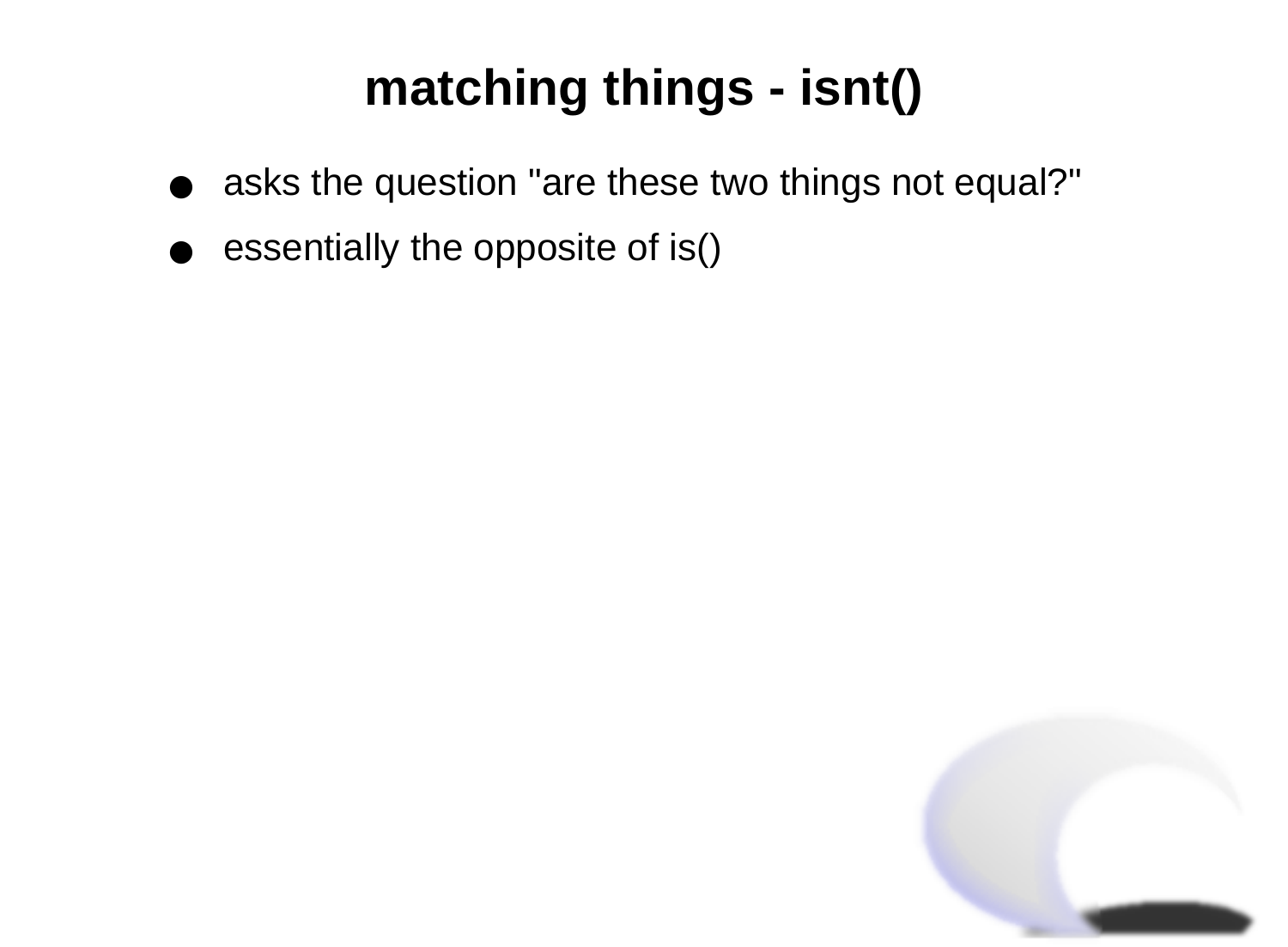### **isnt() passing**

isnt(  $2 + 2$ , 5, 'Two plus two should not be five' ); ok 3 - Two plus two should not be five

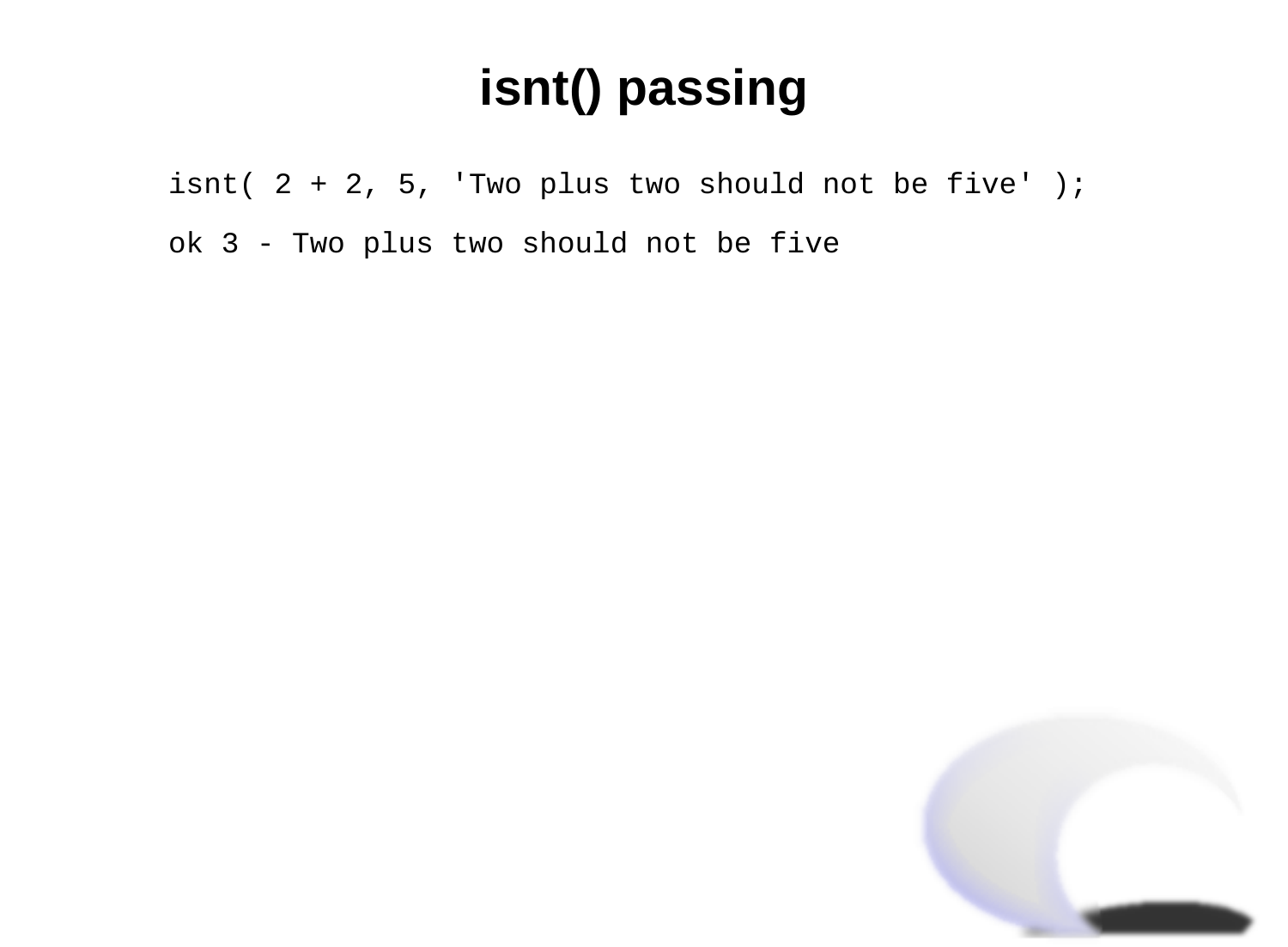## **isnt() failing**

```
isnt( 2 + 2, 4, 'Two plus two should not be four' );
    				not ok 4 - Two plus two should not be four
    # Failed test (demotest.pl at line 10)<br># '4'<br># ne<br># '4'
           '4'				# ne
           				# '4'
    				1..4
```
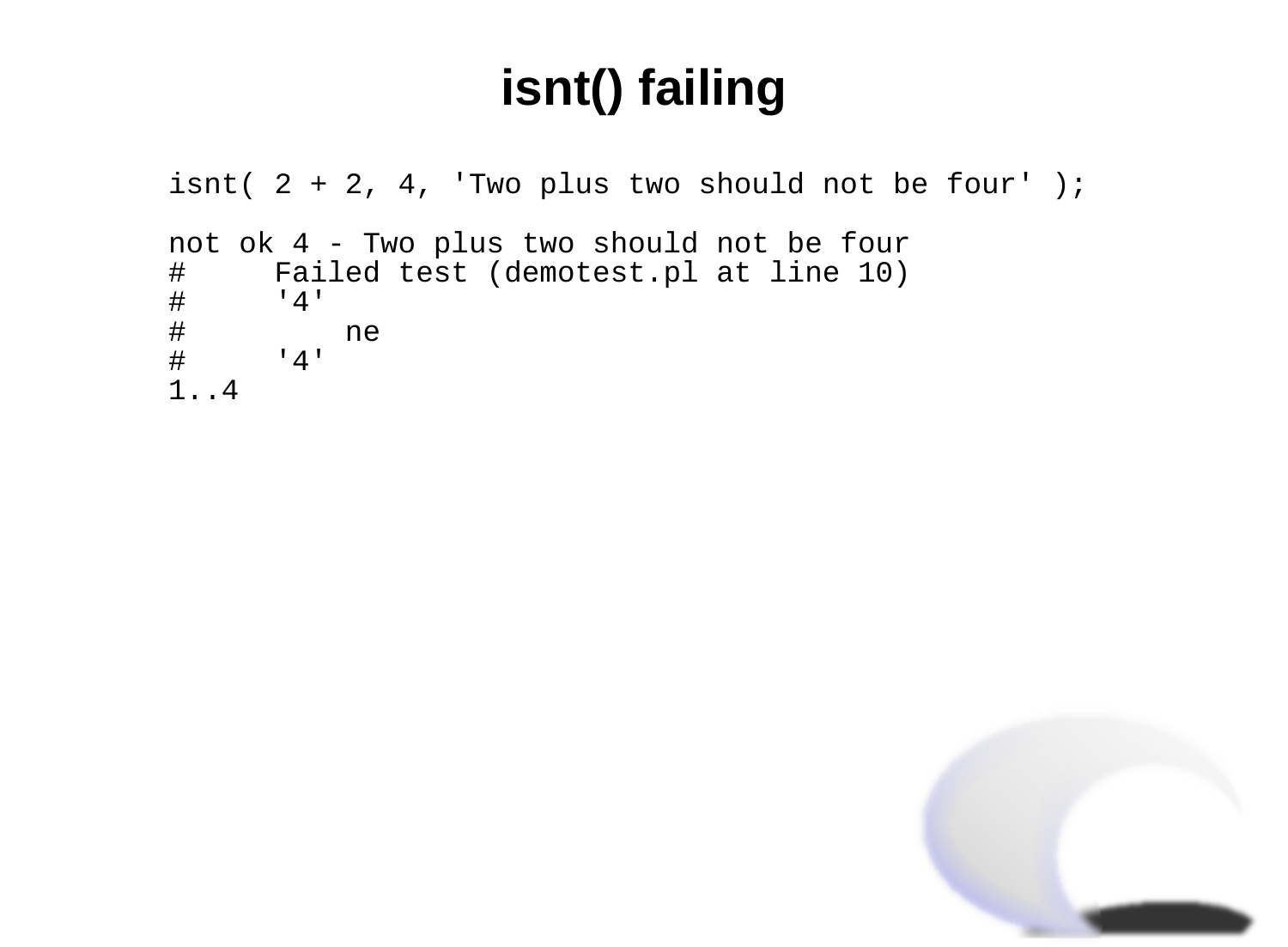## **matching things - like()**

- applies a regular expression to a string
- first argument is the string
- second argument is a regular expression
	- ◆ compiled with qr//, where Perl version supports that
	- a string that looks like a regex '/foo/', otherwise

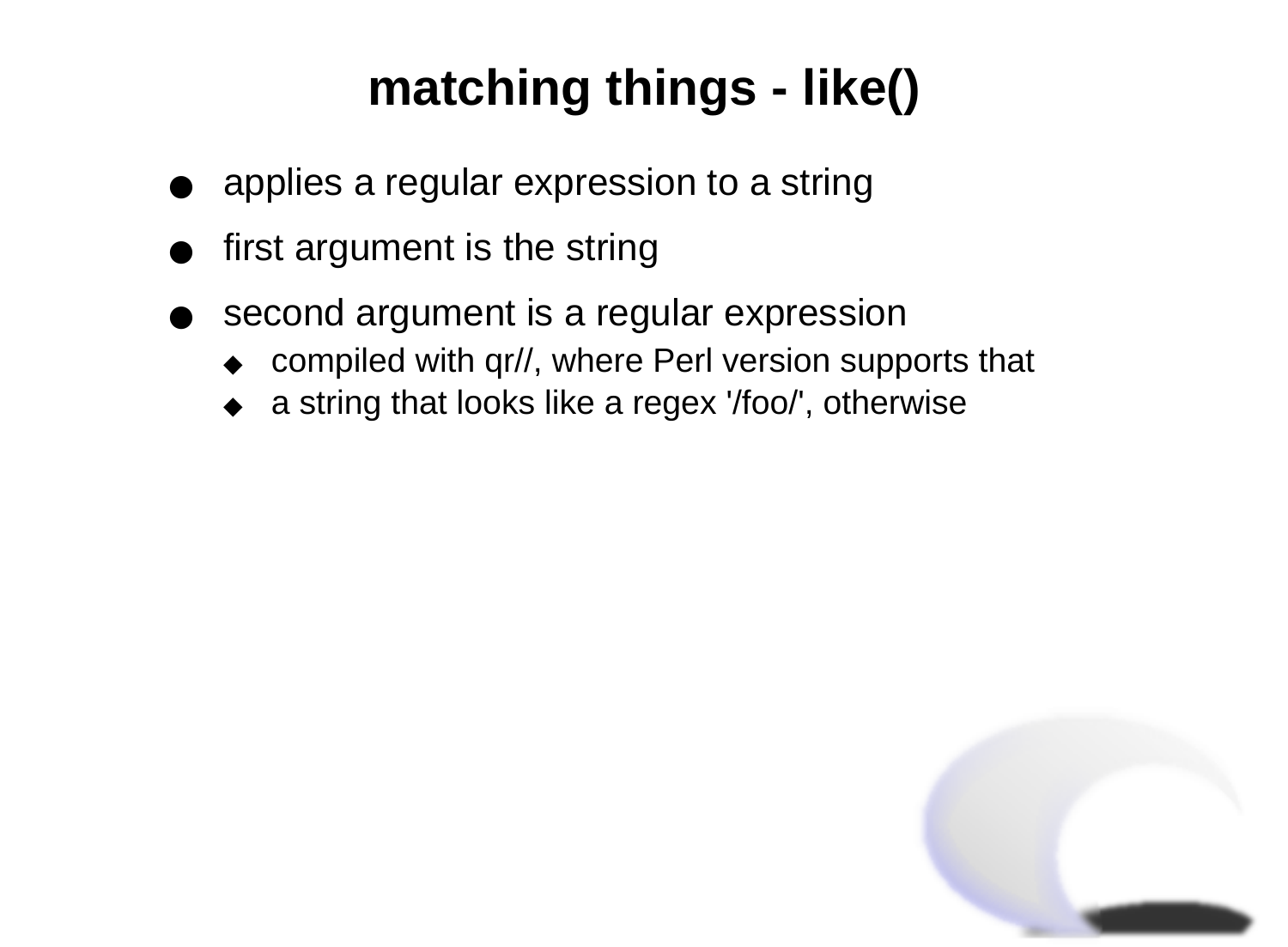## **like() passing**

 like( 'foobar', qr/fo+/, '+ quantifier should match one or more' );

 ok 5 - + quantifier should match one or more

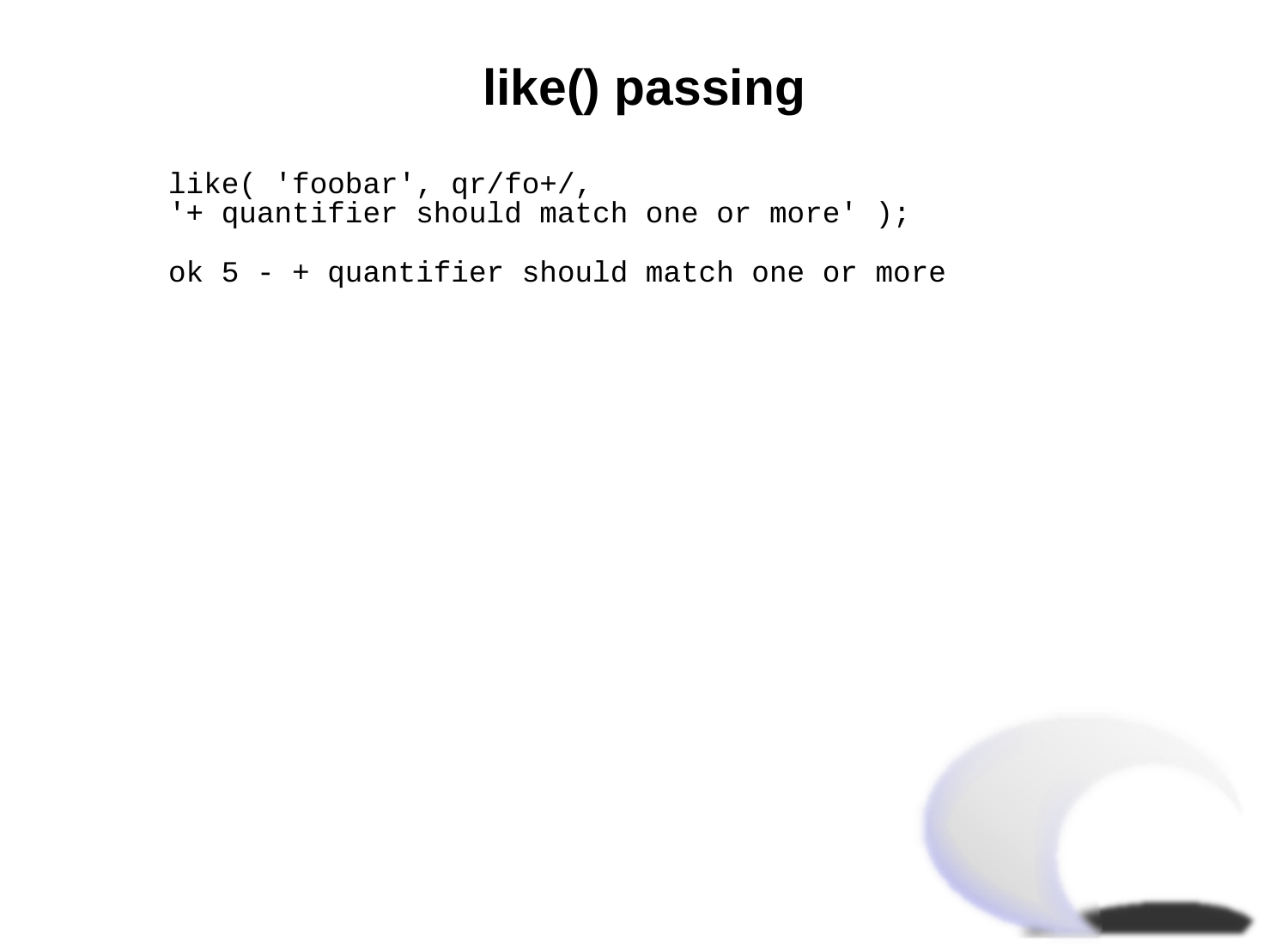### **like() failing**

```
				like( 'fbar', qr/fo+/,
 					'+ quantifier should match zero or more' );
				not ok 6 - + quantifier should match zero or more
				# Failed test (demotest.pl at line 12)
"fbar;<br># doesn't match '(?-xi
      doesn't match '(?-xism:fo+)'
```
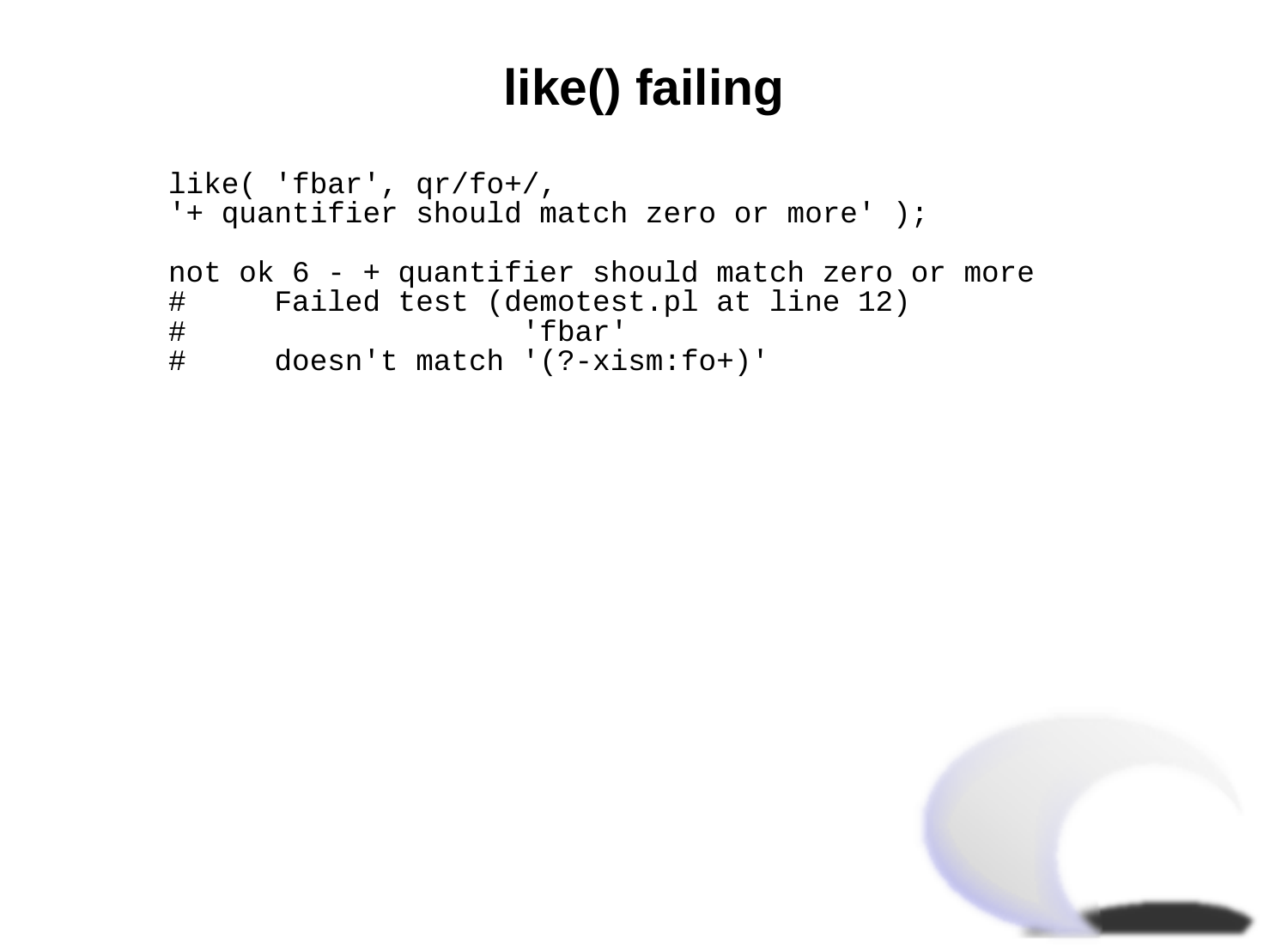## **matching things - unlike()**

- essentially the opposite of like()
- the same rules apply

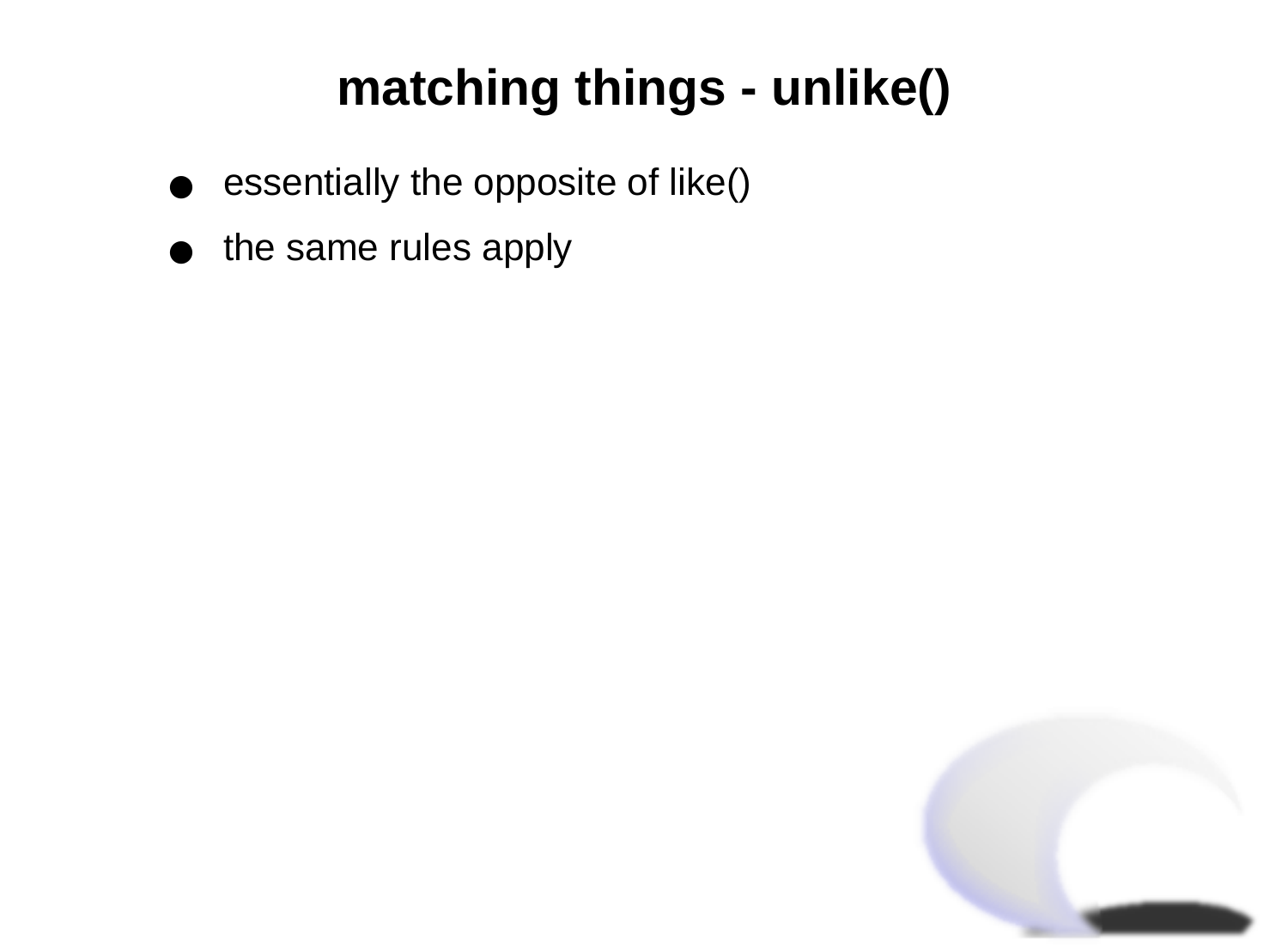## **unlike() passing**

 unlike( 'foobar', qr/baz/, 'foobar should not match baz' );

 ok 7 - foobar should not match baz

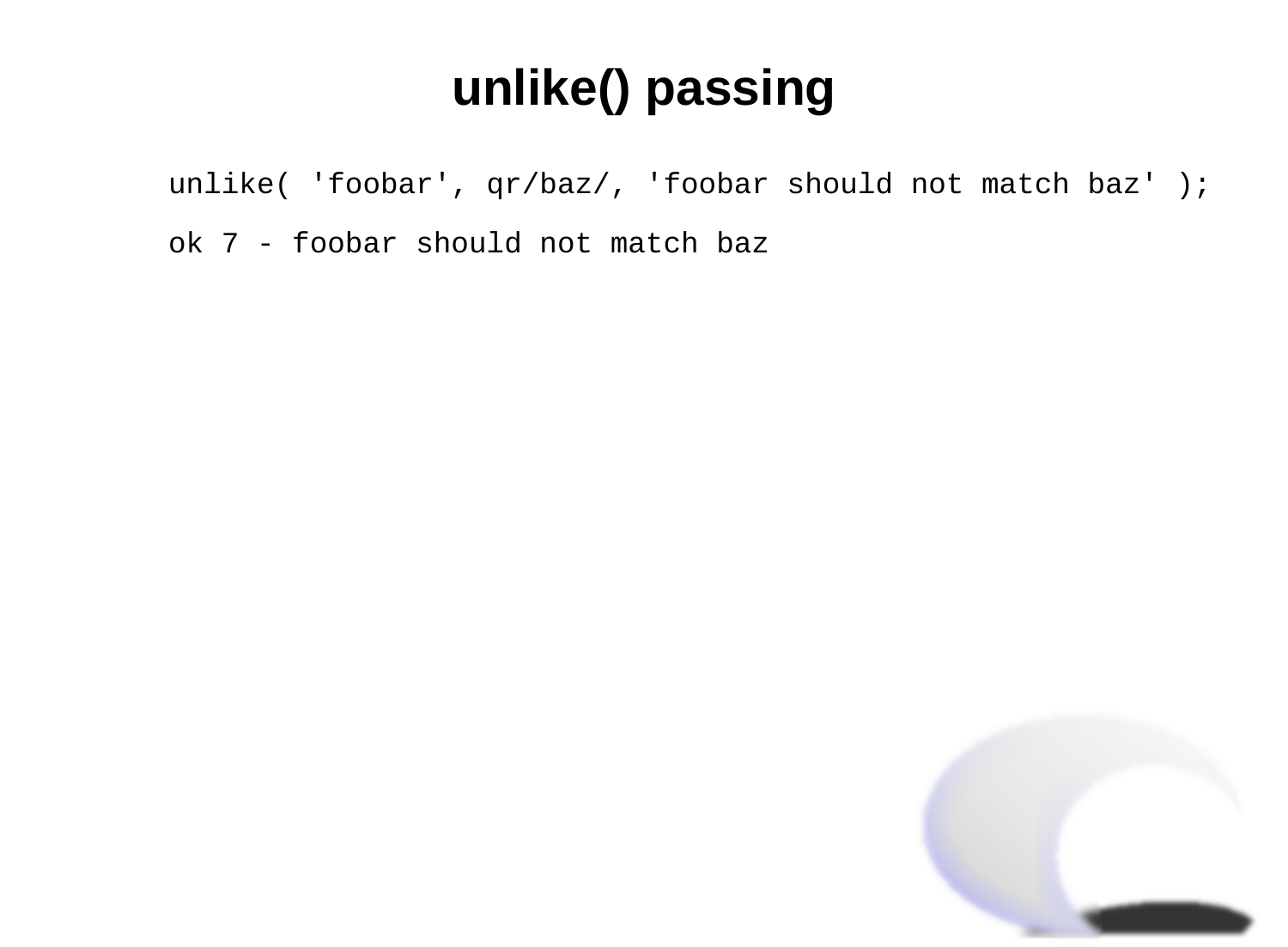### **unlike() failing**

```
				unlike( 'foobar', qr/bar/, 'foobar should not match bar' );
				not ok 8 - foobar should not match bar
				# Failed test (demotest.pl at line 14)
				# 'foobar'
            matches '(?-xism:bar)'
				1..8
```
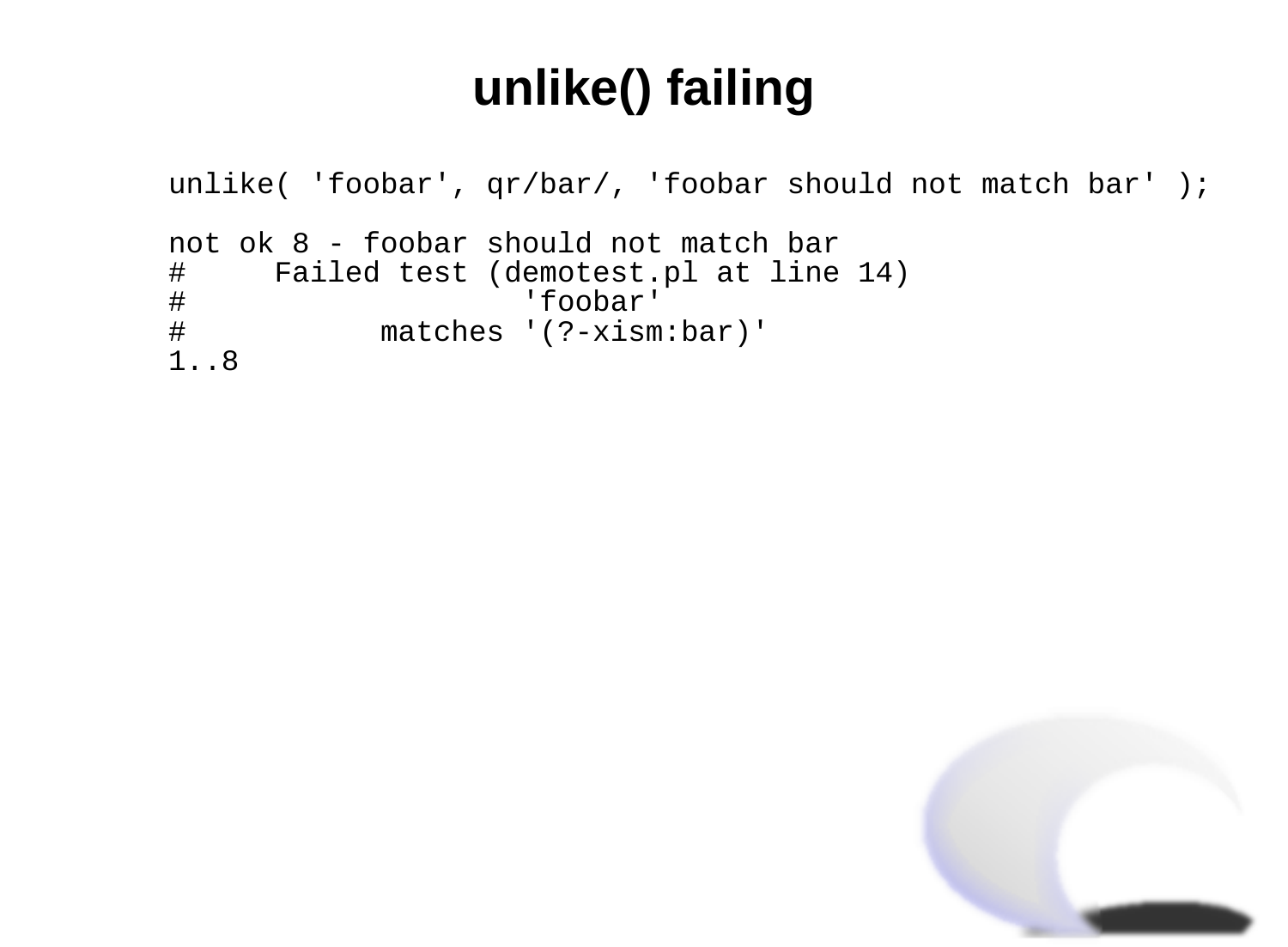## **exploring behavior - use\_ok()**

- (these tests all provide their own test names)
- see if a module compiles and can be import()ed
- load a module and import() it
- activates at runtime, not compile time!
- provides a default test name so you don't have to
- allows optional imports to be passed

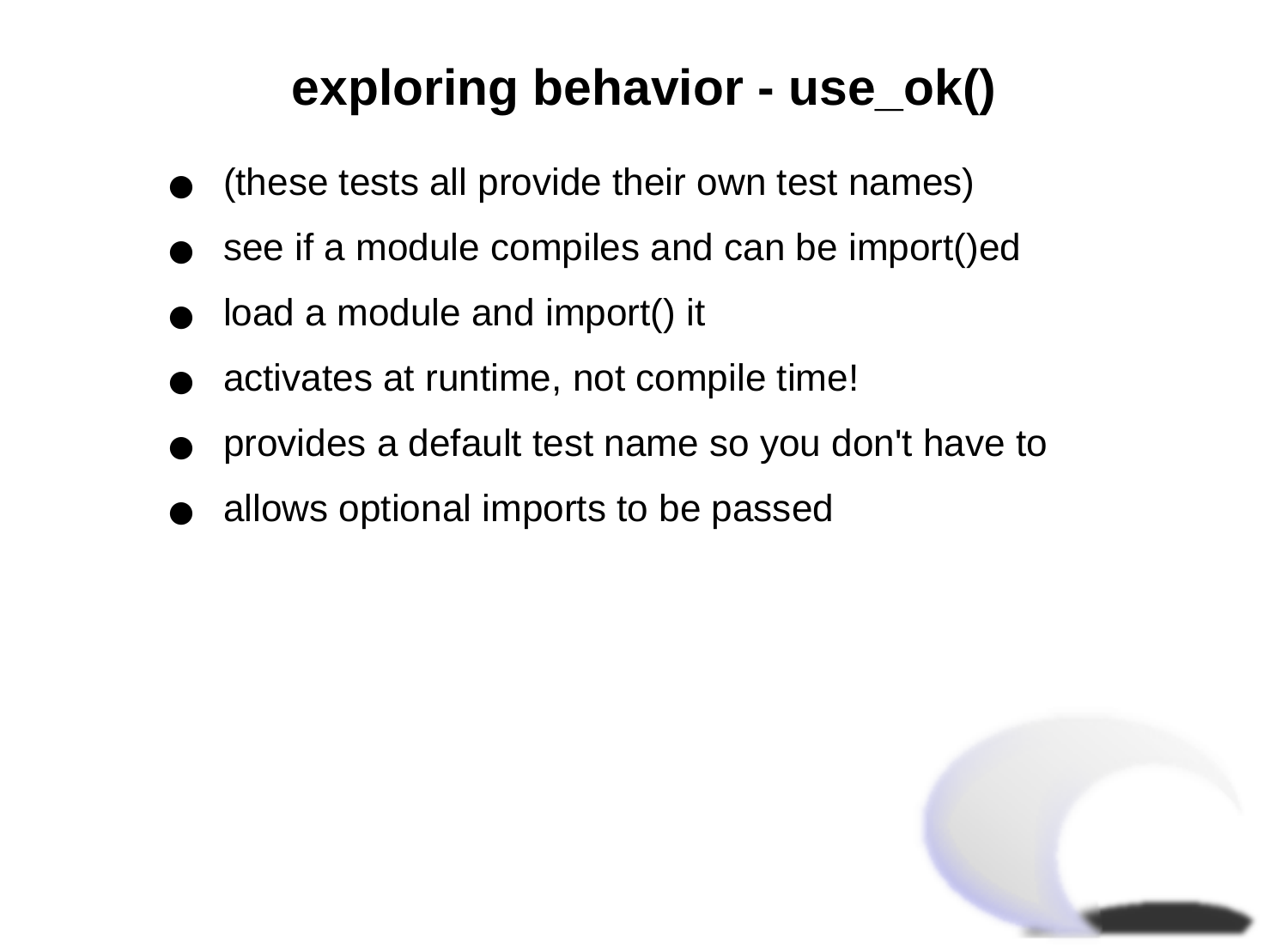## **use\_ok() passing**

 use\_ok( 'Test::More' );

 ok 11 - use Test::More;

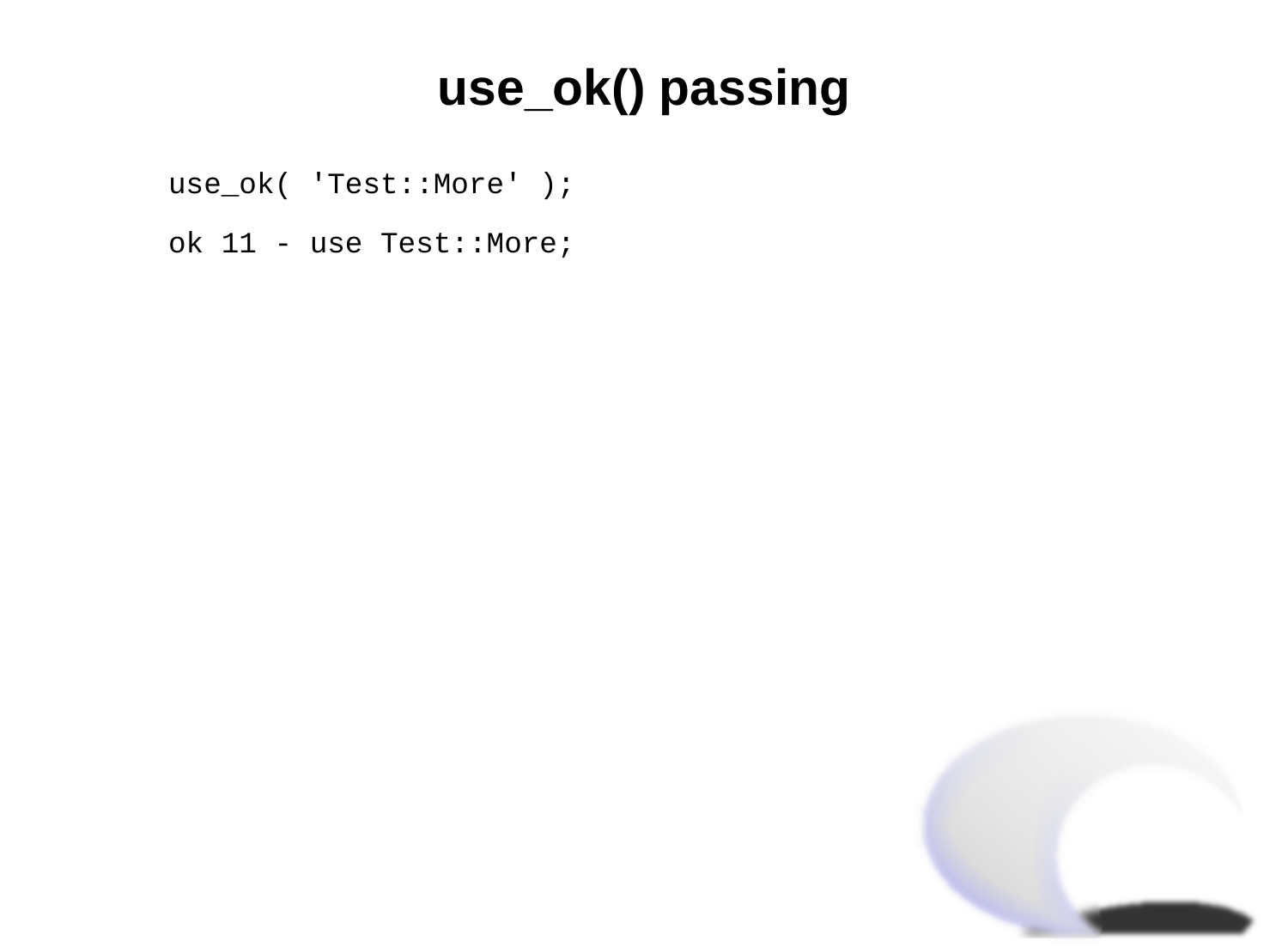## **use\_ok() failing**

```
				use_ok( 'No::Module' );
				not ok 12 - use No::Module;
# Failed test (demotest.pl at line 20)<br># Tried to use 'No::Module'.
				# Tried to use 'No::Module'.
				# Error: Can't locate No/Module.pm in @INC (@INC
				# contains: /usr/lib/perl5/5.6.1/i386-linux
				# /usr/lib/perl5/5.6.1
				# /usr/lib/perl5/site_perl/5.6.1/i386-linux
				# /usr/lib/perl5/site_perl/5.6.1
      /usr/lib/perl5/site\_perl.) at (eval 6) line 2.
```
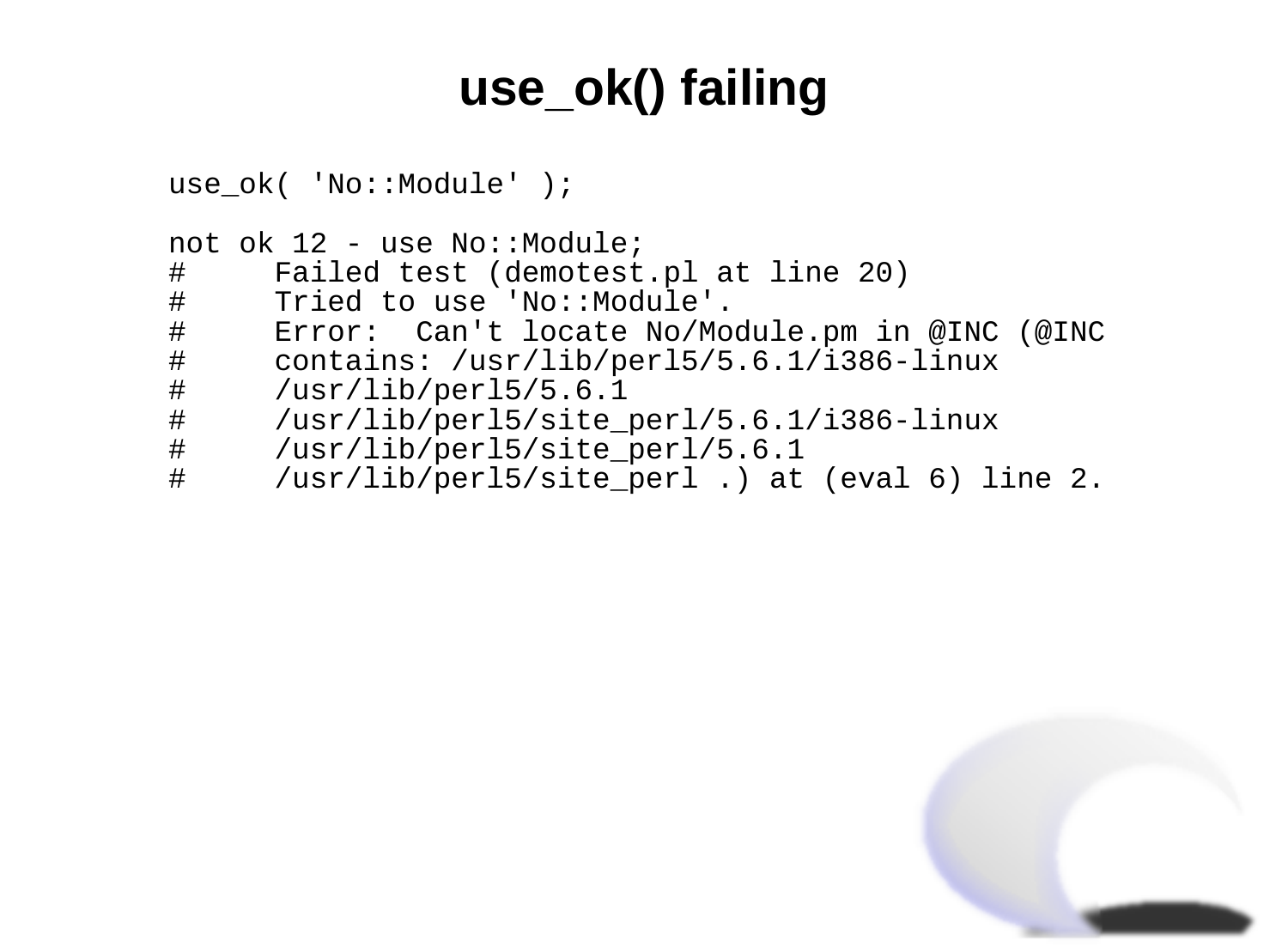## **exploring behavior - require\_ok()**

- see if a module compiles
- load a module, but do not import() it
- also provides a default test name

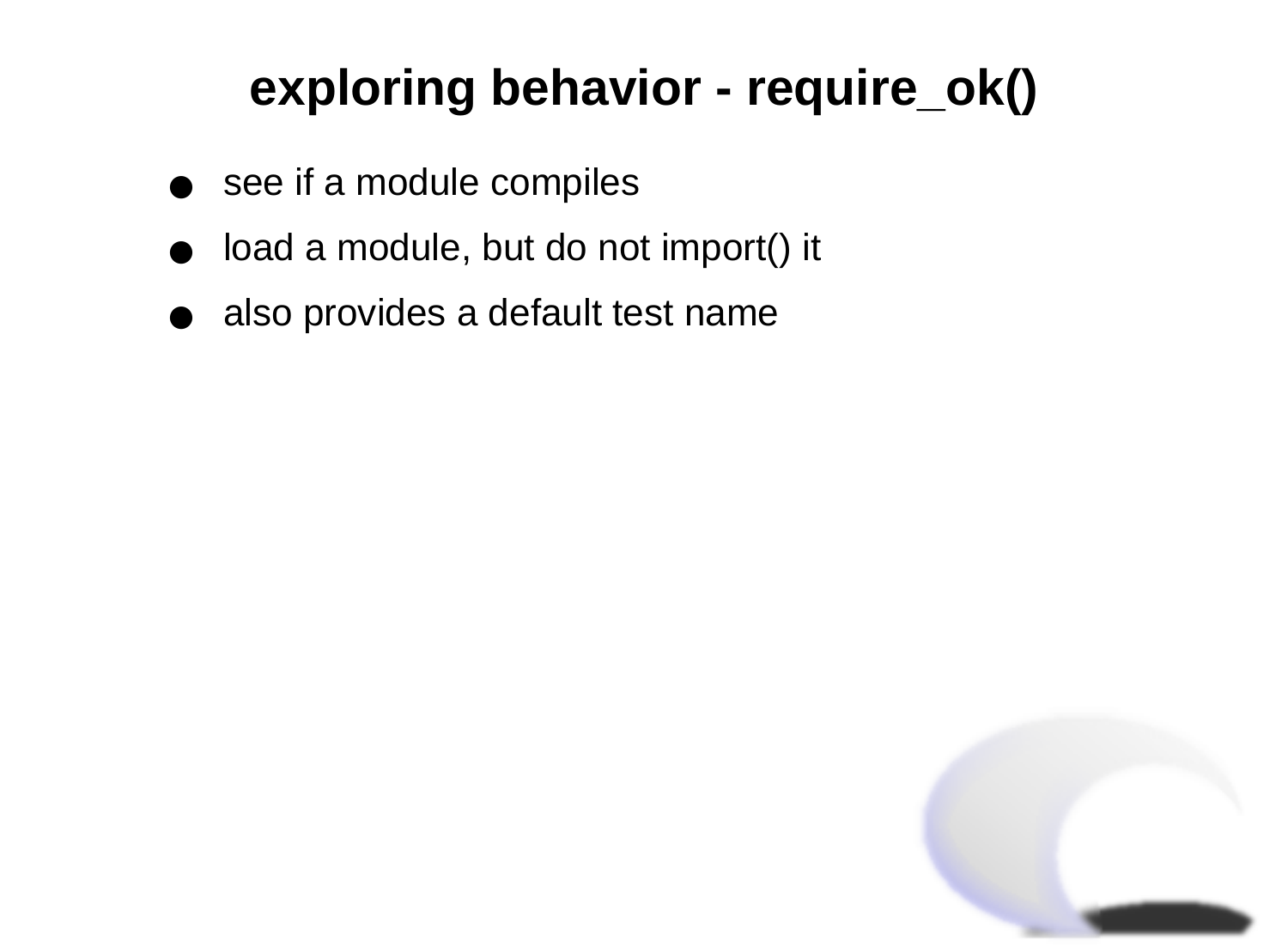## **require\_ok() passing**

```
				require_ok( 'Test::Simple' );
```

```
				ok 13 - require Test::Simple;
```
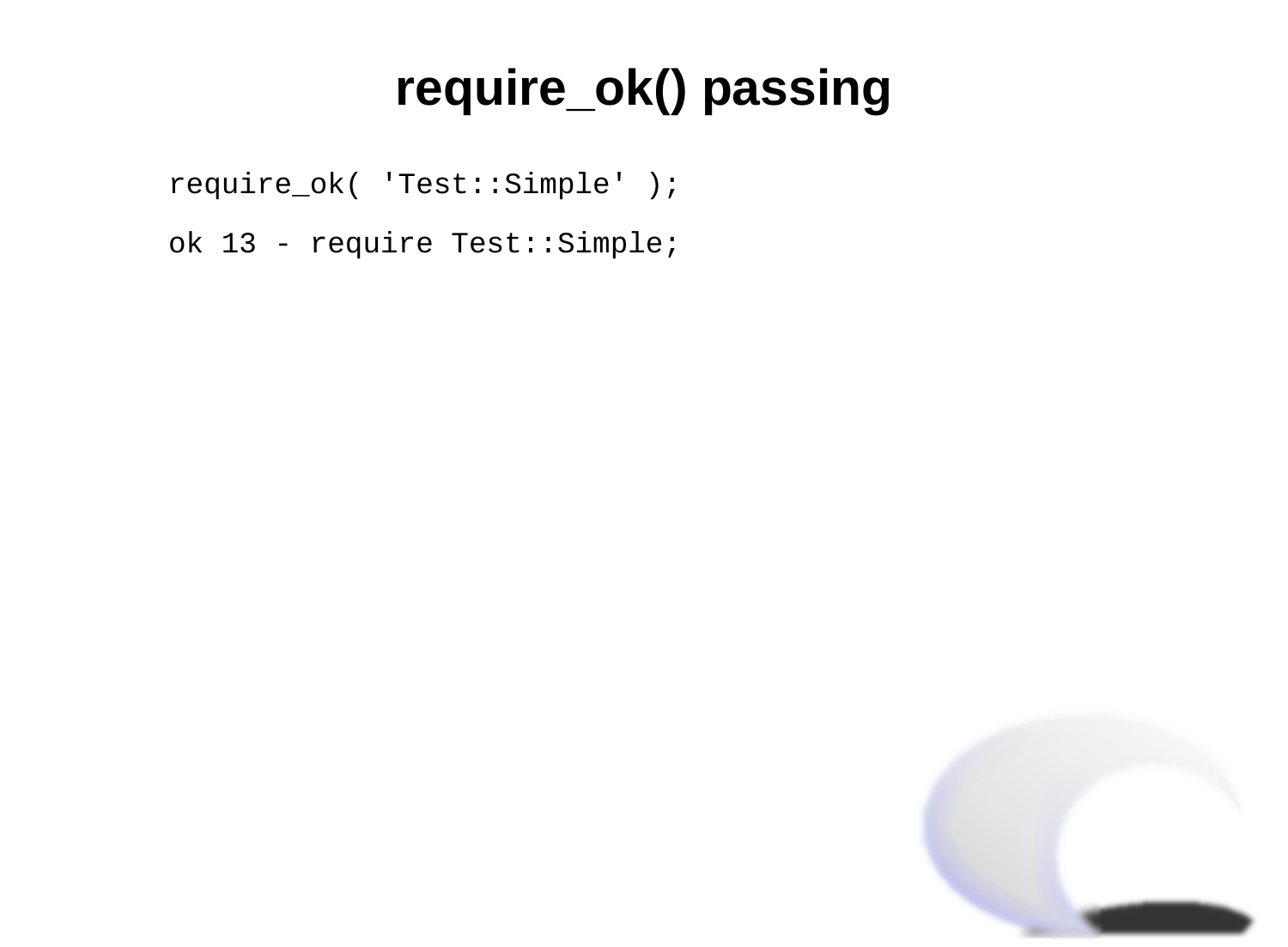### **require\_ok() failing**

```
				require_ok( 'No::Module' );
				not ok 14 - require No::Module;
# Failed test (demotest.pl at line 23)<br># Tried to require 'No::Module'.
# Tried to require 'No::Module'.<br># Error: Can't locate No/Module
				# Error: Can't locate No/Module.pm in @INC (@INC
				# contains: /usr/lib/perl5/5.6.1/i386-linux
				# /usr/lib/perl5/5.6.1
				# /usr/lib/perl5/site_perl/5.6.1/i386-linux
				# /usr/lib/perl5/site_perl/5.6.1
       /usr/lib/perl5/site perl.) at (eval 8) line 2.
```
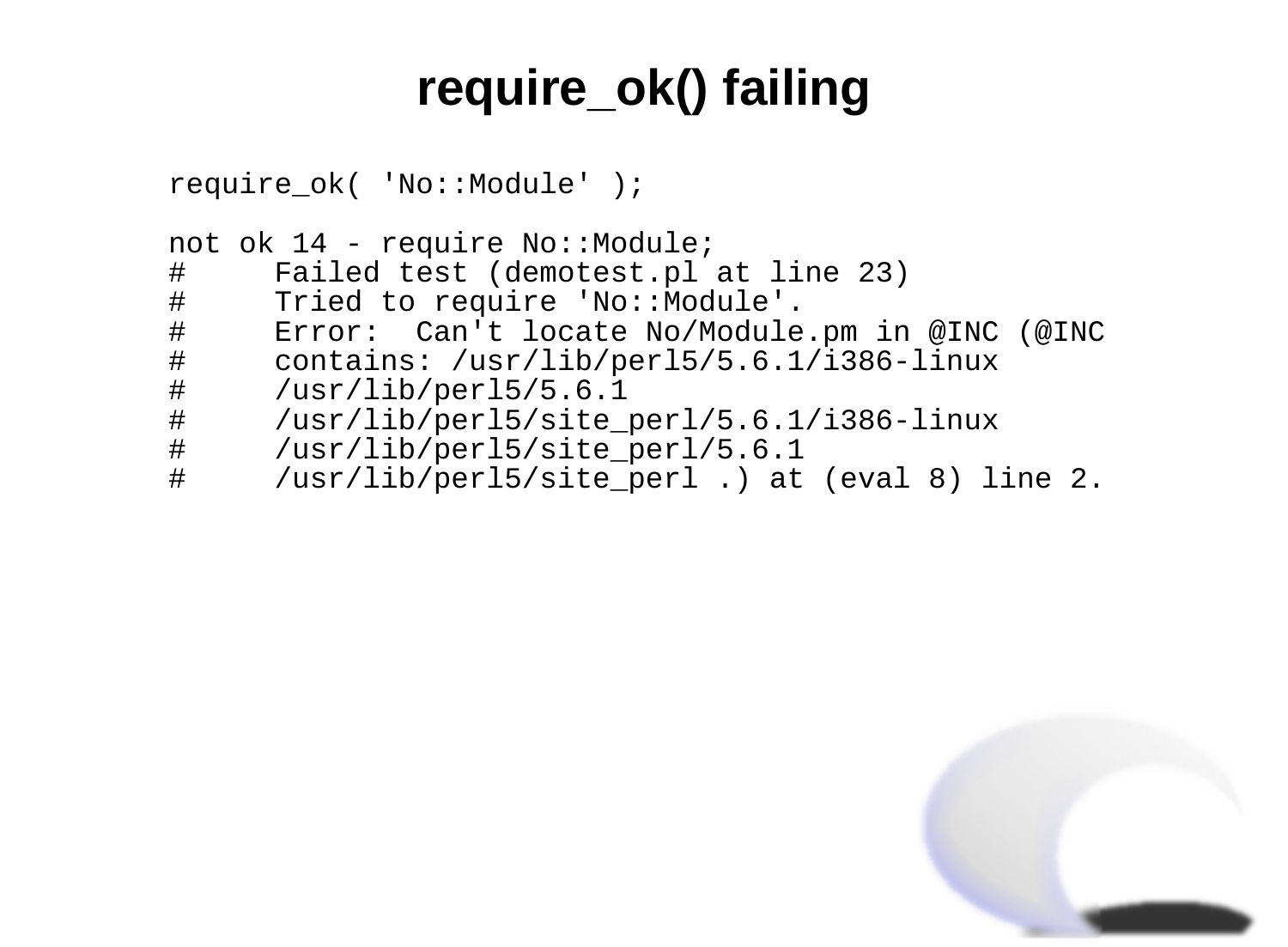## **exploring behavior - isa\_ok()**

- see if an object is a type of reference
- can be an object
	- ◆ but not a class
	- ◆ it exists to save you from having to make three extra constructor tests
		- $\Box$  did it return something defined?
		- $\Box$  is that something a reference?
		- $\Box$  is that reference an object?
- respects inheritance
- can be a reference type (scalar, array, hash, io, code)

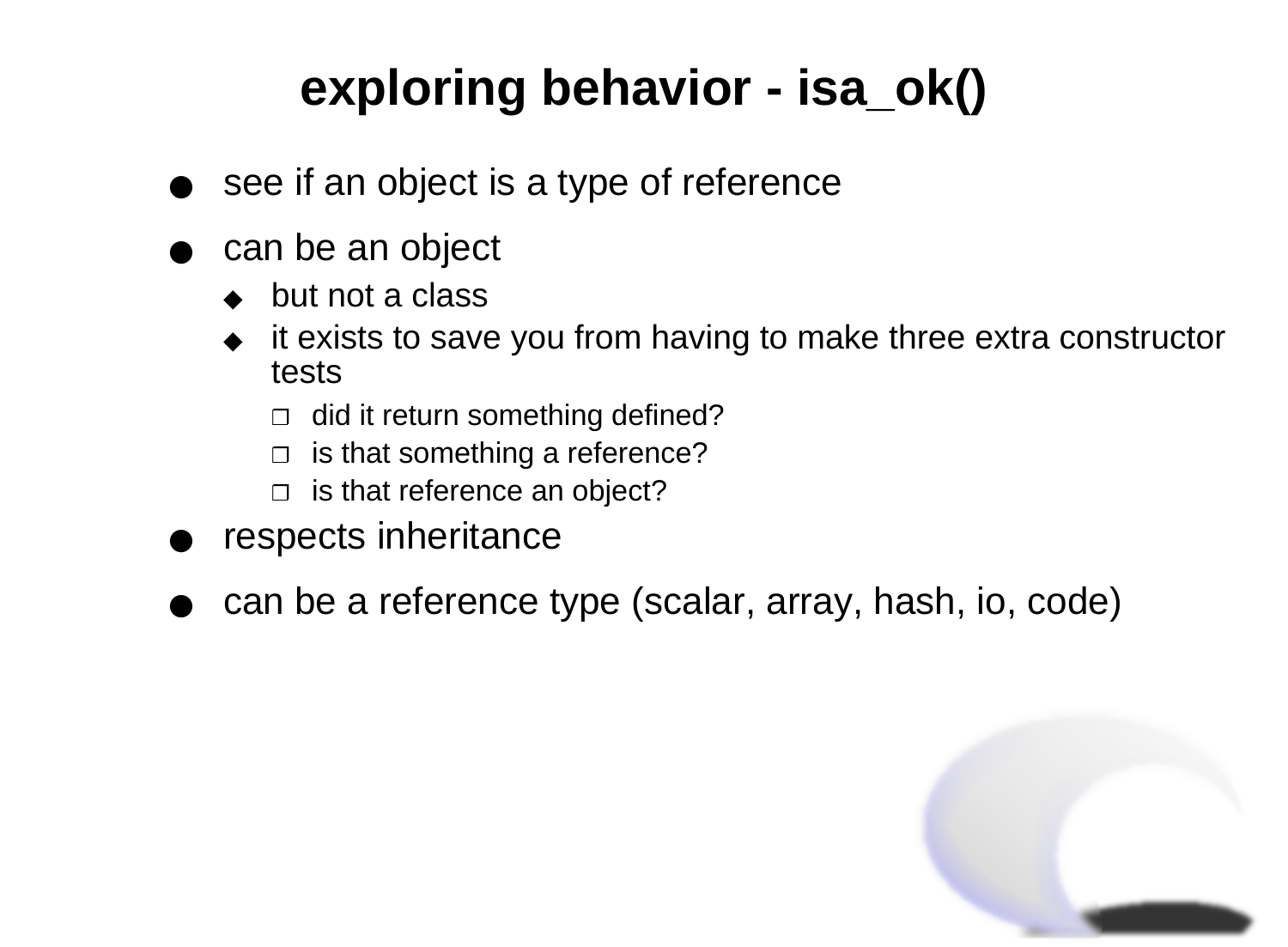## **isa\_ok() passing**

 isa\_ok( [], 'ARRAY' );

 ok 15 - The object isa ARRAY

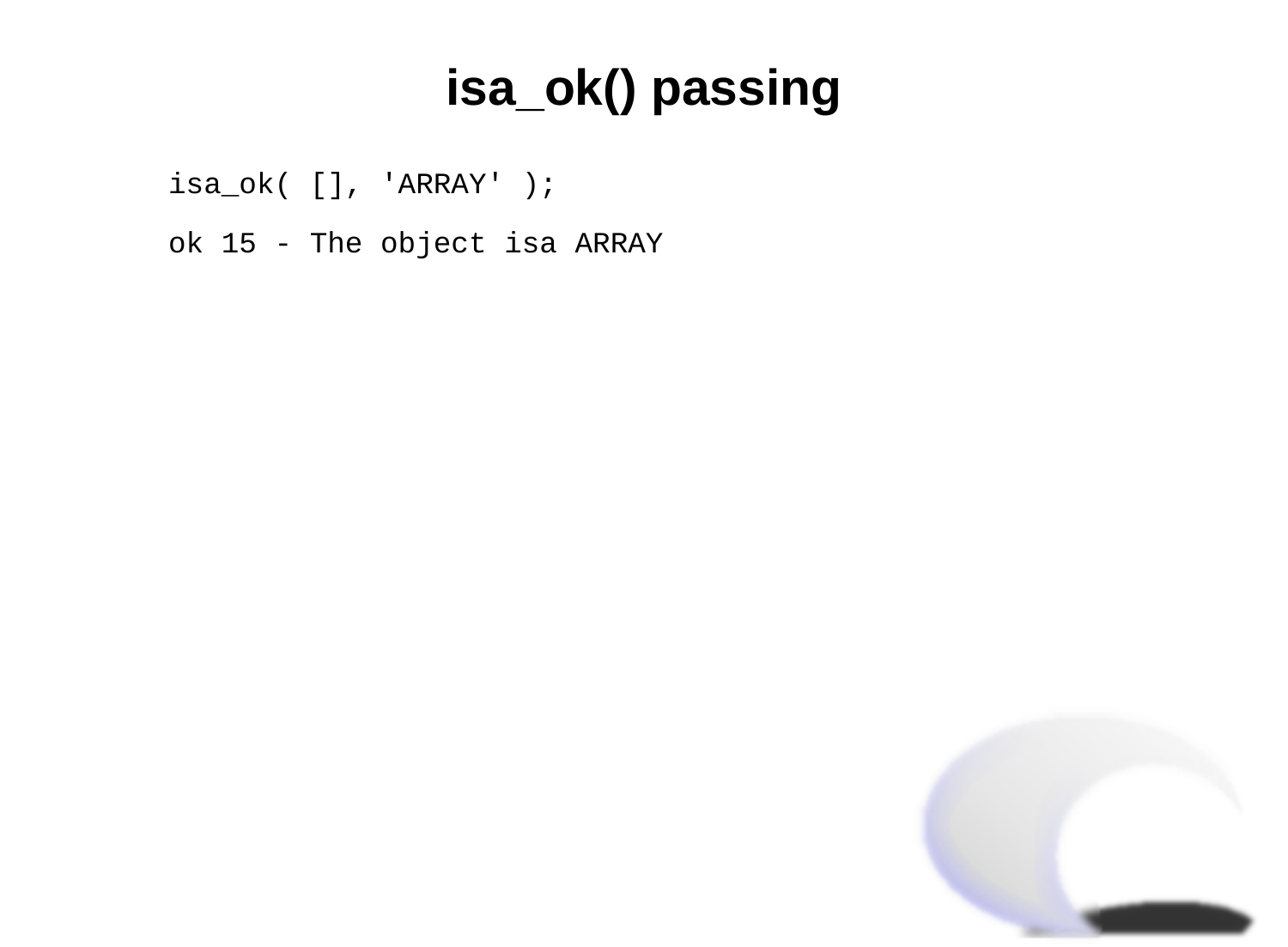## **isa\_ok() failing**

```
isa\_ok( \{\}, 'IO::Socket' );
```
 not ok 16 - The object isa IO::Socket # Failed test (demotest.pl at line 26)<br># The object isn't a 'IO::Socket' it's The object isn't a 'IO::Socket' it's a 'HASH'

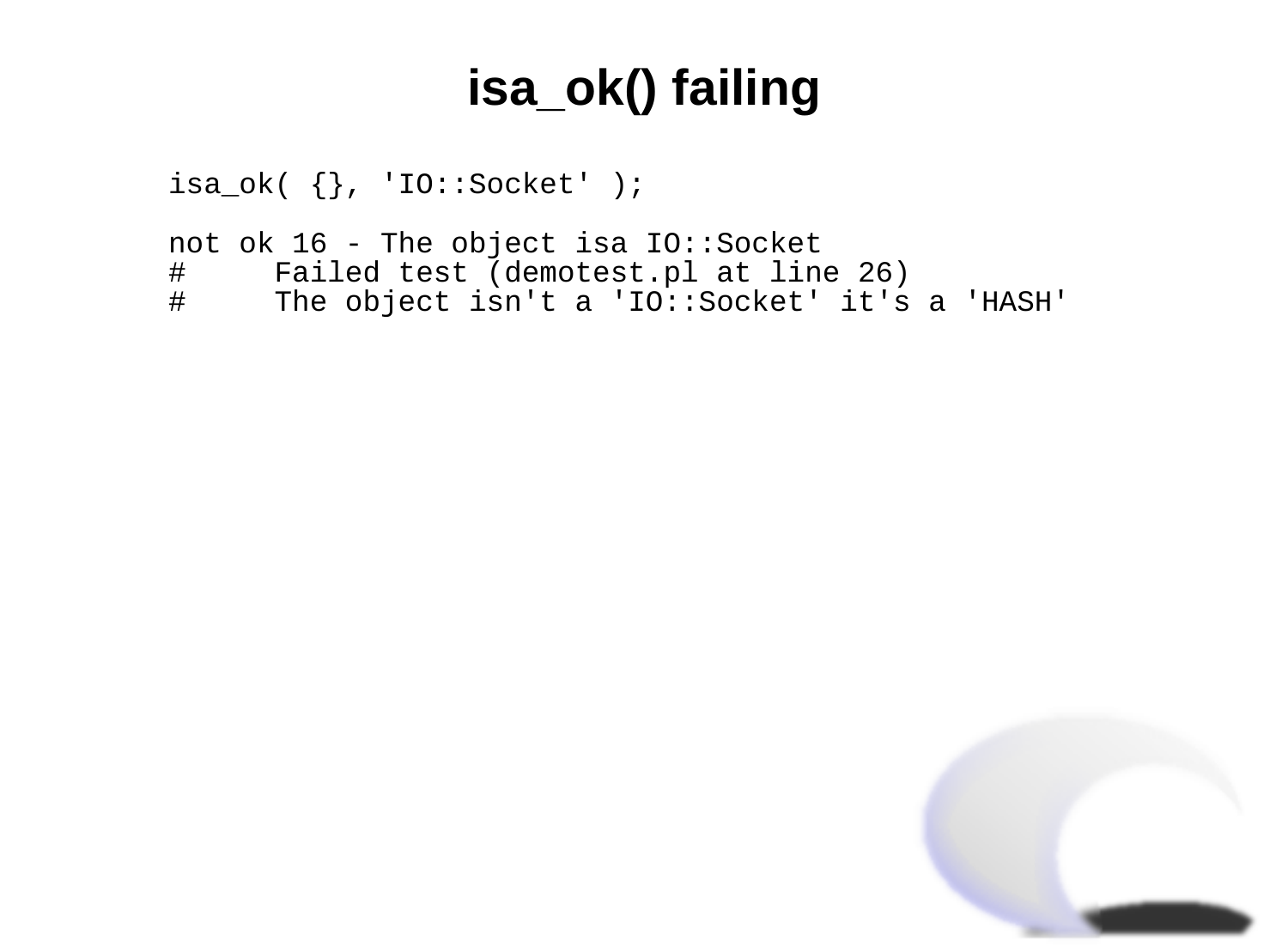## **exploring behavior - can\_ok()**

- see if an object has named behavior(s)
- can be an object or a class
- pass several function or method names to test them all in a single test
- loop over a can\_ok() call to test them all in multiple tests
- respects inheritance, but falls afoul of AUTOLOAD() just like UNIVERSAL::can() does

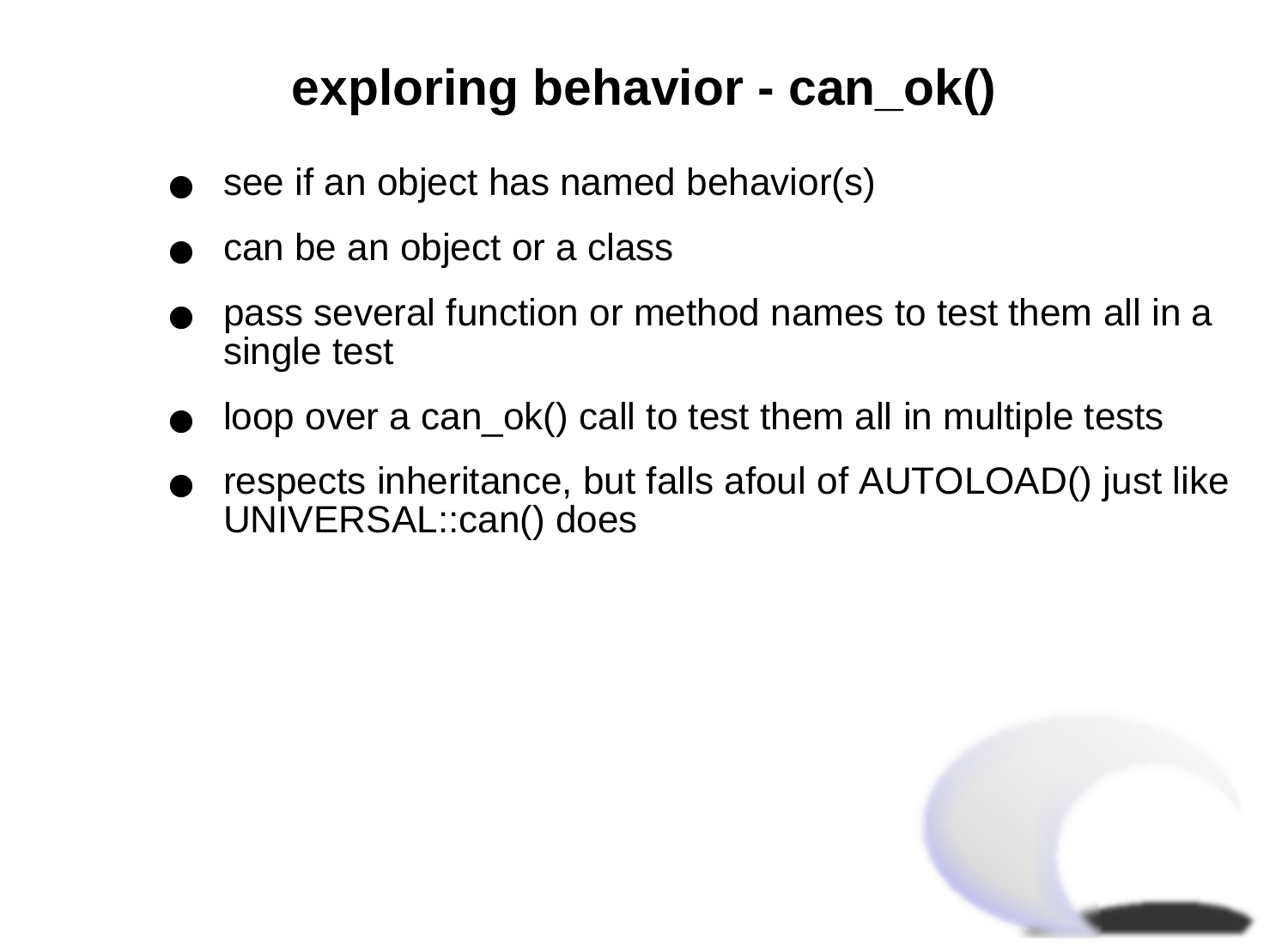## **can\_ok() passing**

 can\_ok( 'Test::More', 'can\_ok' );

 ok 17 - Test::More->can('can\_ok')

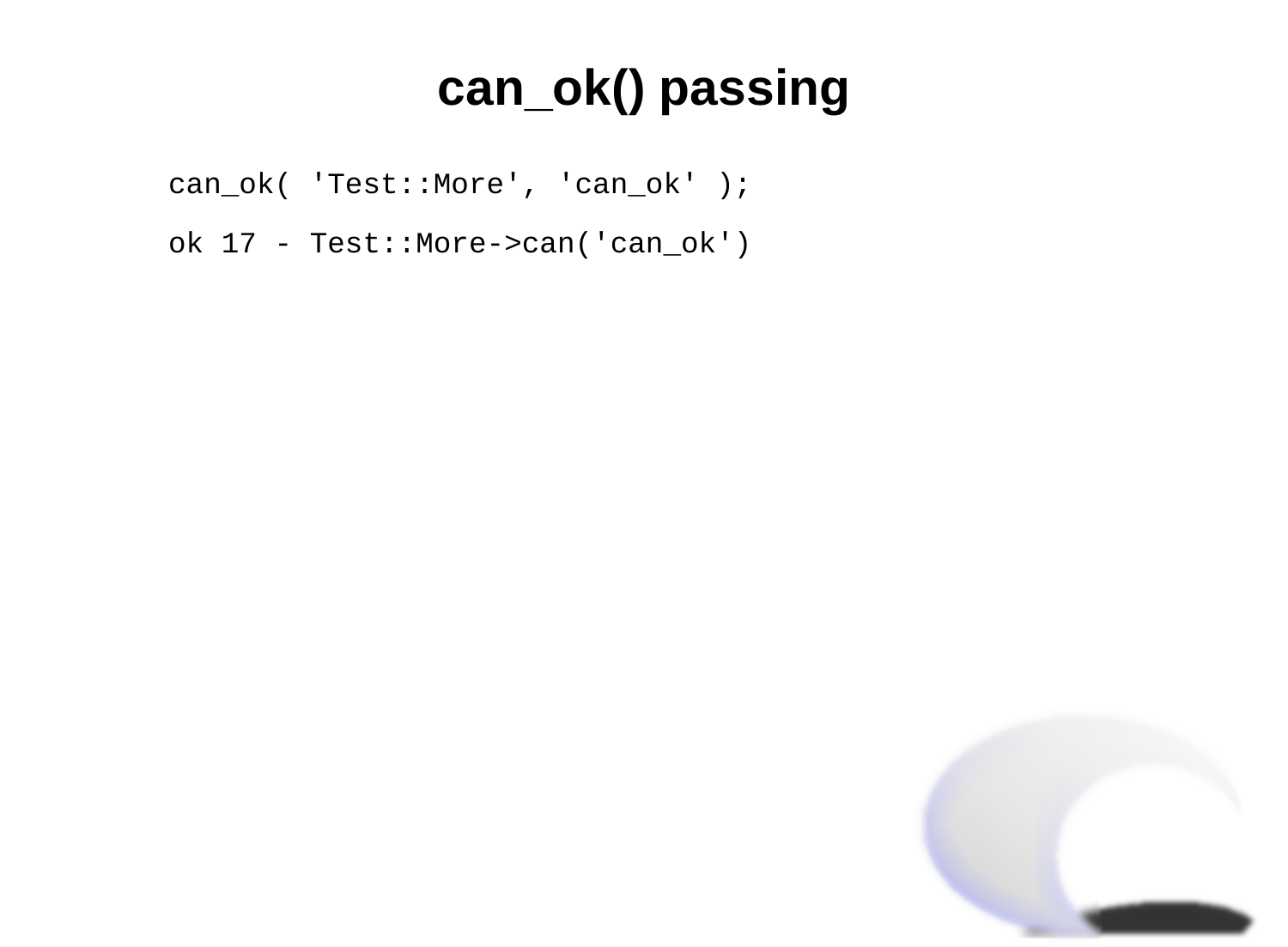### **can\_ok() failing**

```
				can_ok( 'Test::More', 'autotest' );
```

```
				not ok 18 - Test::More->can('autotest')
# Failed test (demotest.pl at line 29)<br># Test::More->can('autotest') failed
        Test::More->can('autotest') failed
```
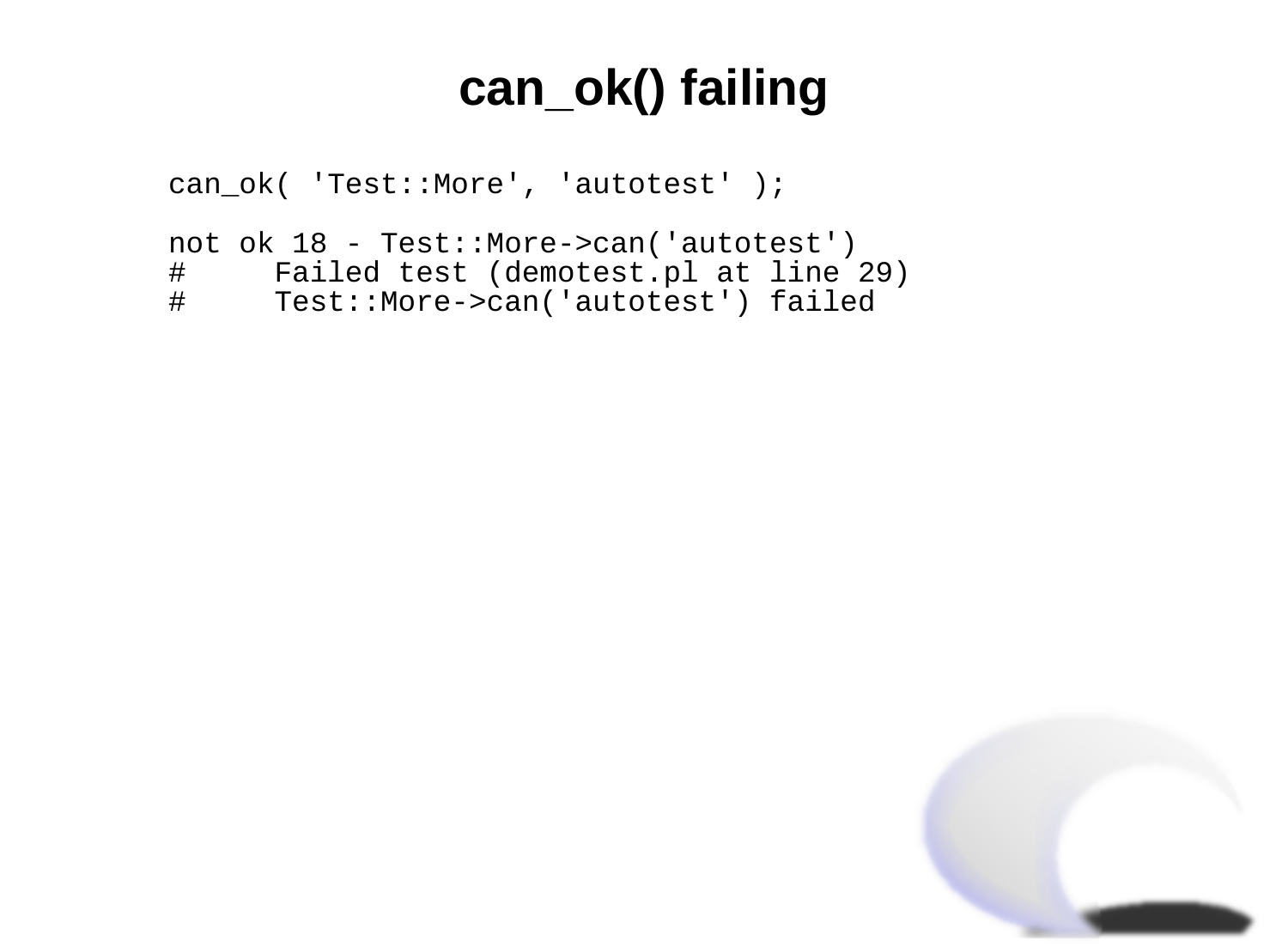## **controlling things - skip()**

- skips a specified number of tests
- generally used for things that will NEVER pass
- takes the reason to skip the tests and the number to skip
- should be in a labelled SKIP block
- should have a skip condition

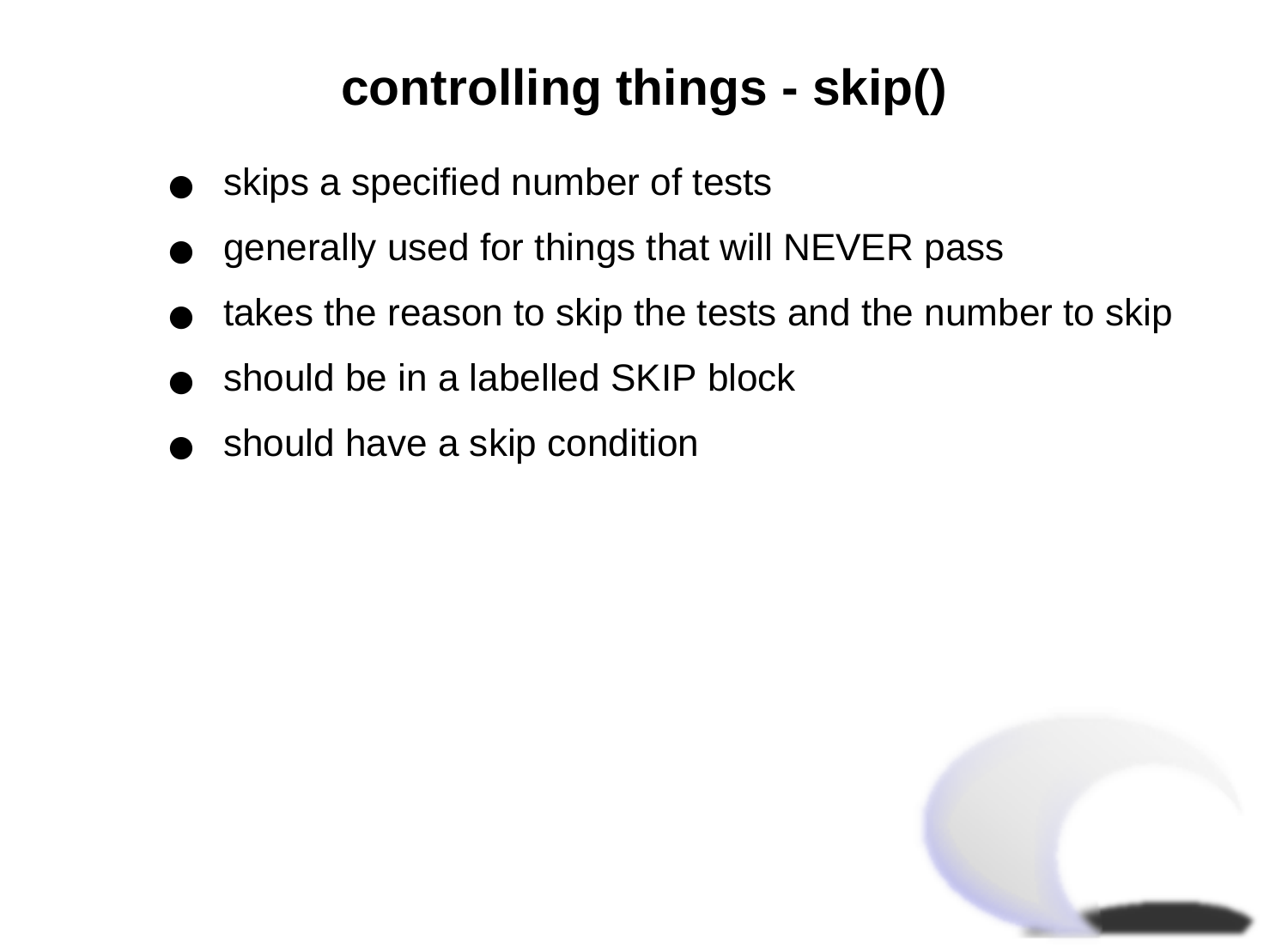#### **skip() in action**

```
				SKIP: {
   skip( 'Never on a Sunday', 2 ) if (localtime)[6] == 0;					can_ok( 'Perl::Porter', 'buy_beer' );
 					can_ok( 'Perl::Porter', 'wear_short_pants' );
				}
				ok 21 # skip Never on a Sunday
```

```
				ok 22 # skip Never on a Sunday
```
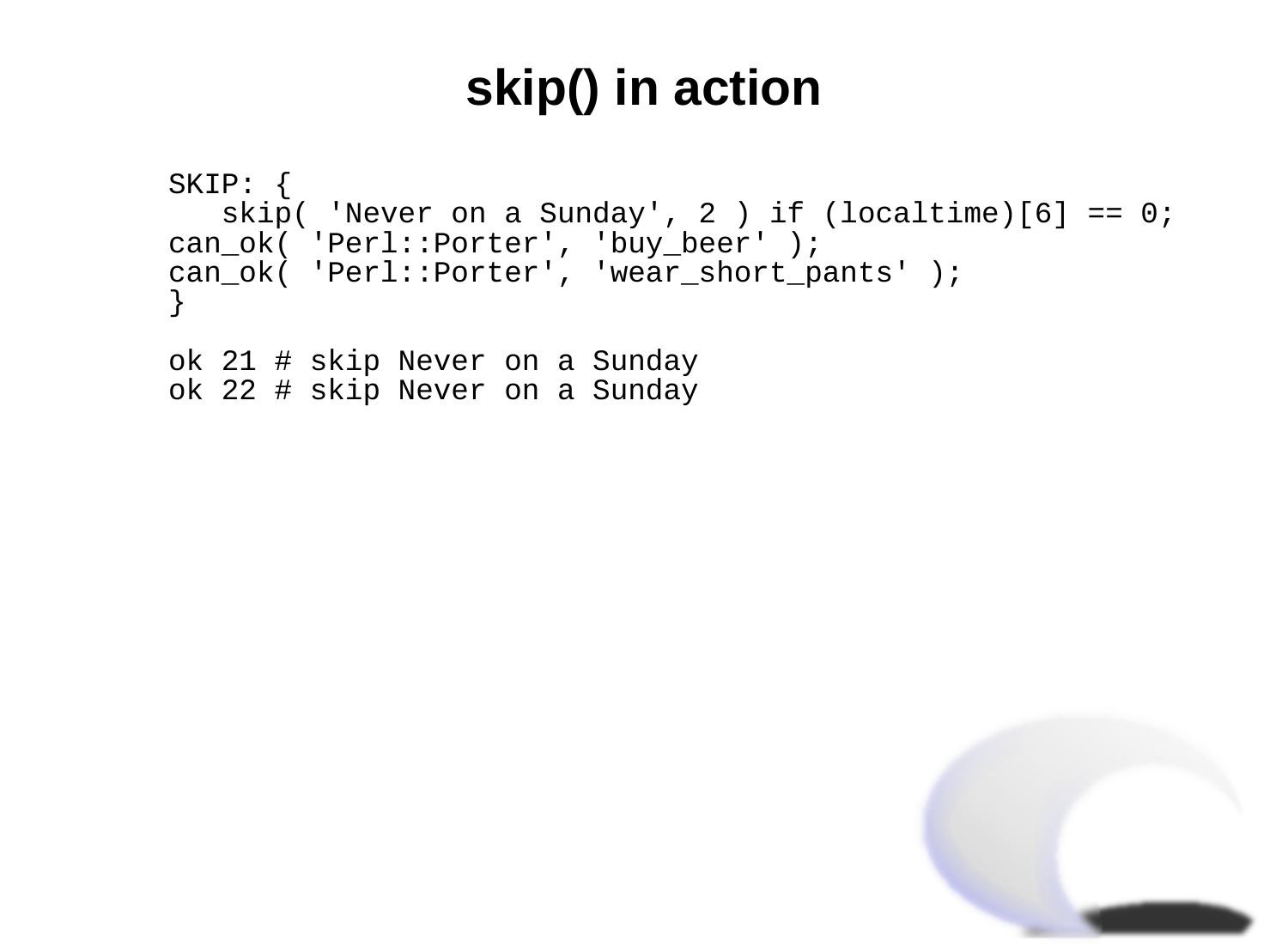## **controlling things - todo()**

- marks a specified number of tests as known failures
- generally used for failures
	- ◆ use sparingly!
	- ◆ use for features that aren't quite finished
	- use for bugs that aren't quite fixed
	- ◆ don't let these add up: they undermine the suite
- should be in a labelled TODO block
- must localize the \$TODO variable with the name

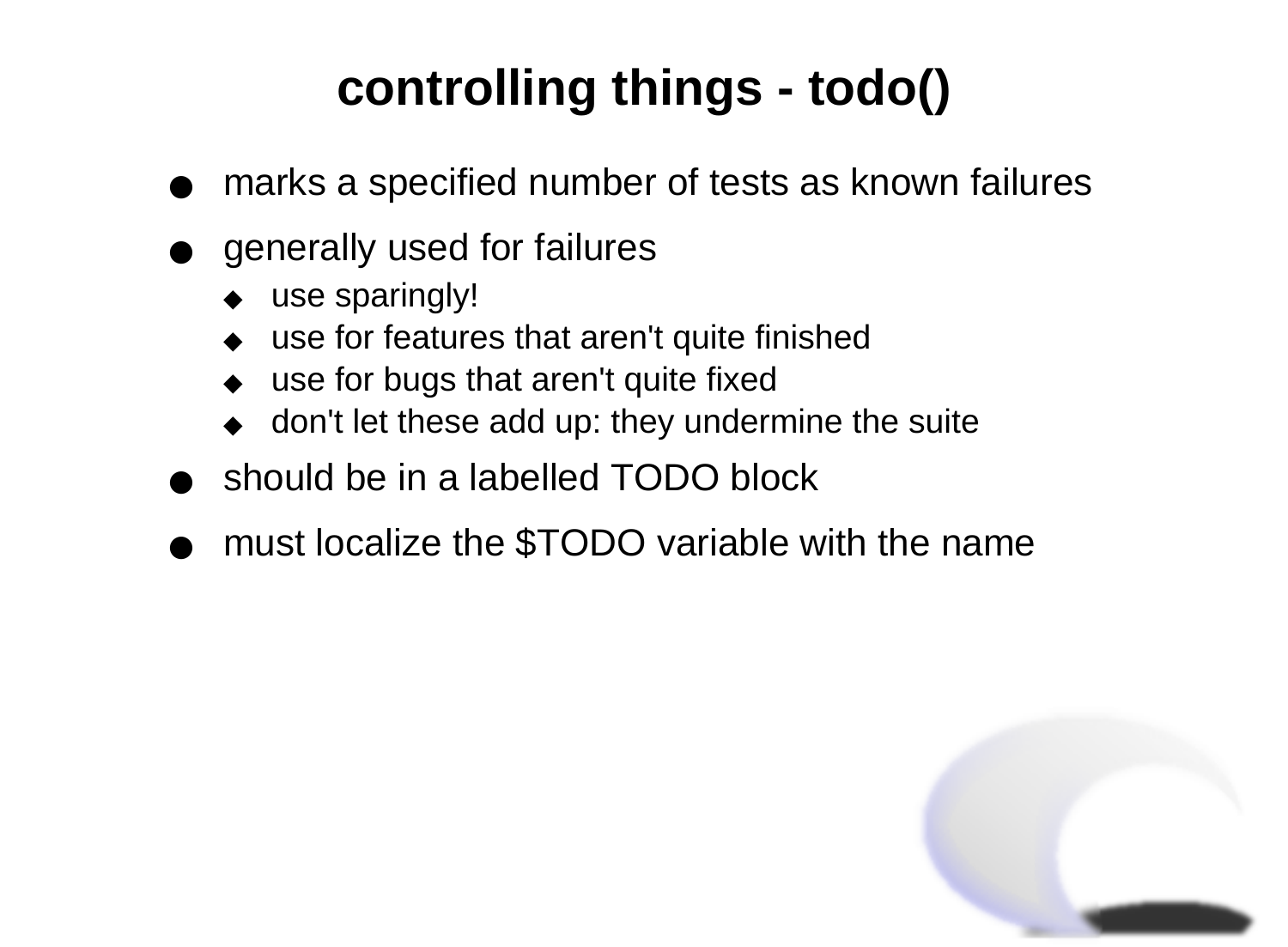### **todo() in action**

```
					TODO: {
      local $TODO = 'The alien overlords have not arrived';
      						is( $smallpox->status(), 'ready', 'Smallpox ready' );
      						ok( @cow_decoys > 1000, 'Bait ready...' );
					}
     					not ok 23 - Smallpox ready # TODO The alien overlords have
     					not arrived
     					# Failed (TODO) test (demotest.pl at line 46)
     					# got: 'replenishing'
           expected: 'ready'
     					not ok 24 - Bait ready... # TODO The alien overlords have
     					not arrived
     					# Failed (TODO) test (demotest.pl at line 47)
```
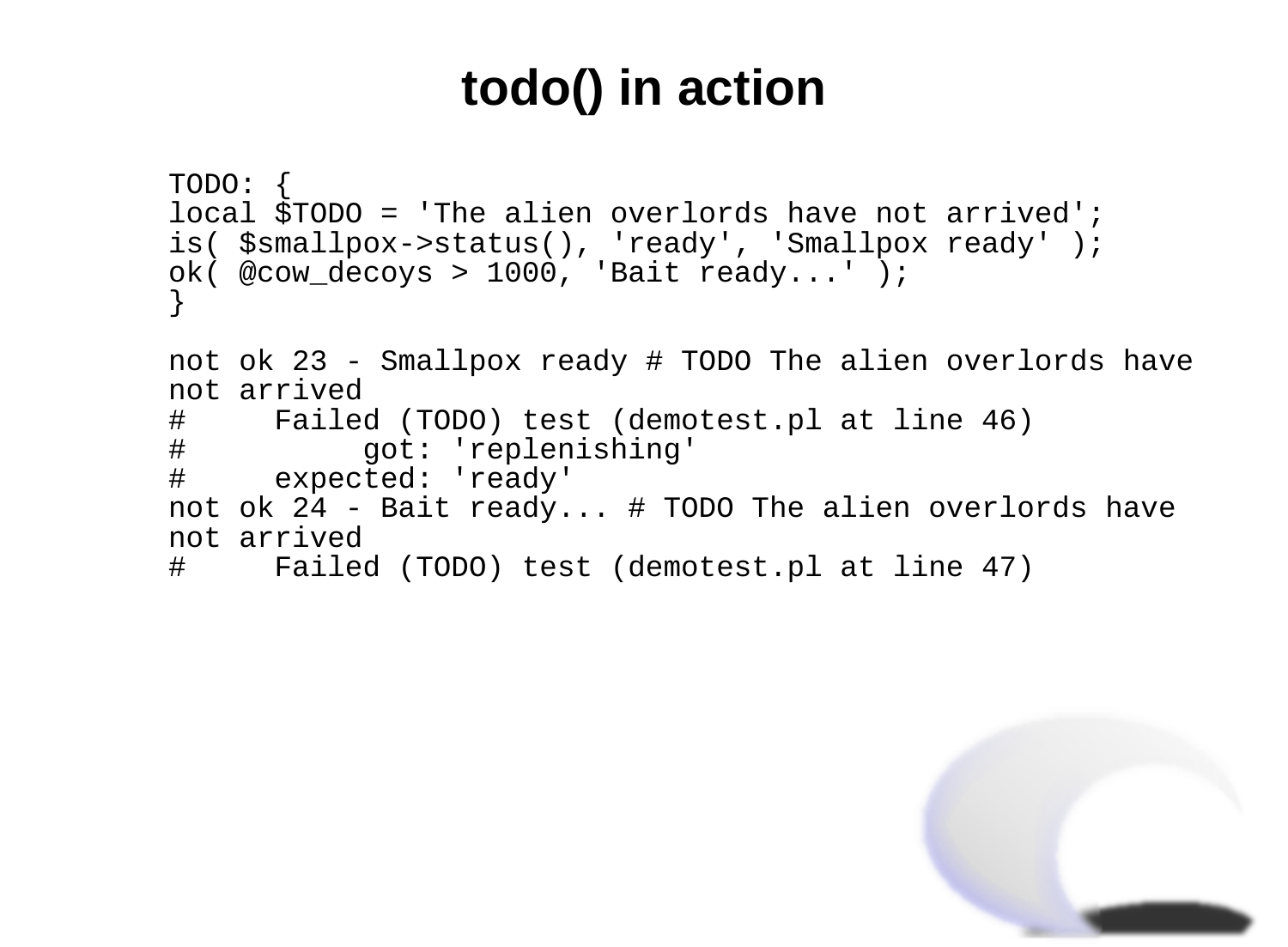## **controlling things - diag()**

- display a (list of) diagnostic message(s)
- guaranteed not to interfere with the test harness
- gives no test number, pass, or fail
- useful for giving suggestions on tricky tests

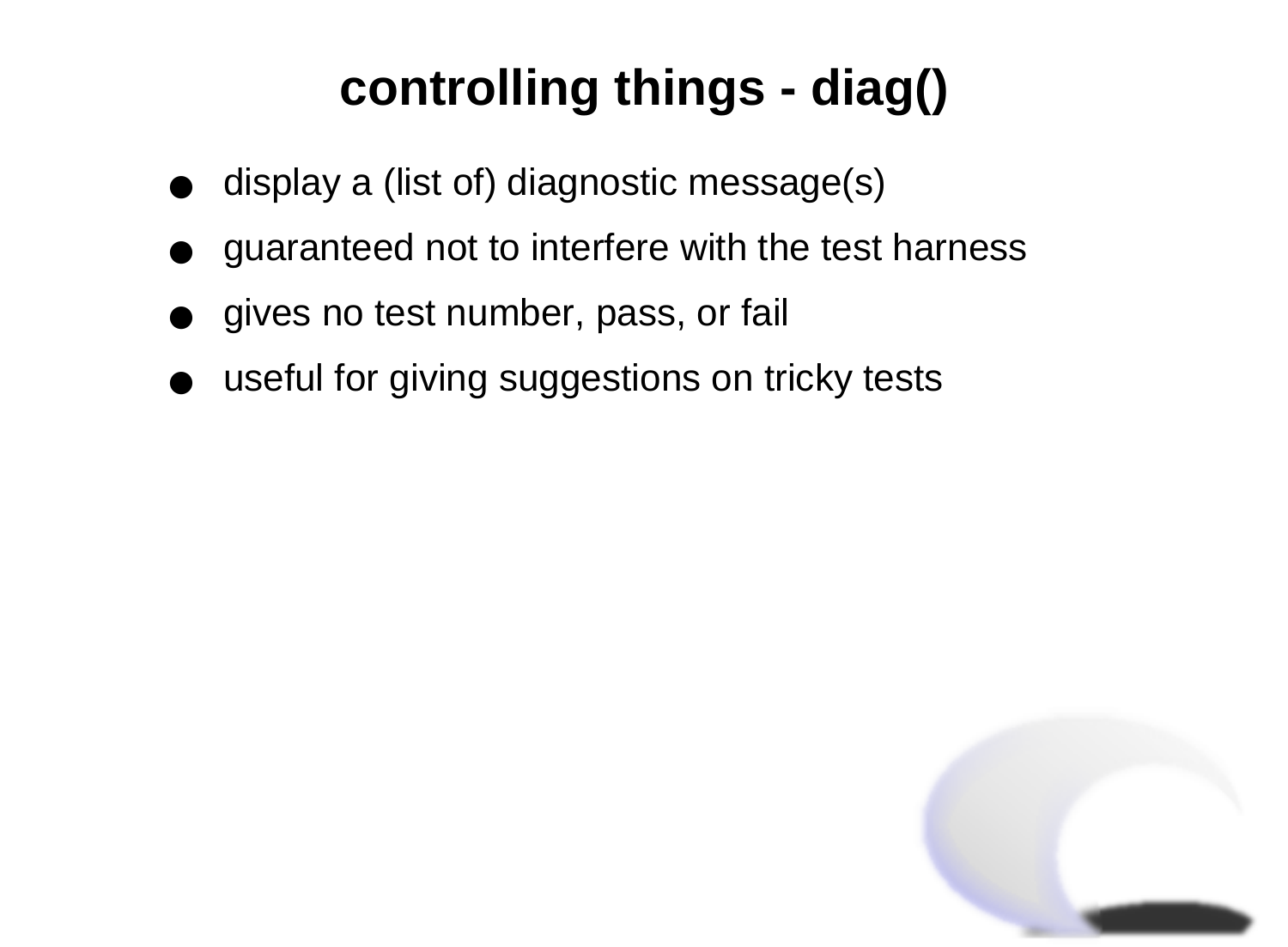#### **diag() in action**

 diag( "Now that you know a bit about test writing,\n", "you have no excuse not to test." );

 # Now that you know a bit about test writing, # you have no excuse not to test.

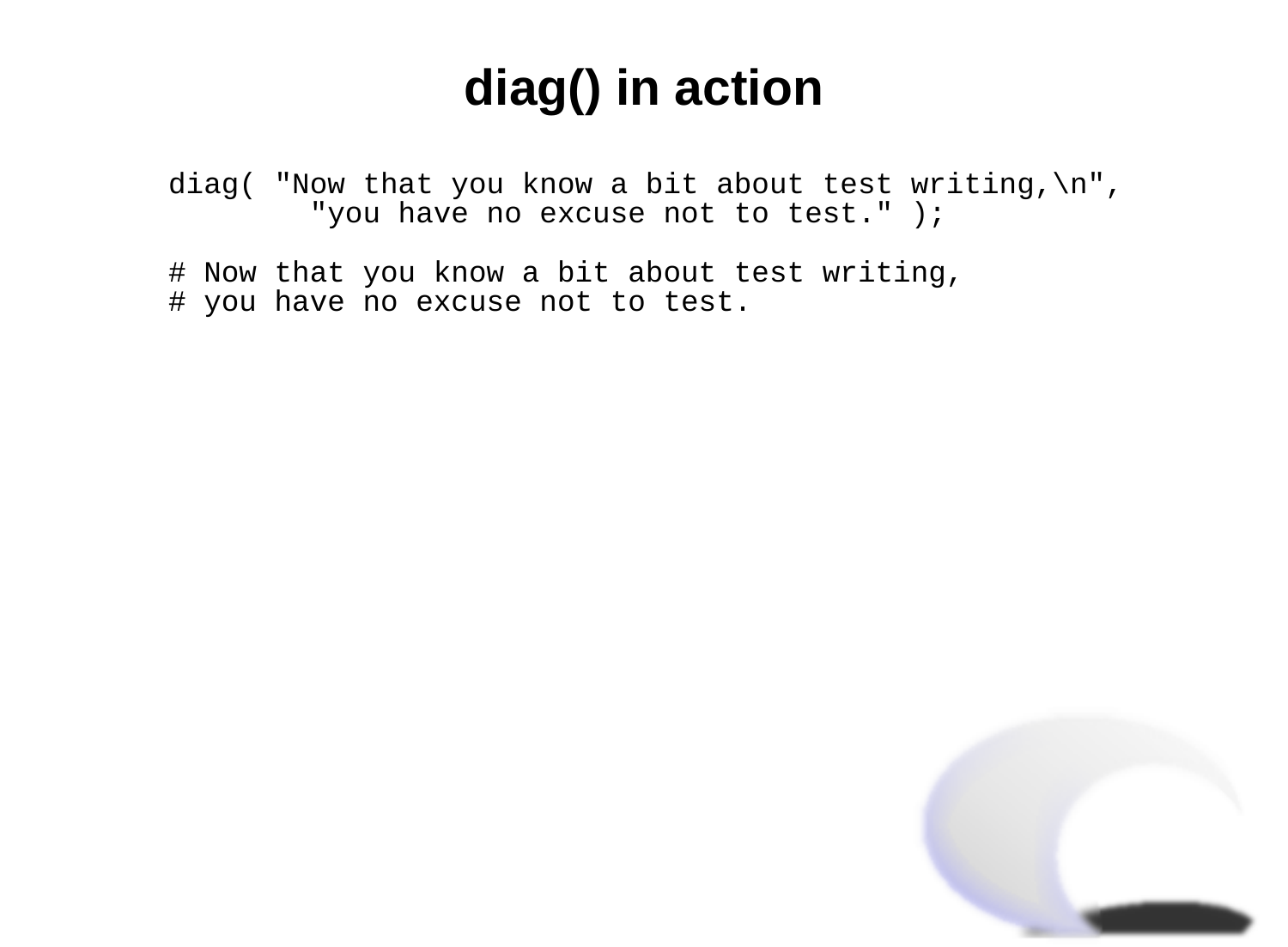## **controlling things - pass()**

- make a test pass, unconditionally
- takes a test name -- that's it!

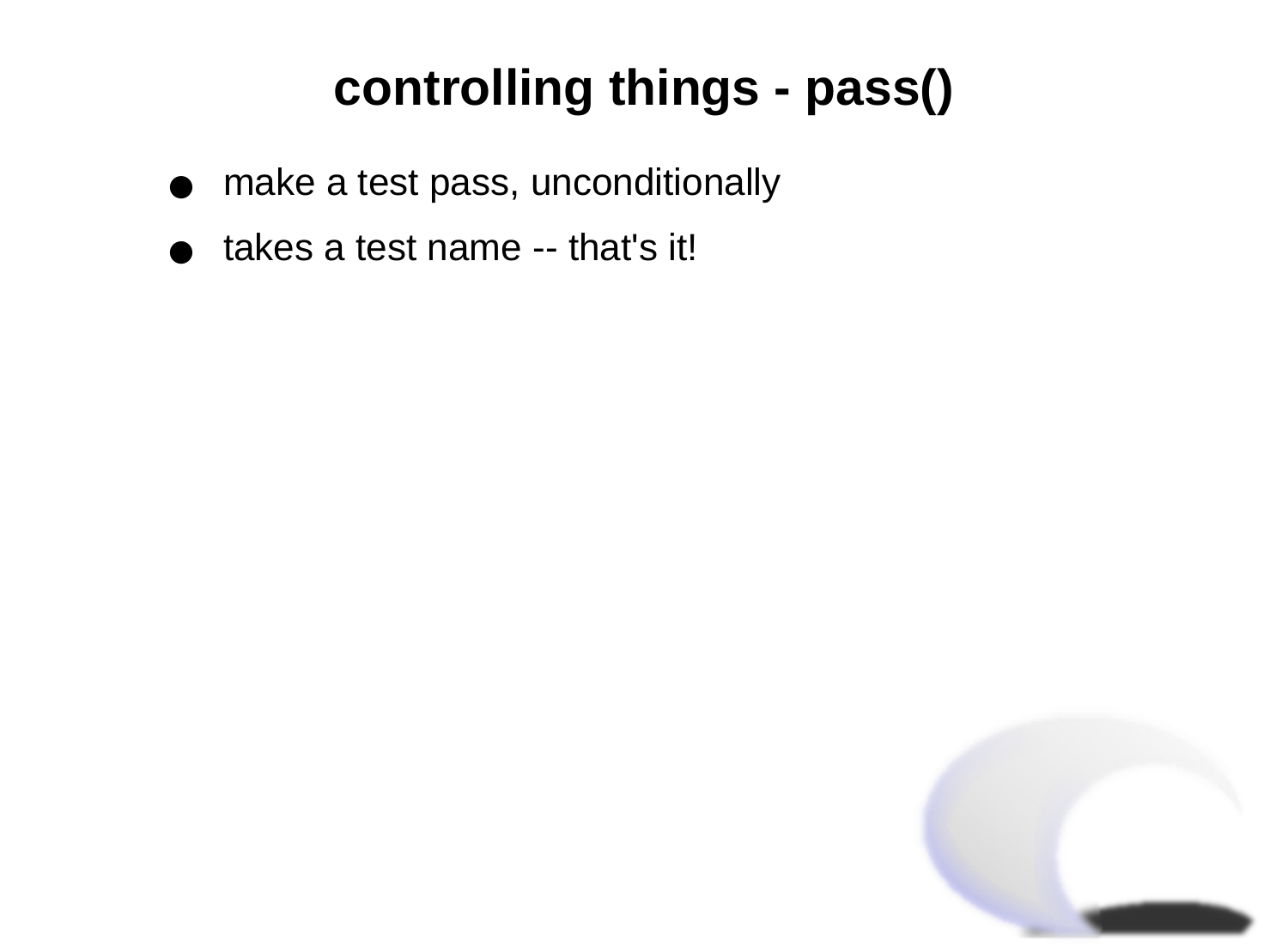## **pass() in action**

- pass( 'Executive fiat should work' );
- ok 19 Executive fiat should work

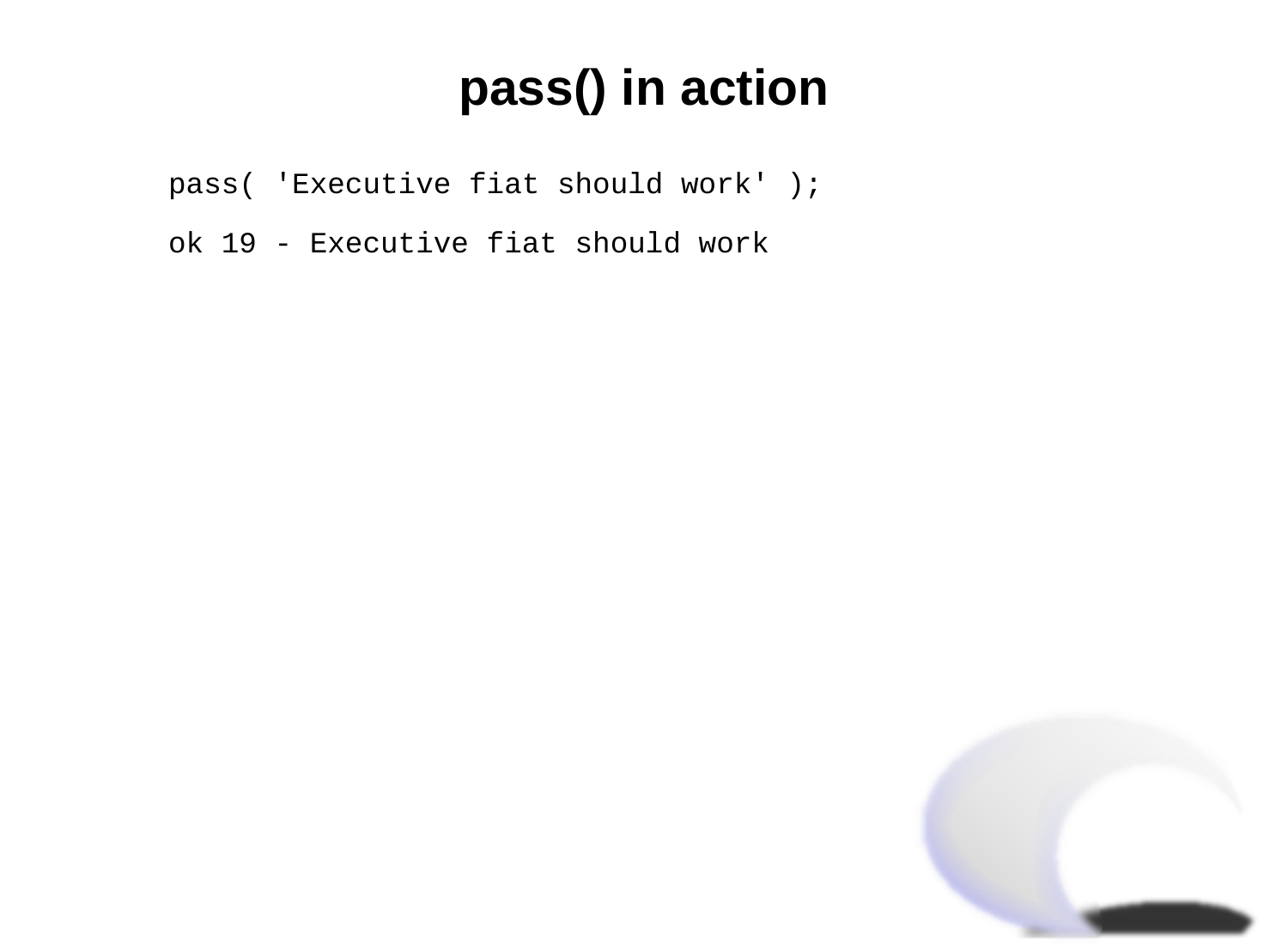## **controlling things - fail()**

- makes a test fail, unconditionally
- also takes a test name, and that's it